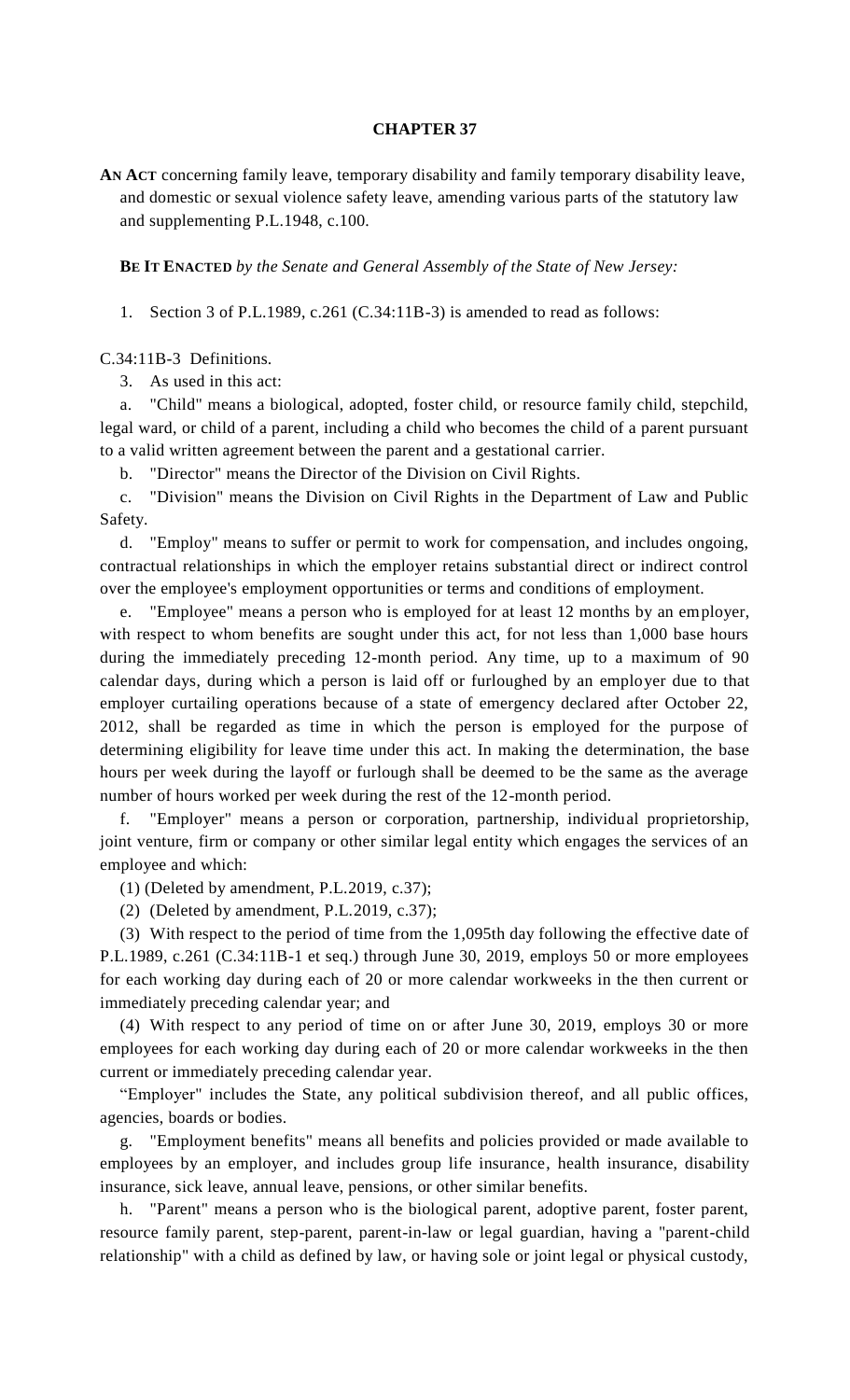care, guardianship, or visitation with a child, or who became the parent of the child pursuant to a valid written agreement between the parent and a gestational carrier.

i. "Family leave" means leave from employment so that the employee may provide care made necessary by reason of:

(1) the birth of a child of the employee, including a child born pursuant to a valid written agreement between the employee and a gestational carrier;

(2) the placement of a child into foster care with the employee or in connection with adoption of such child by the employee; or

(3) the serious health condition of a family member of the employee.

j. "Family member" means a child, parent, parent-in-law, sibling, grandparent, grandchild, spouse, domestic partner, or one partner in a civil union couple, or any other individual related by blood to the employee, and any other individual that the employee shows to have a close association with the employee which is the equivalent of a family relationship.

k. "Reduced leave schedule" means leave scheduled for fewer than an employee's usual number of hours worked per workweek but not for fewer than an employee's usual number of hours worked per workday, unless agreed to by the employee and the employer.

l. "Serious health condition" means an illness, injury, impairment, or physical or mental condition which requires:

(1) inpatient care in a hospital, hospice, or residential medical care facility; or

(2) continuing medical treatment or continuing supervision by a health care provider.

m. "State of emergency" means a natural or man-made disaster or emergency for which a state of emergency has been declared by the President of the United States or the Governor, or for which a state of emergency has been declared by a municipal emergency management coordinator.

2. Section 4 of P.L.1989, c.261 (C.34:11B-4) is amended to read as follows:

C.34:11B-4 Family leave; duration, frequency, payment, certification, denial.

4. An employee of an employer in this State subject to the provisions of this act shall be entitled to a family leave of 12 weeks in any 24-month period upon advance notice to the employer in the manner specified by the provisions of sections 11 and 12 of P.L.2008, c.17 (C.43:21-39.2 and 43:21-39.3), unless the employer denies family leave to the employee pursuant to subsection h. of this section.

a. In the case of a family member who has a serious health condition, the leave may be taken intermittently when medically necessary, in the manner specified by the provisions of section 11 of P.L.2008, c.17 (C.43:21-39.2).

b. In the case of the foster care placement, birth or adoption of a healthy child, the leave may be taken intermittently in the manner specified by the provisions of paragraph (2) of subsection a. of section 12 of P.L.2008, c.17 (C.43:21-39.3).

c. Leave taken because of the birth or placement for adoption of a child may commence at any time within a year after the date of the foster care placement, birth or placement for adoption.

d. Family leave required by this act may be paid, unpaid, or a combination of paid and unpaid leave. If an employer provides paid family leave for fewer than 12 workweeks, the additional weeks of leave added to attain the 12-workweek total required by this act may be unpaid.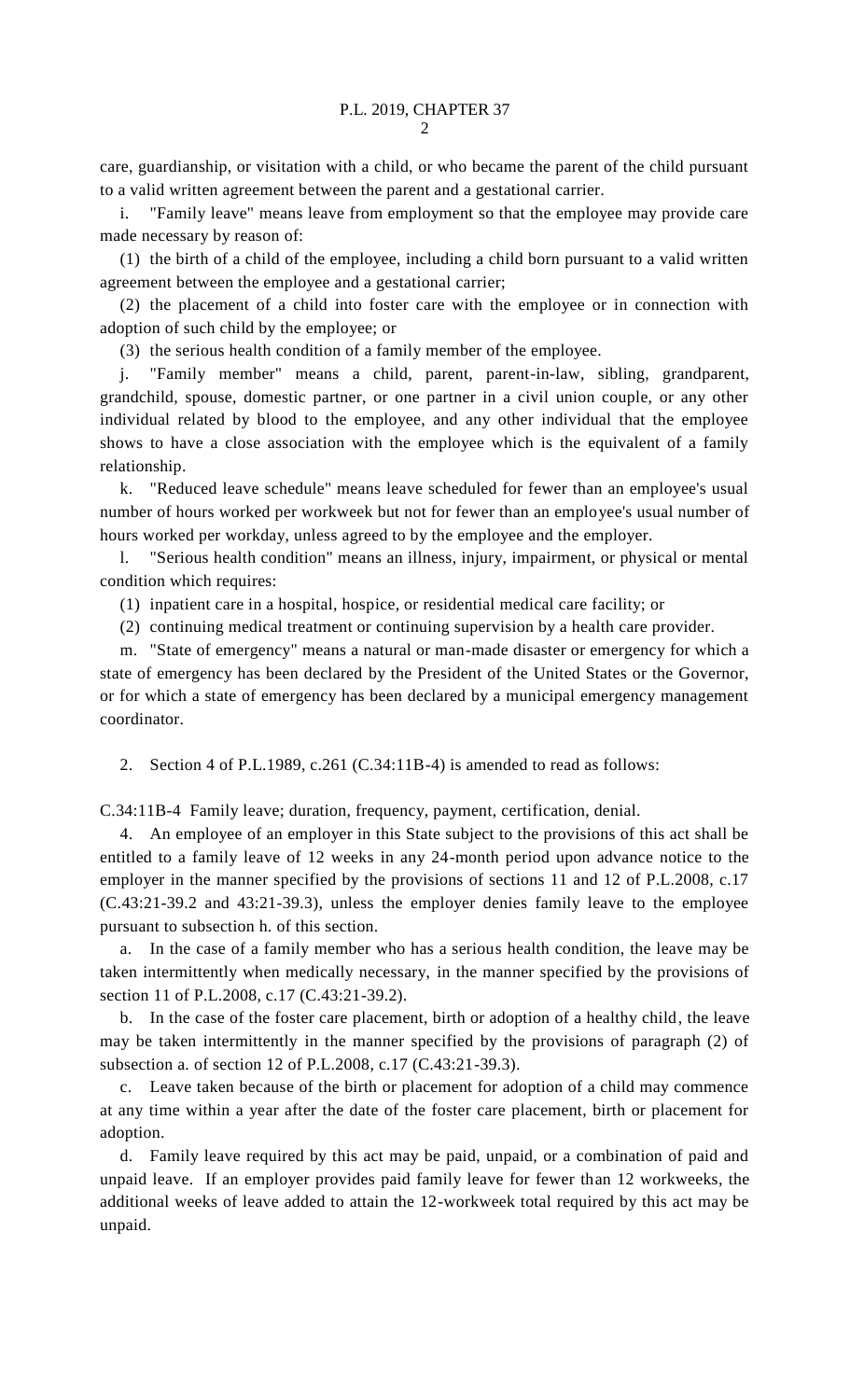e. An employer may require that any period of family leave be supported by certification issued by a duly licensed health care provider or any other health care provider determined by the director to be capable of providing adequate certification.

(1) Where the certification is for the serious health condition of a family member of the employee, the certification shall be sufficient if it states: (a) the date on which the serious health condition commenced; (b) the probable duration of the condition; and (c) the medical facts within the provider's knowledge regarding the condition;

(2) Where the certification is for the birth or placement of the child, the certification need only state the date of birth or date of placement, whichever is appropriate.

In any case in which the employer has reason to doubt the validity of the certification provided pursuant to paragraph (1) of this subsection, the employer may require, at its own expense, that an employee obtain an opinion regarding the serious health condition from a second health care provider designated or approved, but not employed on a regular basis, by the employer. If the second opinion differs from the certification provided pursuant to paragraph (1) of this subsection, the employer may require, at its own expense, that the employee obtain the opinion of a third health care provider designated or approved jointly by the employer and the employee concerning the serious health condition. The opinion of the third health care provider shall be considered to be final and shall be binding on the employer and the employee.

f. In any case in which the necessity for leave under this act is foreseeable, based upon placement of a child into foster care an expected birth or placement of the child for adoption, the employee shall provide the employer with prior notice of the expected birth or placement of the child for adoption or foster care in the manner specified by the provisions of section 11 of P.L.2008, c.17 (C.43:21-39.2).

g. No employee shall, during any period of leave taken pursuant to this section, perform services on a full-time basis for any person for whom the employee did not provide those services immediately prior to commencement of the leave.

h. An employer may deny family leave to the employee if:

(1) The employee is a salaried employee who is among the highest paid 5% of the employer's employees or the seven highest paid employees of the employer, whichever is greater;

(2) The denial is necessary to prevent substantial and grievous economic injury to the employer's operations; and

(3) The employer notifies the employee of its intent to deny the leave at the time the employer determines that the denial is necessary.

i. In any case in which the leave has already commenced at the time of the notification pursuant to paragraph (3) of subsection h. of this section, the employee shall return to work within 10 working days of the date of notification.

3. Section 5 of P.L.1989, c.261 (C.34:11B-5) is amended to read as follows:

C.34:11B-5 Reduced leave schedule.

5. An employee shall be entitled, at the option of the employee, to take this leave on a reduced leave schedule, except that:

The employee shall not be entitled to a reduced leave schedule for a period exceeding 12 consecutive months for any one period of leave; and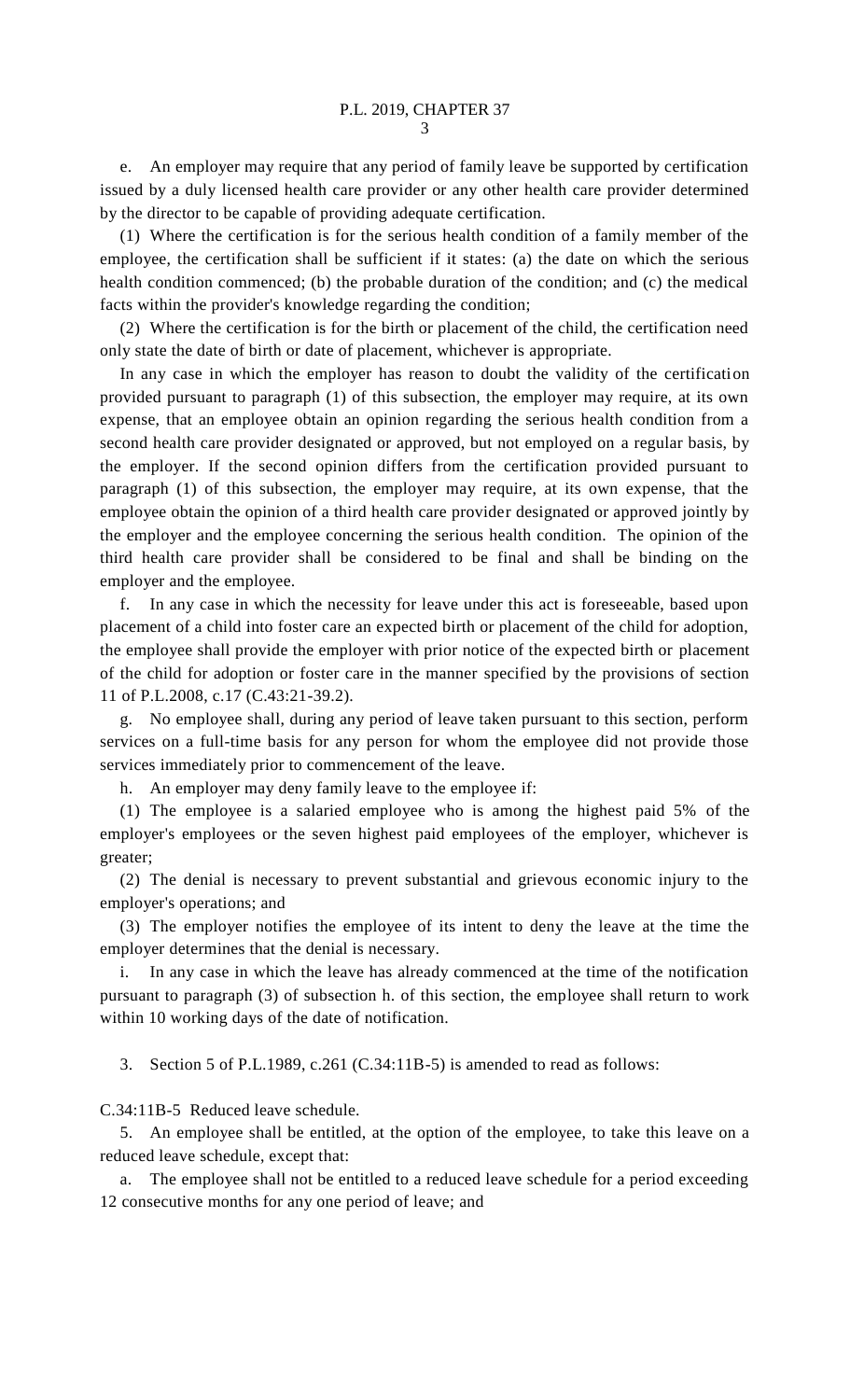b. If the leave is taken upon the foster care placement, birth or adoption of a healthy child, the leave may be taken on an intermittent basis in the manner specified by the provisions of paragraph (2) of subsection a. of section 12 of P.L.2008, c.17 (C.43:21-39.3).

The employee shall make a reasonable effort to schedule reduced leave so as not to disrupt unduly the operations of the employer and the employee shall provide the employer with prior notice of the care, medical treatment, or continuing supervision by a health care provider necessary due to a serious health condition of a family member, in a manner which is reasonable and practicable.

4. Section 3 of P.L.2013, c.82 (C.34:11C-3) is amended to read as follows:

C.34:11C-3 Regulations relative to unpaid leave for employees, family members affected by certain offenses.

3. a. Any employee of an employer in the State who was a victim of an incident of domestic violence as defined in section 3 of P.L.1991, c.261 (C.2C:25-19) or a sexually violent offense as defined in section 3 of P.L.1998, c.71 (C.30:4-27.26), or whose parent-inlaw, sibling, grandparent, grandchild, child, parent, spouse, domestic partner, or civil union partner individual, or any other individual related by blood to the employee, and any other individual that the employee shows to have a close association with the employee which is the equivalent of a family relationship, was a victim shall be entitled to unpaid leave of no more than 20 days in one 12-month period, to be used in the 12-month period next following any incident of domestic violence or any sexually violent offense as provided in this section. For purposes of this section, each incident of domestic violence or any sexually violent offense shall constitute a separate offense for which an employee is entitled to unpaid leave, provided that the employee has not exhausted the allotted 20 days for the 12-month period. The unpaid leave may be taken intermittently in intervals of no less than one day, as needed for the purpose of engaging in any of the following activities as they relate to the incident of domestic violence or sexually violent offense:

(1) seeking medical attention for, or recovering from, physical or psychological injuries caused by domestic or sexual violence to the employee or the employee's parent-in-law, sibling, grandparent, grandchild, child, parent, spouse, domestic partner, or civil union partner individual, or any other individual related by blood to the employee, and any other individual that the employee shows to have a close association with the employee which is the equivalent of a family relationship;

(2) obtaining services from a victim services organization for the employee or the employee's parent-in-law, sibling, grandparent, grandchild, child, parent, spouse, domestic partner, or civil union partner individual, or any other individual related by blood to the employee, and any other individual that the employee shows to have a close association with the employee which is the equivalent;

(3) obtaining psychological or other counseling for the employee or the employee's parent-in-law, sibling, grandparent, grandchild, child, parent, spouse, domestic partner, or civil union partner individual, or any other individual related by blood to the employee, and any other individual that the employee shows to have a close association with the employee which is the equivalent of a family relationship;

(4) participating in safety planning, temporarily or permanently relocating, or taking other actions to increase the safety of the employee or the employee's parent-in-law, sibling, grandparent, grandchild, child, parent, spouse, domestic partner, or civil union partner individual, or any other individual related by blood to the employee, and any other individual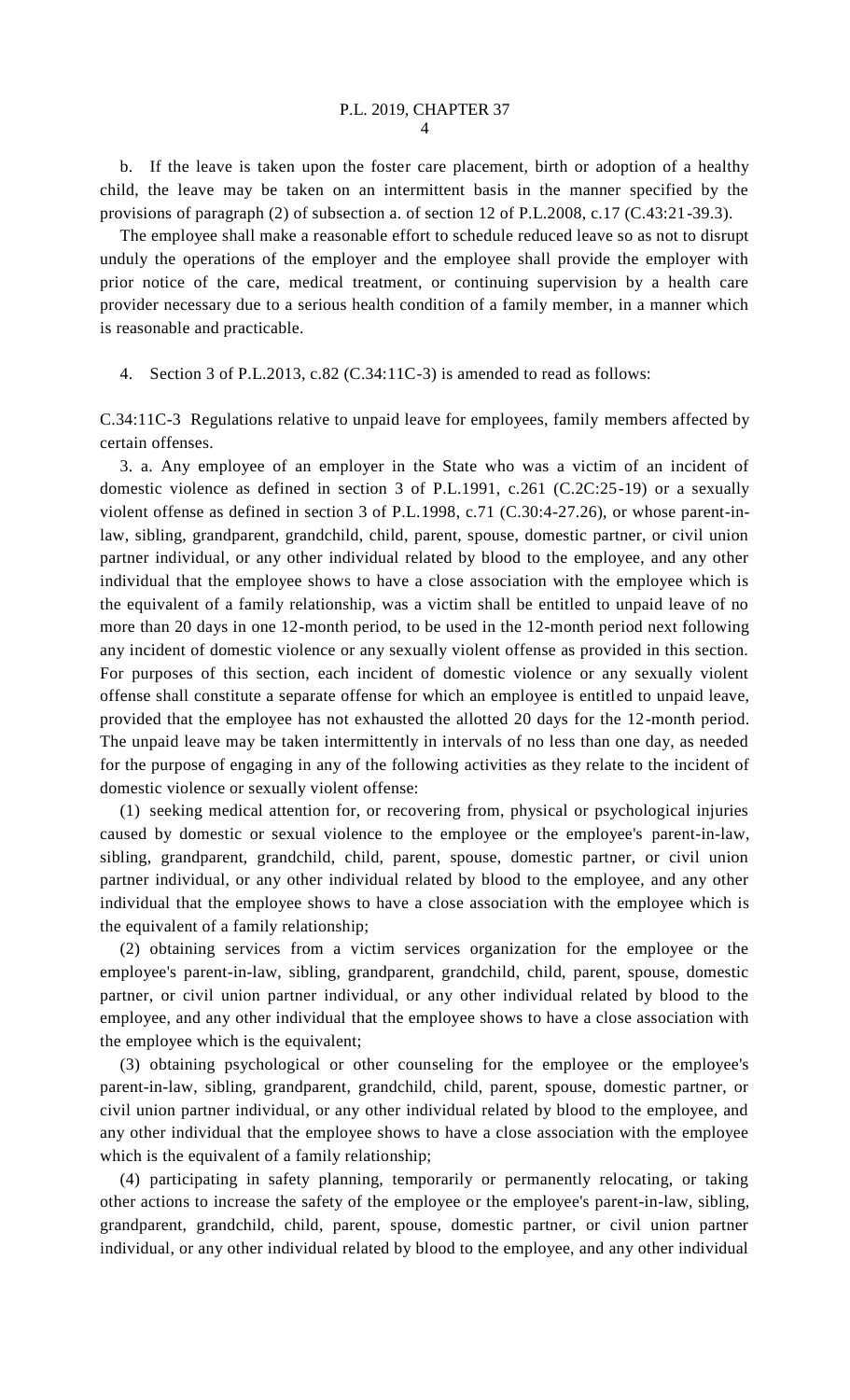that the employee shows to have a close association with the employee which is the equivalent of a family relationship, from future domestic or sexual violence or to ensure economic security;

(5) seeking legal assistance or remedies to ensure the health and safety of the employee or the employee's parent-in-law, sibling, grandparent, grandchild, child, parent, spouse, domestic partner, or civil union partner, individual, or any other individual related by blood to the employee, and any other individual that the employee shows to have a close association with the employee which is the equivalent of a family relationship, including preparing for, or participating in, any civil or criminal legal proceeding related to or derived from domestic or sexual violence; or

(6) attending, participating in, or preparing for a criminal or civil court proceeding relating to an incident of domestic or sexual violence of which the employee or the employee's parent-in-law, sibling, grandparent, grandchild, child, parent, spouse, domestic partner, or civil union partner, or any other individual related by blood to the employee, and any other individual that the employee shows to have a close association with the employee which is the equivalent of a family relationship, was a victim.

An eligible employee may elect to use any of the accrued paid vacation leave, personal leave, or medical or sick leave of the employee, or any family temporary disability leave benefits provided pursuant to section 3 of P.L.1948, c.110 (C.43:21-27), during any part of the 20-day period of unpaid leave provided under this subsection. In such case, any paid leave provided by the employer, and accrued pursuant to established policies of the employer, or family temporary disability leave benefits, shall run concurrently with the unpaid leave provided under this subsection and, accordingly, the employee shall receive pay pursuant to the employer's applicable paid leave policy, or family temporary disability leave benefits, during the period of otherwise unpaid leave. If an employee requests leave for a reason covered by both this subsection and the "Family Leave Act," P.L.1989, c.261 (C.34:11B-1 et seq.) or the federal "Family and Medical Leave Act of 1993," Pub.L.103-3 (29 U.S.C. s.2601 et seq.), the leave shall count simultaneously against the employee's entitlement under each respective law.

Leave granted under this section shall not conflict with any rights pursuant to the "Family Leave Act," P.L.1989, c.261 (C.34:11B-1 et seq.), the "Temporary Disability Benefits Law," P.L.1948, c.110 (C.43:21-25 et al.), or the federal "Family and Medical Leave Act of 1993," Pub.L.103-3 (29 U.S.C. s.2601 et seq.).

b. Prior to taking the leave provided for in this section, an employee shall, if the necessity for the leave is foreseeable, provide the employer with written notice of the need for the leave, unless an emergency or other unforeseen circumstances precludes prior notice. The notice shall be provided to the employer as far in advance as is reasonable and practical under the circumstances.

c. Nothing contained in this act shall be construed to prohibit an employer from requiring that a period of leave provided pursuant to this section be supported by the employee with documentation of the domestic violence or sexually violent offense which is the basis for the leave. If the employer requires the documentation, the employee shall be regarded as having provided sufficient documentation if the employee provides one or more of the following:

(1) a domestic violence restraining order or other documentation of equitable relief issued by a court of competent jurisdiction;

(2) a letter or other written documentation from the county or municipal prosecutor documenting the domestic violence or sexually violent offense;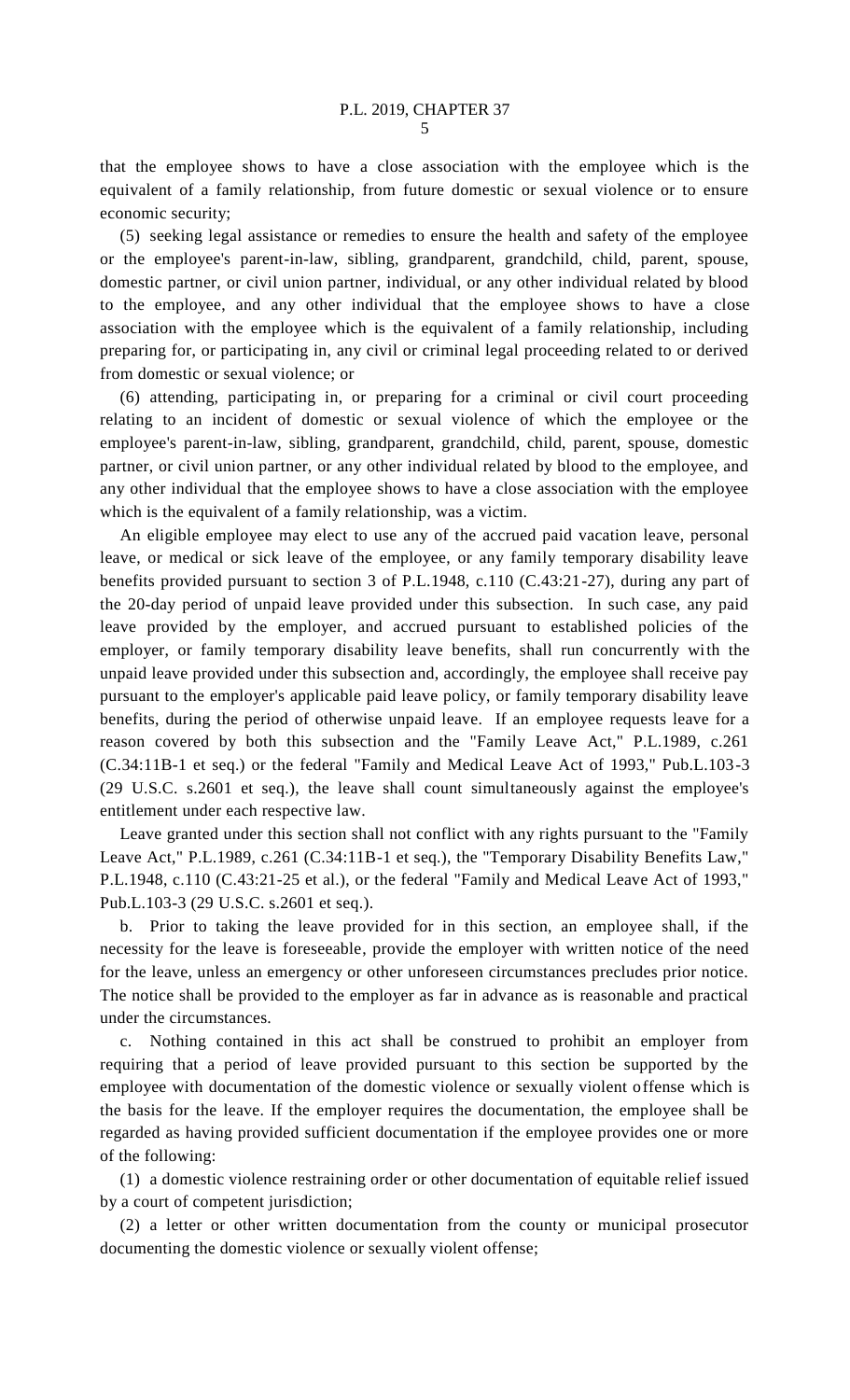(3) documentation of the conviction of a person for the domestic violence or sexually violent offense;

(4) medical documentation of the domestic violence or sexually violent offense;

(5) certification from a certified Domestic Violence Specialist or the director of a designated domestic violence agency or Rape Crisis Center, that the employee or employee's parent-in-law, sibling, grandparent, grandchild, child, parent, spouse, domestic partner, or civil union partner, or any other individual related by blood to the employee, and any other individual that the employee shows to have a close association with the employee which is the equivalent of a family relationship, is a victim of domestic violence or a sexually violent offense; or

(6) other documentation or certification of the domestic violence or sexually violent offense provided by a social worker, member of the clergy, shelter worker, or other professional who has assisted the employee or employee's parent-in-law, sibling, grandparent, grandchild, child, parent, spouse, domestic partner, or civil union partner, or any other individual related by blood to the employee, and any other individual that the employee shows to have a close association with the employee which is the equivalent of a family relationship, in dealing with the domestic violence or sexually violent offenses.

For the purposes of this subsection:

"Certified Domestic Violence Specialist" means a person who has fulfilled the requirements of certification as a Domestic Violence Specialist established by the New Jersey Association of Domestic Violence Professionals; and "designated domestic violence agency" means a county-wide organization with a primary purpose to provide services to victims of domestic violence, and which provides services that conform to the core domestic violence services profile as defined by the Division of Child Protection and Permanency in the Department of Children and Families and is under contract with the division for the express purpose of providing the services.

"Rape Crisis Center" means an office, institution, or center offering assistance to victims of sexual offenses through crisis intervention, medical and legal information, and follow-up counseling.

d. An employer shall display conspicuous notice of its employees' rights and obligations pursuant to the provisions of this act, in such form and in such manner as the Commissioner of Labor and Workforce Development shall prescribe, and use other appropriate means to keep its employees so informed.

e. No provision of this act shall be construed as requiring or permitting an employer to reduce employment benefits provided by the employer or required by a collective bargaining agreement which are in excess of those required by this act. Nor shall any provision of this act be construed to prohibit the negotiation and provision through collective bargaining agreements of leave policies or benefit programs which provide benefits in excess of those required by this act. This provision shall apply irrespective of the date that a collective bargaining agreement takes effect.

Nothing contained in this act shall be construed as permitting an employer to:

(1) rescind or reduce any employment benefit accrued prior to the date on which the leave taken pursuant to this act commenced; or

(2) rescind or reduce any employment benefit, unless the rescission or reduction of the benefit is based on changes that would have occurred if an employee continued to work without taking the leave provided pursuant to this section.

f. All information provided to an employer pursuant to subsection c. of this section, and any information regarding a leave taken pursuant to this section and any failure of an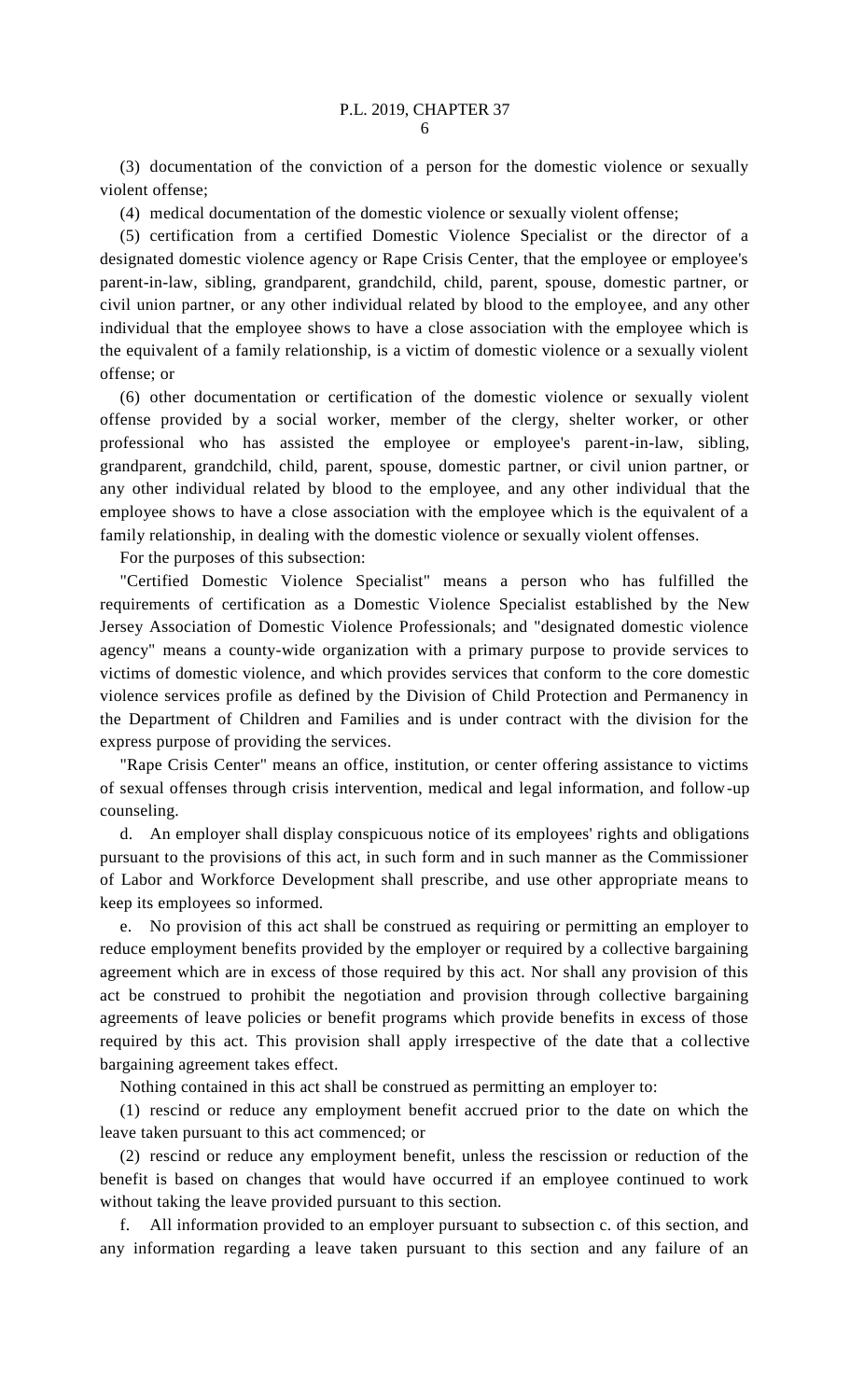employee to return to work, shall be retained in the strictest confidentiality, unless the disclosure is voluntarily authorized in writing by the employee or is required by a federal or State law, rule, or regulation.

## 5. R.S.43:21-4 is amended to read as follows:

Benefit eligibility conditions.

43:21-4. Benefit eligibility conditions. An unemployed individual shall be eligible to receive benefits with respect to any week eligible only if:

(a) The individual has filed a claim at an unemployment insurance claims office and thereafter continues to report at an employment service office or unemployment insurance claims office, as directed by the division in accordance with such regulations as the division may prescribe, except that the division may, by regulation, waive or alter either or both of the requirements of this subsection as to individuals attached to regular jobs, and as to such other types of cases or situations with respect to which the division finds that compliance with such requirements would be oppressive, or would be inconsistent with the purpose of this act; provided that no such regulation shall conflict with subsection (a) of R.S.43:21-3.

(b) The individual has made a claim for benefits in accordance with the provisions of subsection (a) of R.S.43:21-6.

(c) (1) The individual is able to work, and is available for work, and has demonstrated to be actively seeking work, except as hereinafter provided in this subsection or in subsection (f) of this section.

(2) The director may modify the requirement of actively seeking work if such modification of this requirement is warranted by economic conditions.

(3) No individual, who is otherwise eligible, shall be deemed ineligible, or unavailable for work, because the individual is on vacation, without pay, during said week, if said vacation is not the result of the individual's own action as distinguished from any collective action of a collective bargaining agent or other action beyond the individual's control.

(4) (A) Subject to such limitations and conditions as the division may prescribe, an individual, who is otherwise eligible, shall not be deemed unavailable for work or ineligible because the individual is attending a training program approved for the individual by the division to enhance the individual's employment opportunities or because the individual failed or refused to accept work while attending such program.

(B) For the purpose of this paragraph (4), any training program shall be regarded as approved by the division for the individual if the program and the individual meet the following requirements:

(i) The training is for a labor demand occupation and is likely to enhance the individual's marketable skills and earning power, except that the training may be for an occupation other than a labor demand occupation if the individual is receiving short-time benefits pursuant to the provisions of P.L.2011, c.154 (C.43:21-20.3 et al.) and the training is necessary to prevent a likely loss of jobs;

(ii) The training is provided by a competent and reliable private or public entity approved by the Commissioner of Labor and Workforce Development pursuant to the provisions of section 8 of the "1992 New Jersey Employment and Workforce Development Act," P.L.1992, c.43 (C.34:15D-8);

(iii) The individual can reasonably be expected to complete the program, either during or after the period of benefits;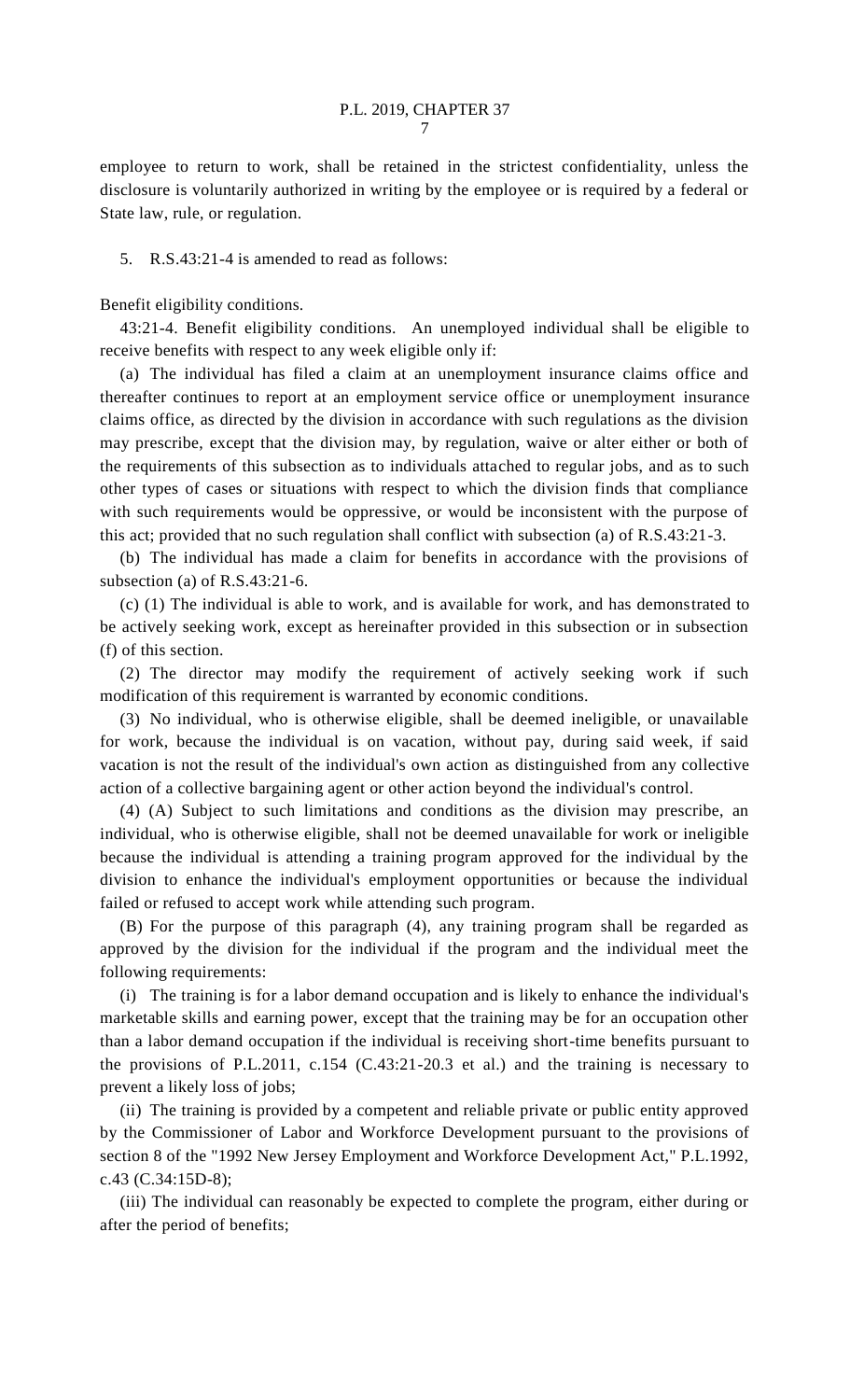(iv) The training does not include on the job training or other training under which the individual is paid by an employer for work performed by the individual during the time that the individual receives benefits; and

(v) The individual enrolls in vocational training, remedial education or a combination of both on a full-time basis, except that the training or education may be on a part-time basis if the individual is receiving short-time benefits pursuant to the provisions of P.L.2011, c.154 (C.43:21-20.3 et al.).

(C) If the requirements of subparagraph (B) of this paragraph (4) are met, the division shall not withhold approval of the training program for the individual for any of the following reasons:

(i) The training includes remedial basic skills education necessary for the individual to successfully complete the vocational component of the training;

(ii) The training is provided in connection with a program under which the individual may obtain a college degree, including a post-graduate degree;

(iii) The length of the training period under the program; or

(iv) The lack of a prior guarantee of employment upon completion of the training.

(D) For the purpose of this paragraph (4), "labor demand occupation" means an occupation for which there is or is likely to be an excess of demand over supply for adequately trained workers, including, but not limited to, an occupation designated as a labor demand occupation by the Center for Occupational Employment Information pursuant to the provisions of subsection d. of section 27 of P.L.2005, c.354 (C.34:1A-86).

(5) An unemployed individual, who is otherwise eligible, shall not be deemed unavailable for work or ineligible solely by reason of the individual's attendance before a court in response to a summons for service on a jury.

(6) An unemployed individual, who is otherwise eligible, shall not be deemed unavailable for work or ineligible solely by reason of the individual's attendance at the funeral of an immediate family member, provided that the duration of the attendance does not extend beyond a two-day period.

For purposes of this paragraph, "immediate family member" includes any of the following individuals: father, mother, mother-in-law, father-in-law, grandmother, grandfather, grandchild, spouse, child, child placed by the Division of Youth and Family Services in the Department of Children and Families, sister or brother of the unemployed individual and any relatives of the unemployed individual residing in the unemployed individual's household.

(7) No individual, who is otherwise eligible, shall be deemed ineligible or unavailable for work with respect to any week because, during that week, the individual fails or refuses to accept work while the individual is participating on a full-time basis in self-employment assistance activities authorized by the division, whether or not the individual is receiving a self-employment allowance during that week.

(8) Any individual who is determined to be likely to exhaust regular benefits and need reemployment services based on information obtained by the worker profiling system shall not be eligible to receive benefits if the individual fails to participate in available reemployment services to which the individual is referred by the division or in similar services, unless the division determines that:

(A) The individual has completed the reemployment services; or

(B) There is justifiable cause for the failure to participate, which shall include participation in employment and training, self-employment assistance activities or other activities authorized by the division to assist reemployment or enhance the marketable skills and earning power of the individual and which shall include any other circumstance indicated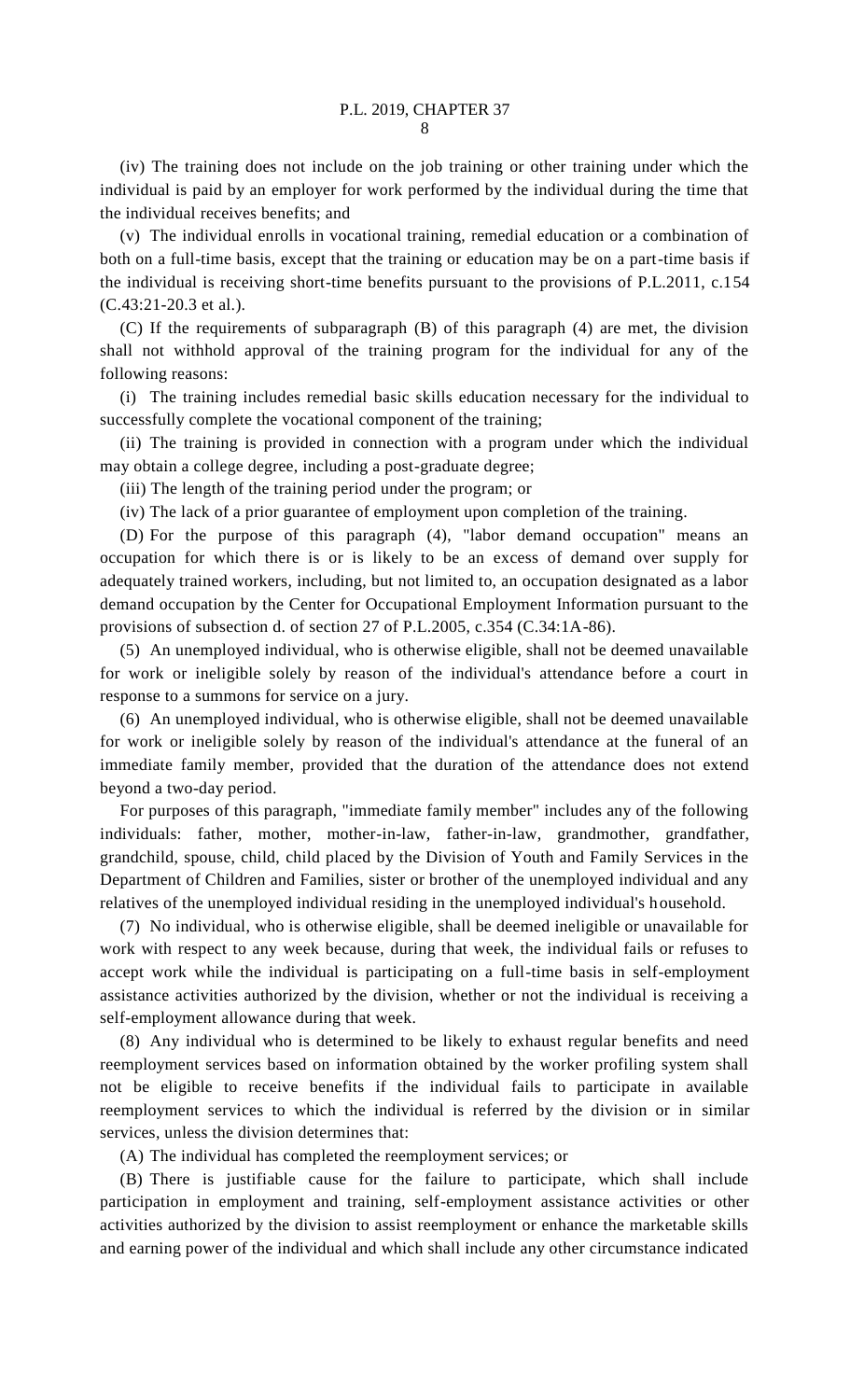pursuant to this section in which an individual is not required to be available for and actively seeking work to receive benefits.

(9) An unemployed individual, who is otherwise eligible, shall not be deemed unavailable for work or ineligible solely by reason of the individual's work as a board worker for a county board of elections on an election day.

(10) An individual who is employed by a shared work employer and is otherwise eligible for benefits shall not be deemed ineligible for short-time benefits because the individual is unavailable for work with employers other than the shared work employer, so long as:

(A) The individual is able to work and is available to work the individual's normal fulltime hours for the shared work employer; or

(B) The individual is attending a training program which is in compliance with the provisions of paragraph (4) of subsection (c) of this section and the agreements and certifications required pursuant to the provisions of section 2 of P.L.2011, c.154 (C.43:21- 20.4).

(d) With respect to any benefit year commencing before January 1, 2002, the individual has been totally or partially unemployed for a waiting period of one week in the benefit year which includes that week. When benefits become payable with respect to the third consecutive week next following the waiting period, the individual shall be eligible to receive benefits as appropriate with respect to the waiting period. No week shall be counted as a week of unemployment for the purposes of this subsection:

(1) If benefits have been paid, or are payable with respect thereto; provided that the requirements of this paragraph shall be waived with respect to any benefits paid or payable for a waiting period as provided in this subsection;

(2) If it has constituted a waiting period week under the "Temporary Disability Benefits Law," P.L.1948, c.110 (C.43:21-25 et al.);

(3) Unless the individual fulfills the requirements of subsections (a) and (c) of this section;

(4) If with respect thereto, claimant was disqualified for benefits in accordance with the provisions of subsection (d) of R.S.43:21-5.

The waiting period provided by this subsection shall not apply to benefit years commencing on or after January 1, 2002. An individual whose total benefit amount was reduced by the application of the waiting period to a claim which occurred on or after January 1, 2002 and before the effective date of P.L.2002, c.13, shall be permitted to file a claim for the additional benefits attributable to the waiting period in the form and manner prescribed by the division, but not later than the 180th day following the effective date of P.L.2002, c.13 unless the division determines that there is good cause for a later filing.

(e) (1) (Deleted by amendment, P.L.2001, c.17).

(2) (Deleted by amendment, P.L.2008, c.17).

(3) (Deleted by amendment, P.L.2008, c.17).

(4) With respect to benefit years commencing on or after January 7, 2001, except as otherwise provided in paragraph (5) of this subsection, the individual has, during his base year as defined in subsection (c) of R.S.43:21-19:

(A) Established at least 20 base weeks as defined in paragraphs (2) and (3) of subsection (t) of R.S.43:21-19; or

(B) If the individual has not met the requirements of subparagraph (A) of this paragraph (4), earned remuneration not less than an amount 1,000 times the minimum wage in effect pursuant to section 5 of P.L.1966, c.113 (C.34:11-56a4) on October 1 of the calendar year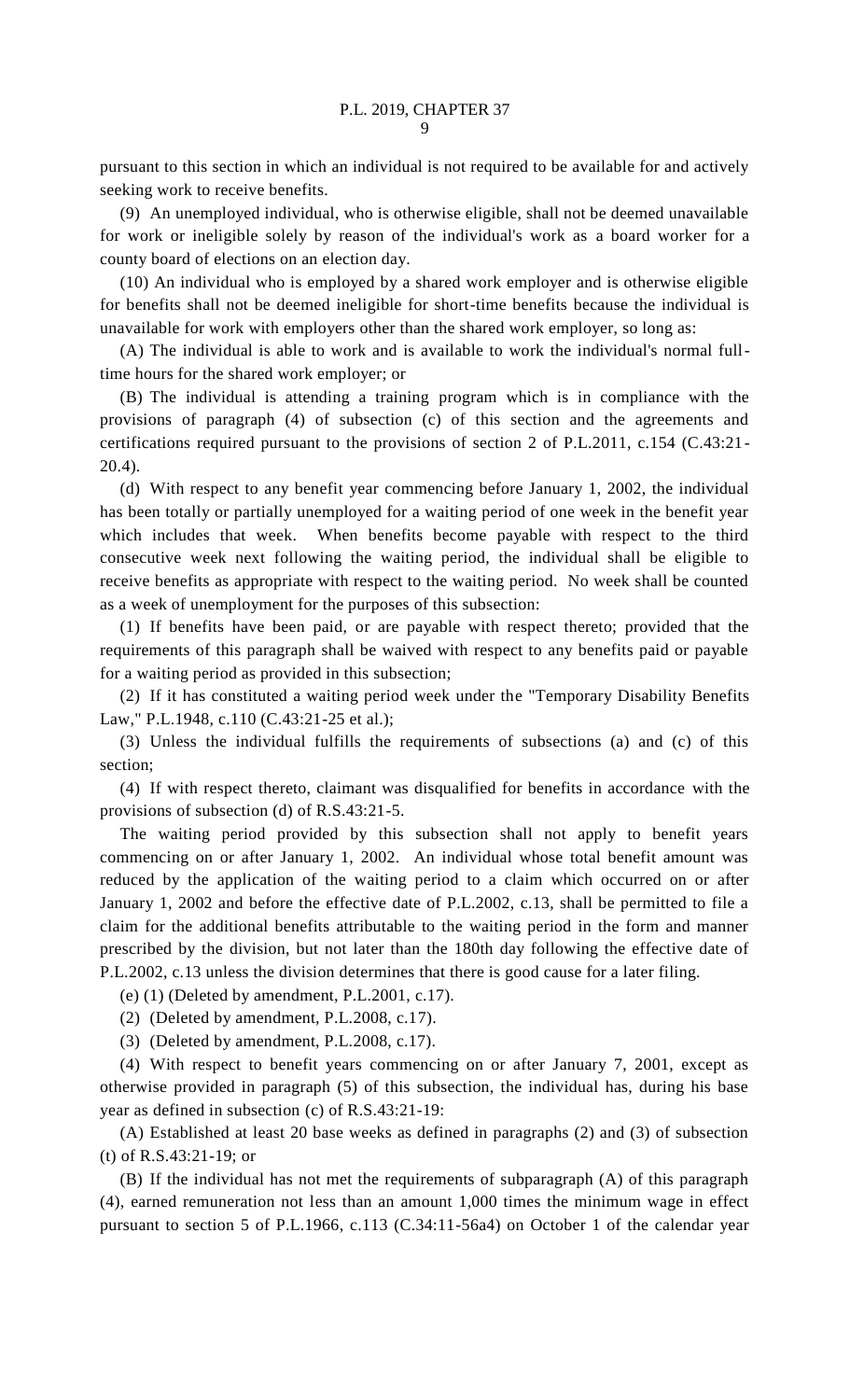preceding the calendar year in which the benefit year commences, which amount shall be adjusted to the next higher multiple of \$100 if not already a multiple thereof.

(5) With respect to benefit years commencing on or after January 7, 2001, notwithstanding the provisions of paragraph (4) of this subsection, an unemployed individual claiming benefits on the basis of service performed in the production and harvesting of agricultural crops shall, subject to the limitations of subsection (i) of R.S.43:21-19, be eligible to receive benefits if during his base year, as defined in subsection (c) of R.S.43:21- 19, the individual:

(A) Has established at least 20 base weeks as defined in paragraphs (2) and (3) of subsection (t) of R.S.43:21-19; or

(B) Has earned remuneration not less than an amount 1,000 times the minimum wage in effect pursuant to section 5 of P.L.1966, c.113 (C.34:11-56a4) on October 1 of the calendar year preceding the calendar year in which the benefit year commences, which amount shall be adjusted to the next higher multiple of \$100 if not already a multiple thereof; or

(C) Has performed at least 770 hours of service in the production and harvesting of agricultural crops.

(6) The individual applying for benefits in any successive benefit year has earned at least six times his previous weekly benefit amount and has had four weeks of employment since the beginning of the immediately preceding benefit year. This provision shall be in addition to the earnings requirements specified in paragraph (4) or (5) of this subsection, as applicable.

(f) (1) The individual has suffered any accident or sickness not compensable under the workers' compensation law, R.S.34:15-1 et seq. and resulting in the individual's total disability to perform any work for remuneration, and would be eligible to receive benefits under this chapter (R.S.43:21-1 et seq.) (without regard to the maximum amount of benefits payable during any benefit year) except for the inability to work and has furnished notice and proof of claim to the division, in accordance with its rules and regulations, and payment is not precluded by the provisions of R.S.43:21-3(d); provided, however, that benefits paid under this subsection (f) shall be computed on the basis of only those base year wages earned by the claimant as a "covered individual," as defined in subsection (b) of section 3 of P.L.1948, c.110 (C.43:21-27); provided further that no benefits shall be payable under this subsection to any individual:

(A) For any period during which such individual is not under the care of a legally licensed physician, dentist, optometrist, podiatrist, practicing psychologist, advanced practice nurse, or chiropractor, who, when requested by the division, shall certify within the scope of the practitioner's practice, the disability of the individual, the probable duration thereof, and, where applicable, the medical facts within the practitioner's knowledge;

(B) (Deleted by amendment, P.L.1980, c.90.)

(C) For any period of disability due to willfully or intentionally self-inflicted injury, or to injuries sustained in the perpetration by the individual of a crime of the first, second or third degree;

(D) For any week with respect to which or a part of which the individual has received or is seeking benefits under any unemployment compensation or disability benefits law of any other state or of the United States; provided that if the appropriate agency of such other state or the United States finally determines that the individual is not entitled to such benefits, this disqualification shall not apply;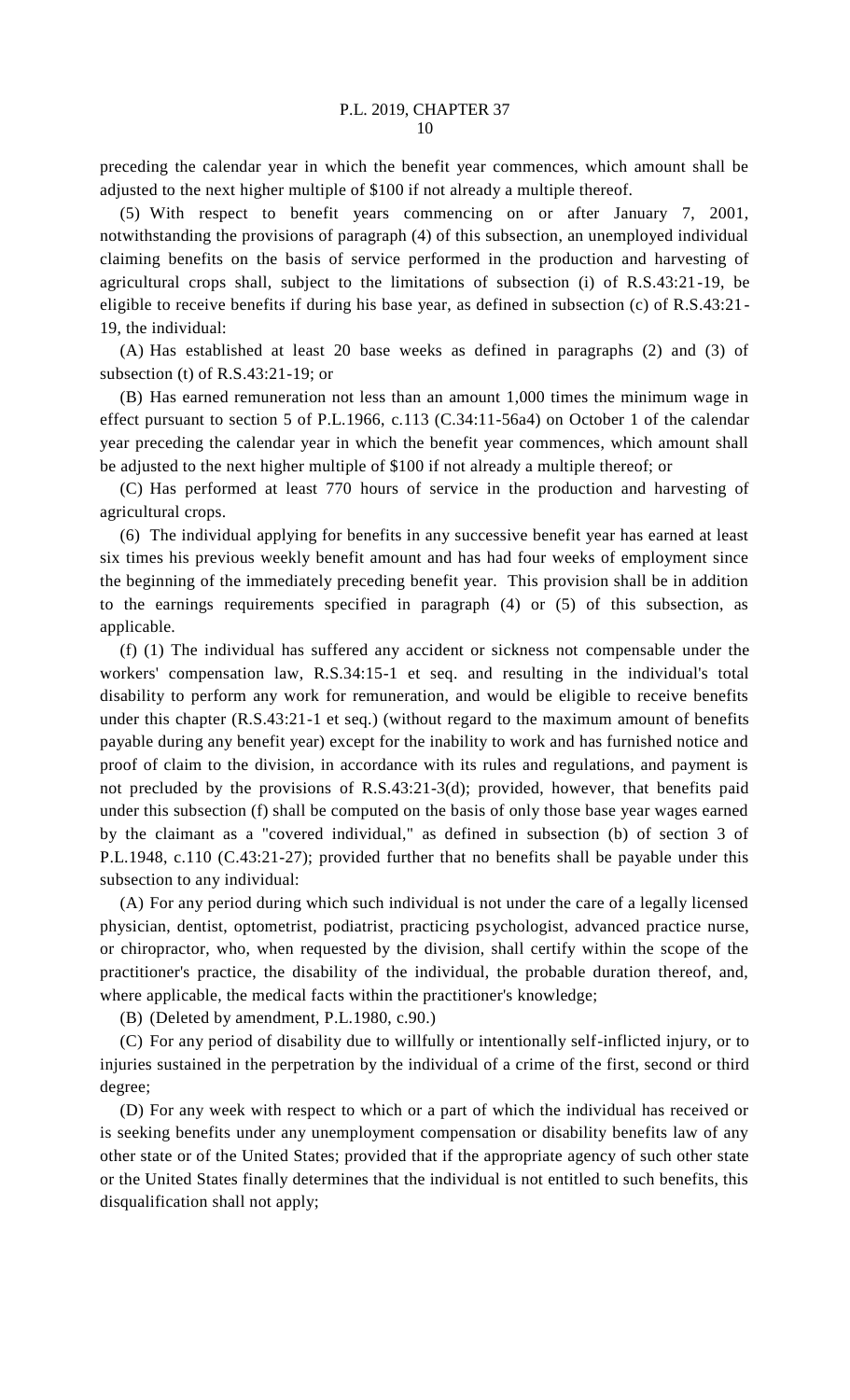(E) For any week with respect to which or part of which the individual has received or is seeking disability benefits under the "Temporary Disability Benefits Law," P.L.1948, c.110 (C.43:21-25 et al.);

(F) For any period of disability commencing while such individual is a "covered individual," as defined in subsection (b) of section 3 of the "Temporary Disability Benefits Law," P.L.1948, c.110 (C.43:21-27).

(2) The individual is taking family temporary disability leave to provide care for a family member with a serious health condition or to be with a child during the first 12 months after the child's birth or placement of the child for adoption or as a foster child with the individual, and the individual would be eligible to receive benefits under R.S.43:21-1 et seq. (without regard to the maximum amount of benefits payable during any benefit year) except for the individual's unavailability for work while taking the family temporary disability leave, and the individual has furnished notice and proof of claim to the division, in accordance with its rules and regulations, and payment is not precluded by the provisions of R.S.43:21-3(d) provided, however, that benefits paid under this subsection (f) shall be computed on the basis of only those base year wages earned by the claimant as a "covered individual," as defined in subsection (b) of section 3 of P.L.1948, c.110 (C.43:21-27); provided further that no benefits shall be payable under this subsection to any individual:

(A) For any week with respect to which or a part of which the individual has received or is seeking benefits under any unemployment compensation or disability benefits law of any other state or of the United States; provided that if the appropriate agency of such other state or the United States finally determines that the individual is not entitled to such benefits, this disqualification shall not apply;

(B) For any week with respect to which or part of which the individual has received or is seeking disability benefits for a disability of the individual under the "Temporary Disability Benefits Law," P.L.1948, c.110 (C.43:21-25 et al.);

(C) For any period of family temporary disability leave commencing while the individual is a "covered individual," as defined in subsection (b) of section 3 of the "Temporary Disability Benefits Law," P.L.1948, c.110 (C.43:21-27); or

(D) For any period of family temporary disability leave for a serious health condition of a family member of the claimant during which the family member is not receiving inpatient care in a hospital, hospice, or residential medical care facility and is not subject to continuing medical treatment or continuing supervision by a health care provider, who, when requested by the division, shall certify within the scope of the provider's practice, the serious health condition of the family member, the probable duration thereof, and, where applicable, the medical facts within the provider's knowledge.

(3) Benefit payments under this subsection (f) shall be charged to and paid from the State disability benefits fund established by the "Temporary Disability Benefits Law," P.L.1948, c.110 (C.43:21-25 et al.), and shall not be charged to any employer account in computing any employer's experience rate for contributions payable under this chapter.

(g) Benefits based on service in employment defined in subparagraphs (B) and (C) of R.S.43:21-19 (i)(1) shall be payable in the same amount and on the terms and subject to the same conditions as benefits payable on the basis of other service subject to the "unemployment compensation law"; except that, notwithstanding any other provisions of the "unemployment compensation law":

(1) With respect to service performed after December 31, 1977, in an instructional research, or principal administrative capacity for an educational institution, benefits shall not be paid based on such services for any week of unemployment commencing during the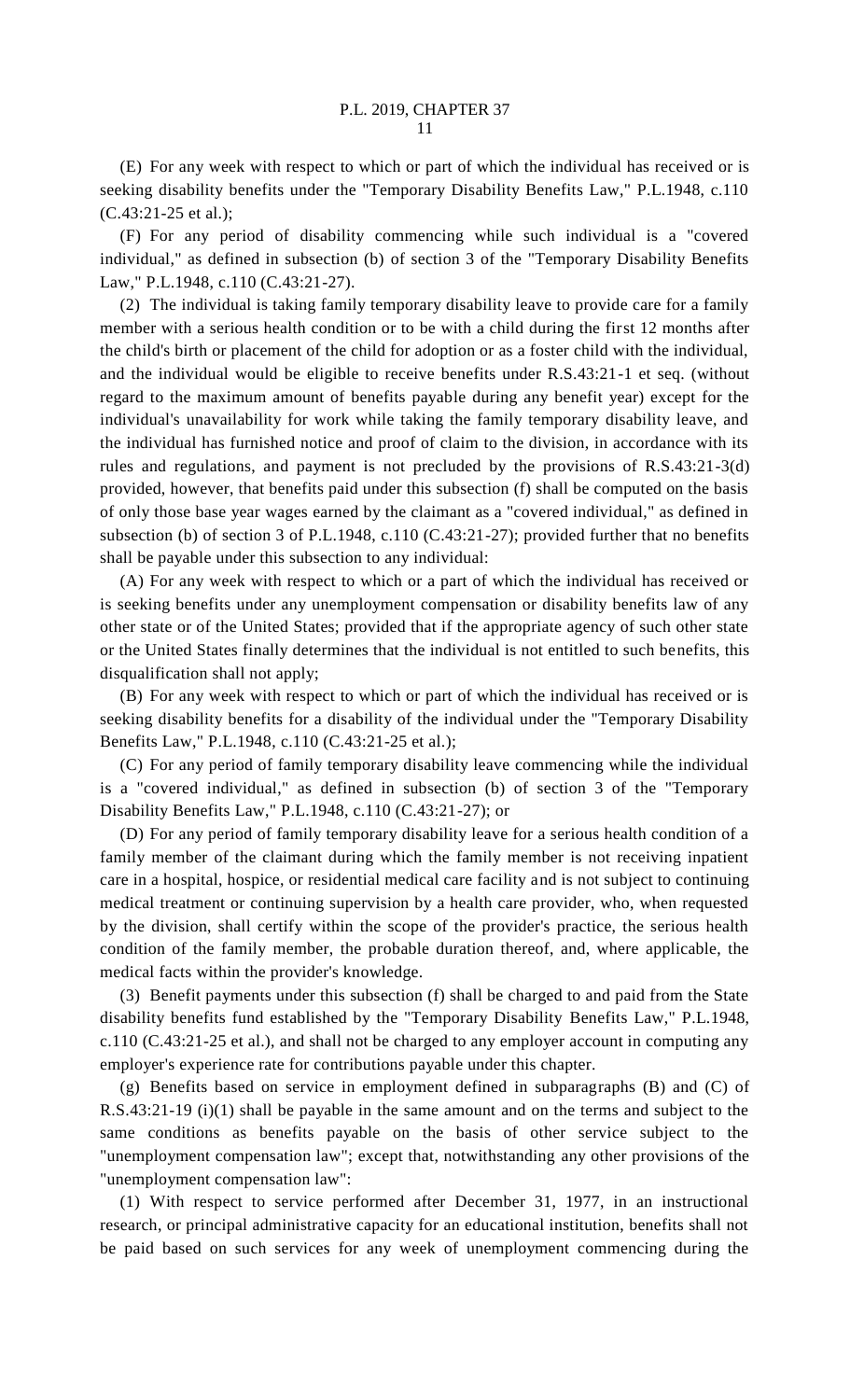period between two successive academic years, or during a similar period between two regular terms, whether or not successive, or during a period of paid sabbatical leave provided for in the individual's contract, to any individual if such individual performs such services in the first of such academic years (or terms) and if there is a contract or a reasonable assurance that such individual will perform services in any such capacity for any educational institution in the second of such academic years or terms;

(2) With respect to weeks of unemployment beginning after September 3, 1982, on the basis of service performed in any other capacity for an educational institution, benefits shall not be paid on the basis of such services to any individual for any week which commences during a period between two successive academic years or terms if such individual performs such services in the first of such academic years or terms and there is a reasonable assurance that such individual will perform such services in the second of such academic years or terms, except that if benefits are denied to any individual under this paragraph (2) and the individual was not offered an opportunity to perform these services for the educational institution for the second of any academic years or terms, the individual shall be entitled to a retroactive payment of benefits for each week for which the individual filed a timely claim for benefits and for which benefits were denied solely by reason of this clause;

(3) With respect to those services described in paragraphs (1) and (2) above, benefits shall not be paid on the basis of such services to any individual for any week which commences during an established and customary vacation period or holiday recess if such individual performs such services in the period immediately before such vacation period or holiday recess, and there is a reasonable assurance that such individual will perform such services in the period immediately following such period or holiday recess;

(4) With respect to any services described in paragraphs (1) and (2) above, benefits shall not be paid as specified in paragraphs (1), (2), and (3) above to any individual who performed those services in an educational institution while in the employ of an educational service agency, and for this purpose the term "educational service agency" means a governmental agency or governmental entity which is established and operated exclusively for the purpose of providing those services to one or more educational institutions.

(h) Benefits shall not be paid to any individual on the basis of any services, substantially all of which consist of participating in sports or athletic events or training or preparing to so participate, for any week which commences during the period between two successive sports seasons (or similar periods) if such individual performed such services in the first of such seasons (or similar periods) and there is a reasonable assurance that such individual will perform such services in the later of such seasons (or similar periods).

(i) (1) Benefits shall not be paid on the basis of services performed by an alien unless such alien is an individual who was lawfully admitted for permanent residence at the time the services were performed and was lawfully present for the purpose of performing the services or otherwise was permanently residing in the United States under color of law at the time the services were performed (including an alien who is lawfully present in the United States as a result of the application of the provisions of section  $212(d)(5)$  (8 U.S.C. s.1182 (d)(5)) of the Immigration and Nationality Act (8 U.S.C. s.1101 et seq.)); provided that any modifications of the provisions of section 3304(a)(14) of the Federal Unemployment Tax Act (26 U.S.C. s. 3304 (a) (14)) as provided by Pub.L.94-566, which specify other conditions or other effective dates than stated herein for the denial of benefits based on services performed by aliens and which modifications are required to be implemented under State law as a condition for full tax credit against the tax imposed by the Federal Unemployment Tax Act, shall be deemed applicable under the provisions of this section.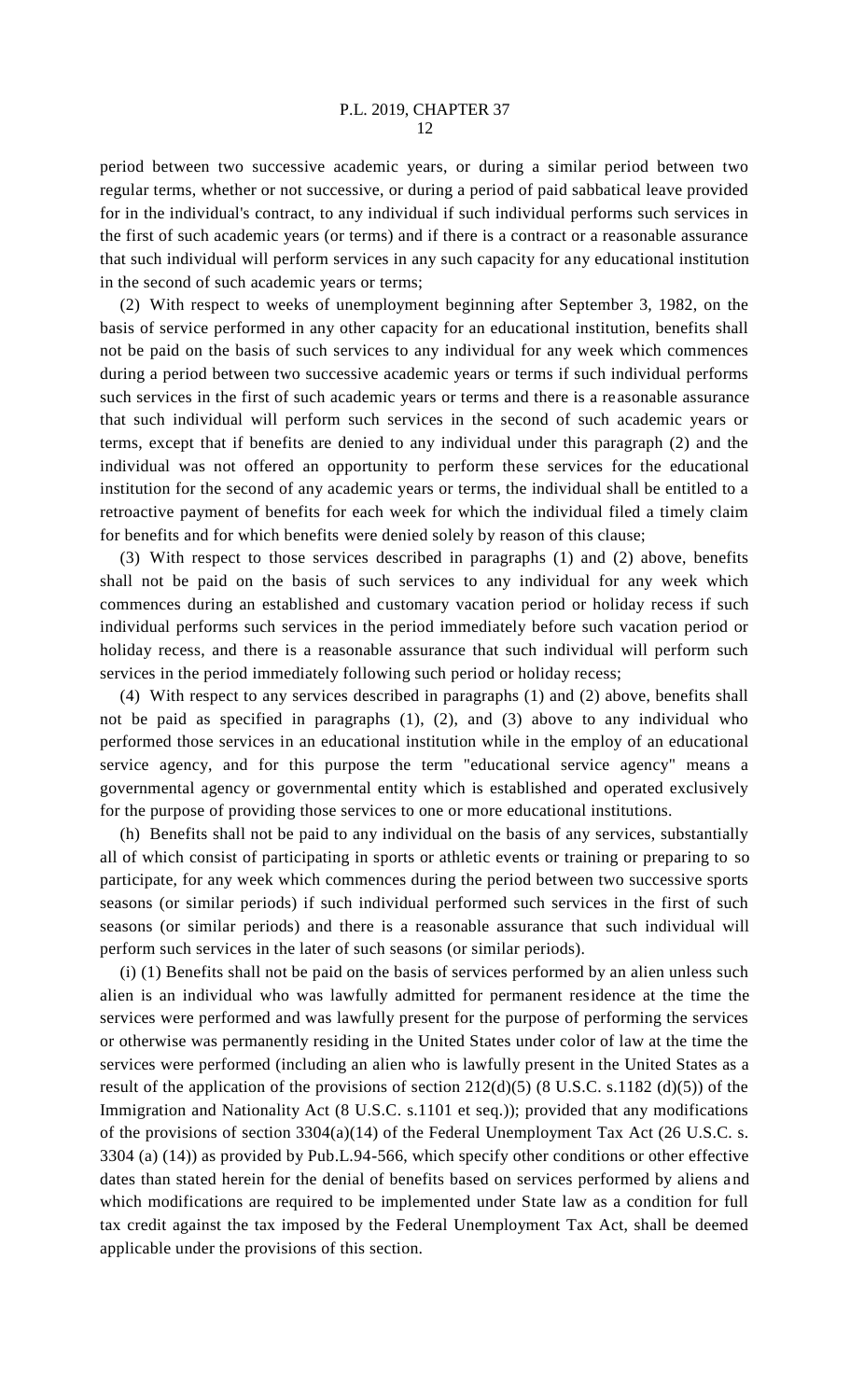(2) Any data or information required of individuals applying for benefits to determine whether benefits are not payable to them because of their alien status shall be uniformly required from all applicants for benefits.

(3) In the case of an individual whose application for benefits would otherwise be approved, no determination that benefits to such individual are not payable because of alien status shall be made except upon a preponderance of the evidence.

(j) Notwithstanding any other provision of this chapter, the director may, to the extent that it may be deemed efficient and economical, provide for consolidated administration by one or more representatives or deputies of claims made pursuant to subsection (f) of this section with those made pursuant to Article III (State plan) of the "Temporary Disability Benefits Law," P.L.1948, c.110 (C.43:21-25 et al.).

6. R.S.43:21-7 is amended to read as follows:

Contributions.

43:21-7. Employers other than governmental entities, whose benefit financing provisions are set forth in section 4 of P.L.1971, c.346 (C.43:21-7.3), and those nonprofit organizations liable for payment in lieu of contributions on the basis set forth in section 3 of P.L.1971, c.346 (C.43:21-7.2), shall pay to the controller for the unemployment compensation fund, contributions as set forth in subsections (a), (b) and (c) hereof, and the provisions of subsections (d) and (e) shall be applicable to all employers, consistent with the provisions of the "unemployment compensation law" and the "Temporary Disability Benefits Law," P.L.1948, c.110 (C.43:21-25 et al.).

(a) Payment.

(1) Contributions shall accrue and become payable by each employer for each calendar year in which he is subject to this chapter (R.S.43:21-1 et seq.), with respect to having individuals in his employ during that calendar year, at the rates and on the basis hereinafter set forth. Such contributions shall become due and be paid by each employer to the controller for the fund, in accordance with such regulations as may be prescribed, and shall not be deducted, in whole or in part, from the remuneration of individuals in his employ.

(2) In the payment of any contributions, a fractional part of a cent shall be disregarded unless it amounts to \$0.005 or more, in which case it shall be increased to \$0.01.

(b) Rate of contributions. Each employer shall pay the following contributions:

(1) For the calendar year 1947, and each calendar year thereafter, 2 7/10% of wages paid by him during each such calendar year, except as otherwise prescribed by subsection (c) of this section.

(2) The "wages" of any individual, with respect to any one employer, as the term is used in this subsection (b) and in subsections (c), (d) and (e) of this section 7, shall include the first \$4,800.00 paid during calendar year 1975, for services performed either within or without this State; provided that no contribution shall be required by this State with respect to services performed in another state if such other state imposes contribution liability with respect thereto. If an employer (hereinafter referred to as a successor employer) during any calendar year acquires substantially all the property used in a trade or business of another employer (hereinafter referred to as a predecessor), or used in a separate unit of a trade or business of a predecessor, and immediately after the acquisition employs in his trade or business an individual who immediately prior to the acquisition was employed in the trade or business of such predecessors, then, for the purpose of determining whether the successor employer has paid wages with respect to employment equal to the first \$4,800.00 paid during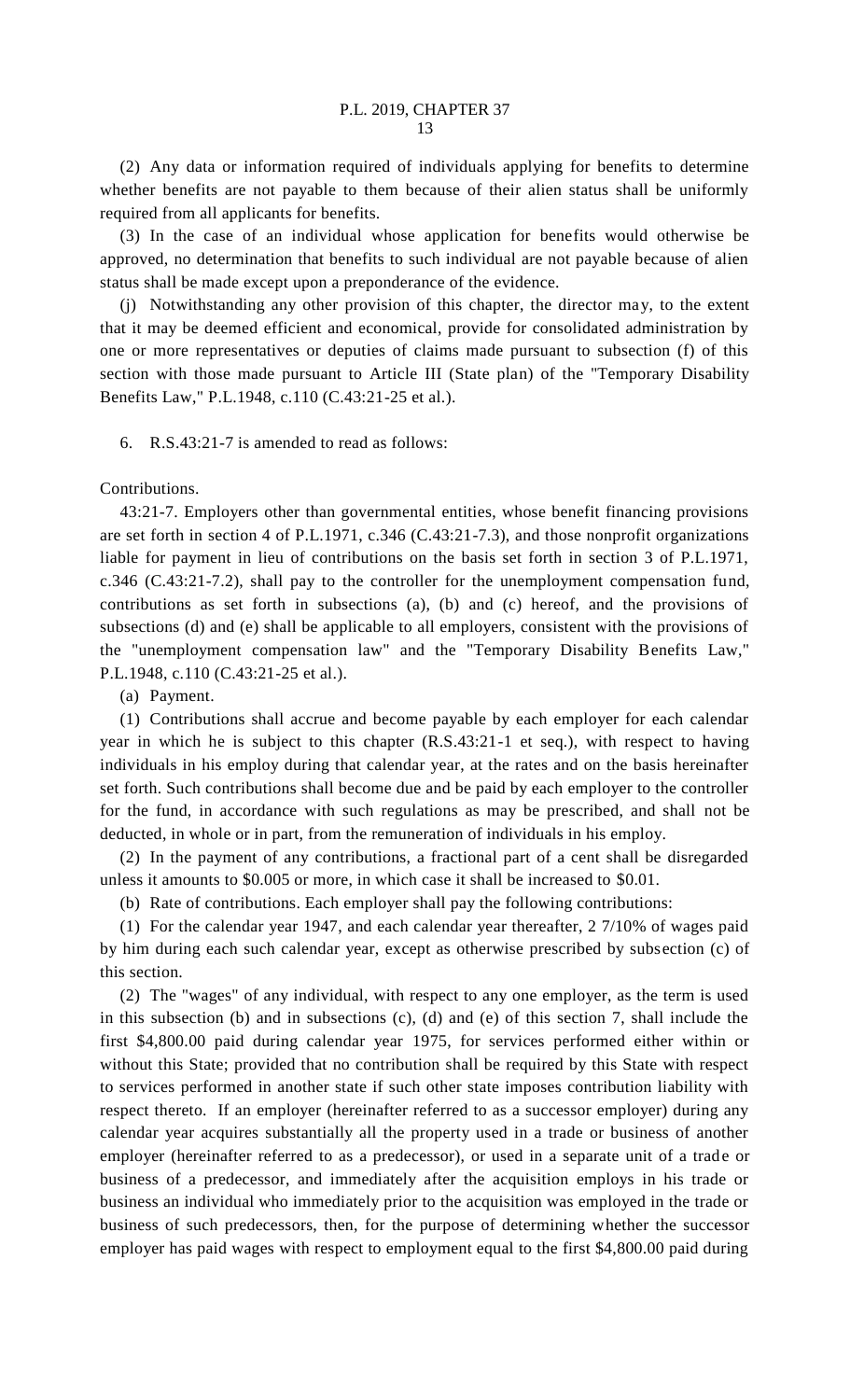calendar year 1975, any wages paid to such individual by such predecessor during such calendar year and prior to such acquisition shall be considered as having been paid by such successor employer.

(3) For calendar years beginning on and after January 1, 1976, the "wages" of any individual, as defined in the preceding paragraph (2) of this subsection (b), shall be established and promulgated by the Commissioner of Labor and Workforce Development on or before September 1 of the preceding year and, except as provided in paragraph (4) of this subsection (b), shall be, 28 times the Statewide average weekly remuneration paid to workers by employers, as determined under R.S.43:21-3(c), raised to the next higher multiple of \$100.00 if not already a multiple thereof, provided that if the amount of wages so determined for a calendar year is less than the amount similarly determined for the preceding year, the greater amount will be used; provided, further, that if the amount of such wages so determined does not equal or exceed the amount of wages as defined in subsection (b) of section 3306 of the Internal Revenue Code of 1986 (26 U.S.C. s.3306(b)), the wages as determined in this paragraph in any calendar year shall be raised to equal the amount established under the "Federal Unemployment Tax Act," chapter 23 of the Internal Revenue Code of 1986 (26 U.S.C. s.3301 et seq.), for that calendar year.

(4) For calendar years beginning on and after January 1, 2020, the "wages" of any individual, as defined in the preceding paragraph (2) of this subsection (b) for purposes of contributions of workers to the State disability benefits fund, including the "Family Temporary Disability Leave Account" pursuant to subsection (d) of this section, shall be established and promulgated by the Commissioner of Labor and Workforce Development on or before September 1 of the preceding year and shall be 107 times the Statewide average weekly remuneration paid to workers by employers, as determined under R.S.43:21-3(c), raised to the next higher multiple of \$100.00 if not already a multiple thereof, provided that if the amount of wages so determined for a calendar year is less than the amount similarly determined for the preceding year, the greater amount will be used.

(c) Future rates based on benefit experience.

(1) A separate account for each employer shall be maintained and this shall be credited with all the contributions which he has paid on his own behalf on or before January 31 of any calendar year with respect to employment occurring in the preceding calendar year; provided, however, that if January 31 of any calendar year falls on a Saturday or Sunday, an employer's account shall be credited as of January 31 of such calendar year with all the contributions which he has paid on or before the next succeeding day which is not a Saturday or Sunday. But nothing in this chapter (R.S.43:21-1 et seq.) shall be construed to grant any employer or individuals in his service prior claims or rights to the amounts paid by him into the fund either on his own behalf or on behalf of such individuals. Benefits paid with respect to benefit years commencing on and after January 1, 1953, to any individual on or before December 31 of any calendar year with respect to unemployment in such calendar year and in preceding calendar years shall be charged against the account or accounts of the employer or employers in whose employment such individual established base weeks constituting the basis of such benefits, except that, with respect to benefit years commencing after January 4, 1998, an employer's account shall not be charged for benefits paid to a claimant if the claimant's employment by that employer was ended in any way which, pursuant to subsection (a), (b), (c), (f), (g) or (h) of R.S.43:21-5, would have disqualified the claimant for benefits if the claimant had applied for benefits at the time when that employment ended. Benefits paid under a given benefit determination shall be charged against the account of the employer to whom such determination relates. When each benefit payment is made, notification shall be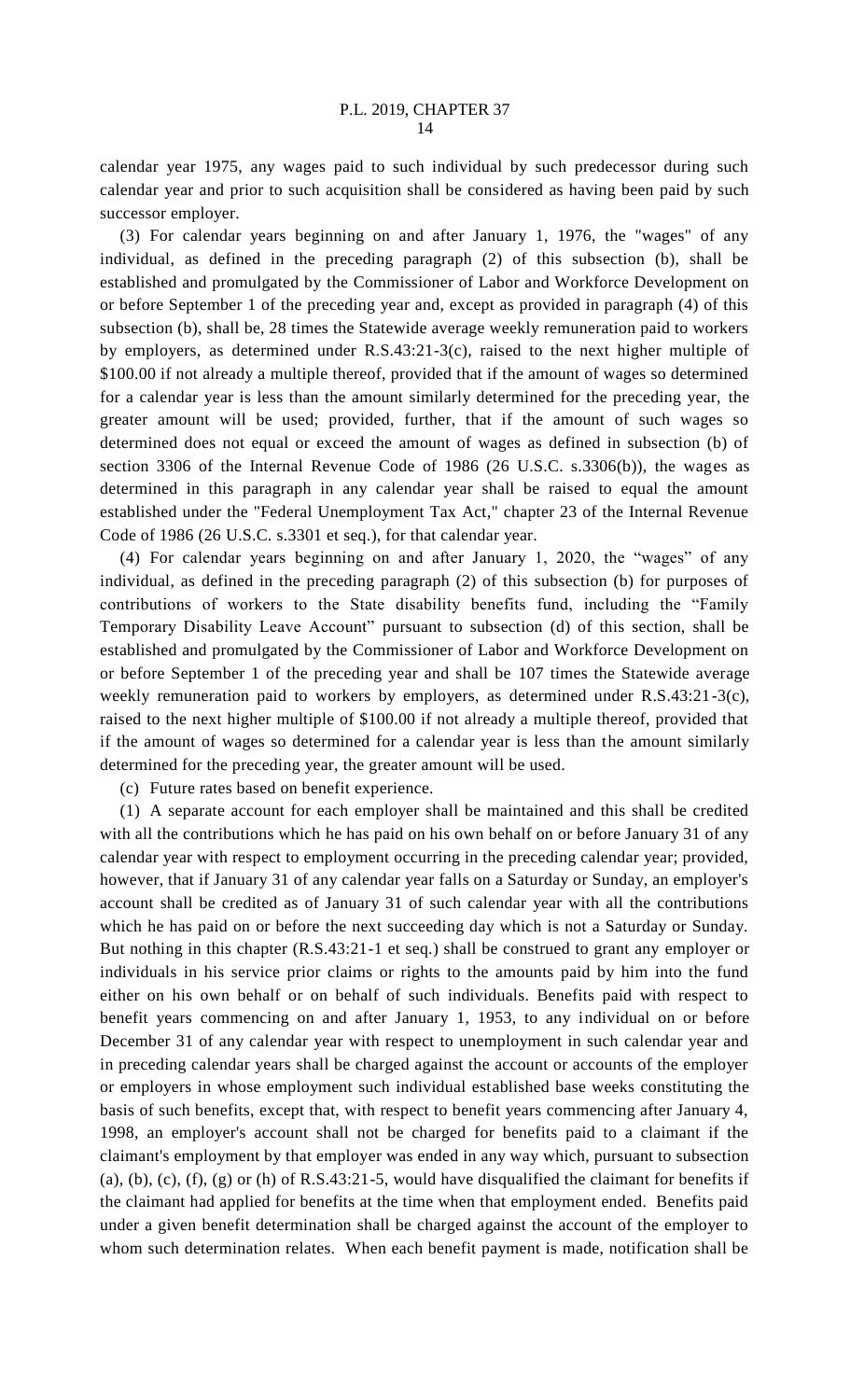promptly provided to each employer included in the unemployment insurance monetary calculation of benefits. Such notification shall identify the employer against whose account the amount of such payment is being charged, shall show at least the name and social security account number of the claimant and shall specify the period of unemployment to which said benefit payment applies.

An annual summary statement of unemployment benefits charged to the employer's account shall be provided.

(2) Regulations may be prescribed for the establishment, maintenance, and dissolution of joint accounts by two or more employers, and shall, in accordance with such regulations and upon application by two or more employers to establish such an account, or to merge their several individual accounts in a joint account, maintain such joint account as if it constituted a single employer's account.

(3) No employer's rate shall be lower than 5.4% unless assignment of such lower rate is consistent with the conditions applicable to additional credit allowance for such year under section  $3303(a)(1)$  of the Internal Revenue Code of 1986 (26 U.S.C. s.3303(a)(1)), any other provision of this section to the contrary notwithstanding.

(4) Employer Reserve Ratio. (A) Each employer's rate shall be 2 8/10%, except as otherwise provided in the following provisions. No employer's rate for the 12 months commencing July 1 of any calendar year shall be other than 2 8/10%, unless as of the preceding January 31 such employer shall have paid contributions with respect to wages paid in each of the three calendar years immediately preceding such year, in which case such employer's rate for the 12 months commencing July 1 of any calendar year shall be determined on the basis of his record up to the beginning of such calendar year. If, at the beginning of such calendar year, the total of all his contributions, paid on his own behalf, for all past years exceeds the total benefits charged to his account for all such years, his contribution rate shall be:

(1) 2 5/10%, if such excess equals or exceeds 4%, but less than 5%, of his average annual payroll (as defined in paragraph (2), subsection (a) of R.S.43:21-19);

(2) 2 2/10%, if such excess equals or exceeds 5%, but is less than 6%, of his average annual payroll;

(3) 1 9/10%, if such excess equals or exceeds 6%, but is less than 7%, of his average annual payroll;

(4) 1 6/10%, if such excess equals or exceeds 7%, but is less than 8%, of his average annual payroll;

(5) 1 3/10%, if such excess equals or exceeds 8%, but is less than 9%, of his average annual payroll;

(6) 1%, if such excess equals or exceeds 9%, but is less than 10%, of his average annual payroll;

(7) 7/10 of 1%, if such excess equals or exceeds 10%, but is less than 11%, of his average annual payroll;

(8) 4/10 of 1%, if such excess equals or exceeds 11% of his average annual payroll.

(B) If the total of an employer's contributions, paid on his own behalf, for all past periods for the purposes of this paragraph (4), is less than the total benefits charged against his account during the same period, his rate shall be:

(1) 4%, if such excess is less than 10% of his average annual payroll;

(2) 4 3/10%, if such excess equals or exceeds 10%, but is less than 20%, of his average annual payroll;

(3) 4 6/10%, if such excess equals or exceeds 20% of his average annual payroll.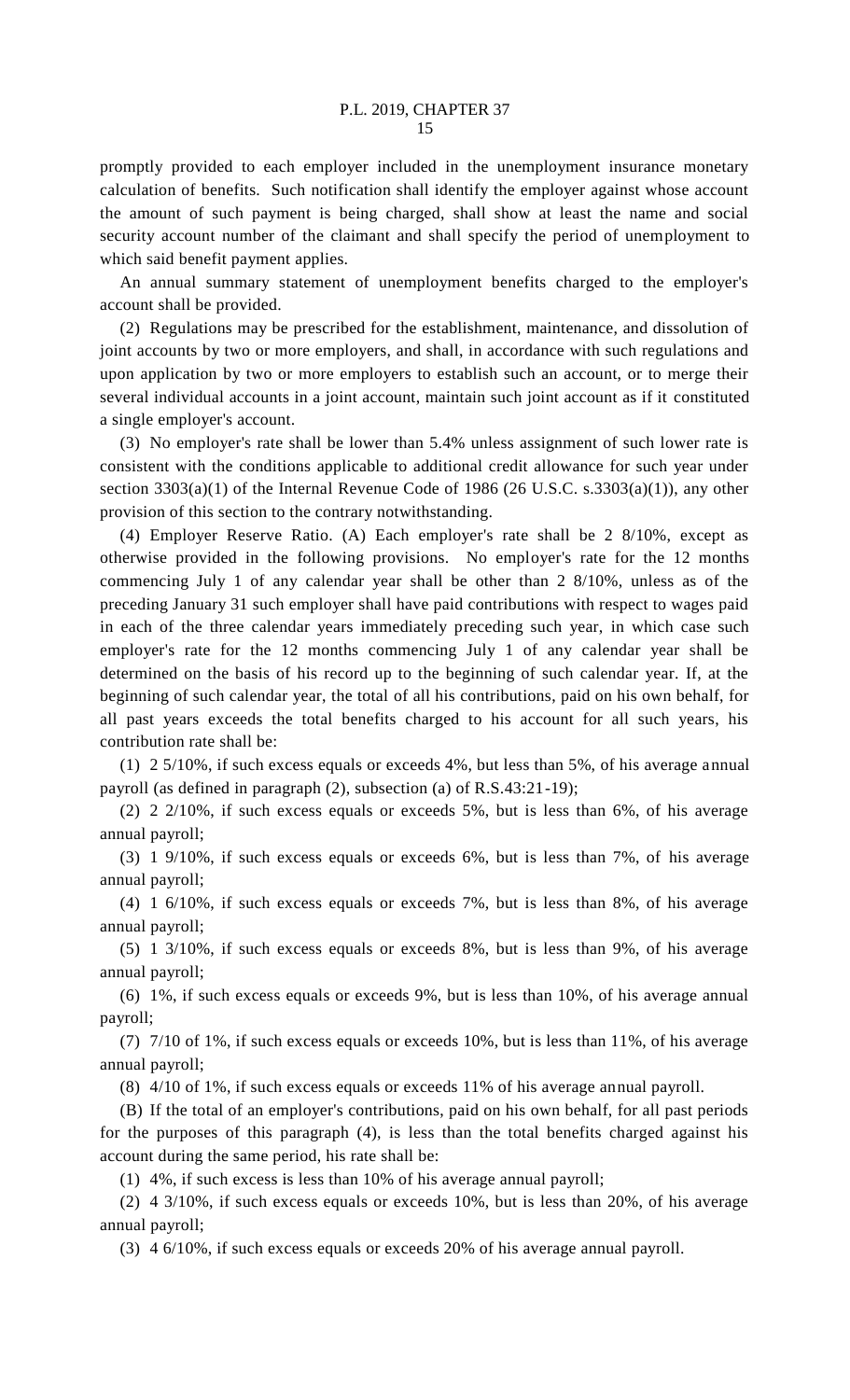(C) Specially assigned rates.

(i) If no contributions were paid on wages for employment in any calendar year used in determining the average annual payroll of an employer eligible for an assigned rate under this paragraph (4), the employer's rate shall be specially assigned as follows:

if the reserve balance in its account is positive, its assigned rate shall be the highest rate in effect for positive balance accounts for that period, or 5.4%, whichever is higher, and

if the reserve balance in its account is negative, its assigned rate shall be the highest rate in effect for deficit accounts for that period.

(ii) If, following the purchase of a corporation with little or no activity, known as a corporate shell, the resulting employing unit operates a new or different business activity, the employing unit shall be assigned a new employer rate.

(iii) Entities operating under common ownership, management or control, when the operation of the entities is not identifiable, distinguishable and severable, shall be considered a single employer for the purposes of this chapter (R.S.43:21-1 et seq.).

(D) The contribution rates prescribed by subparagraphs (A) and (B) of this paragraph (4) shall be increased or decreased in accordance with the provisions of paragraph (5) of this subsection (c) for experience rating periods through June 30, 1986.

(5) (A) Unemployment Trust Fund Reserve Ratio. If on March 31 of any calendar year the balance in the unemployment trust fund equals or exceeds 4% but is less than 7% of the total taxable wages reported to the controller as of that date in respect to employment during the preceding calendar year, the contribution rate, effective July 1 following, of each employer eligible for a contribution rate calculation based upon benefit experience, shall be increased by 3/10 of 1% over the contribution rate otherwise established under the provisions of paragraph (3) or (4) of this subsection. If on March 31 of any calendar year the balance of the unemployment trust fund exceeds 2 1/2% but is less than 4% of the total taxable wages reported to the controller as of that date in respect to employment during the preceding calendar year, the contribution rate, effective July 1 following, of each employer eligible for a contribution rate calculation based upon benefit experience, shall be increased by 6/10 of 1% over the contribution rate otherwise established under the provisions of paragraph (3) or (4) of this subsection.

If on March 31 of any calendar year the balance of the unemployment trust fund is less than 2 1/2% of the total taxable wages reported to the controller as of that date in respect to employment during the preceding calendar year, the contribution rate, effective July 1 following, of each employer: (1) eligible for a contribution rate calculation based upon benefit experience, shall be increased by (i) 6/10 of 1% over the contribution rate otherwise established under the provisions of paragraph  $(3)$ ,  $(4)(A)$  or  $(4)(B)$  of this subsection, and (ii) an additional amount equal to 20% of the total rate established herein, provided, however, that the final contribution rate for each employer shall be computed to the nearest multiple of 1/10% if not already a multiple thereof; (2) not eligible for a contribution rate calculation based upon benefit experience, shall be increased by 6/10 of 1% over the contribution rate otherwise established under the provisions of paragraph (4) of this subsection. For the period commencing July 1, 1984 and ending June 30, 1986, the contribution rate for each employer liable to pay contributions under R.S.43:21-7 shall be increased by a factor of 10% computed to the nearest multiple of 1/10% if not already a multiple thereof.

(B) If on March 31 of any calendar year the balance in the unemployment trust fund equals or exceeds 10% but is less than 12 1/2% of the total taxable wages reported to the controller as of that date in respect to employment during the preceding calendar year, the contribution rate, effective July 1 following, of each employer eligible for a contribution rate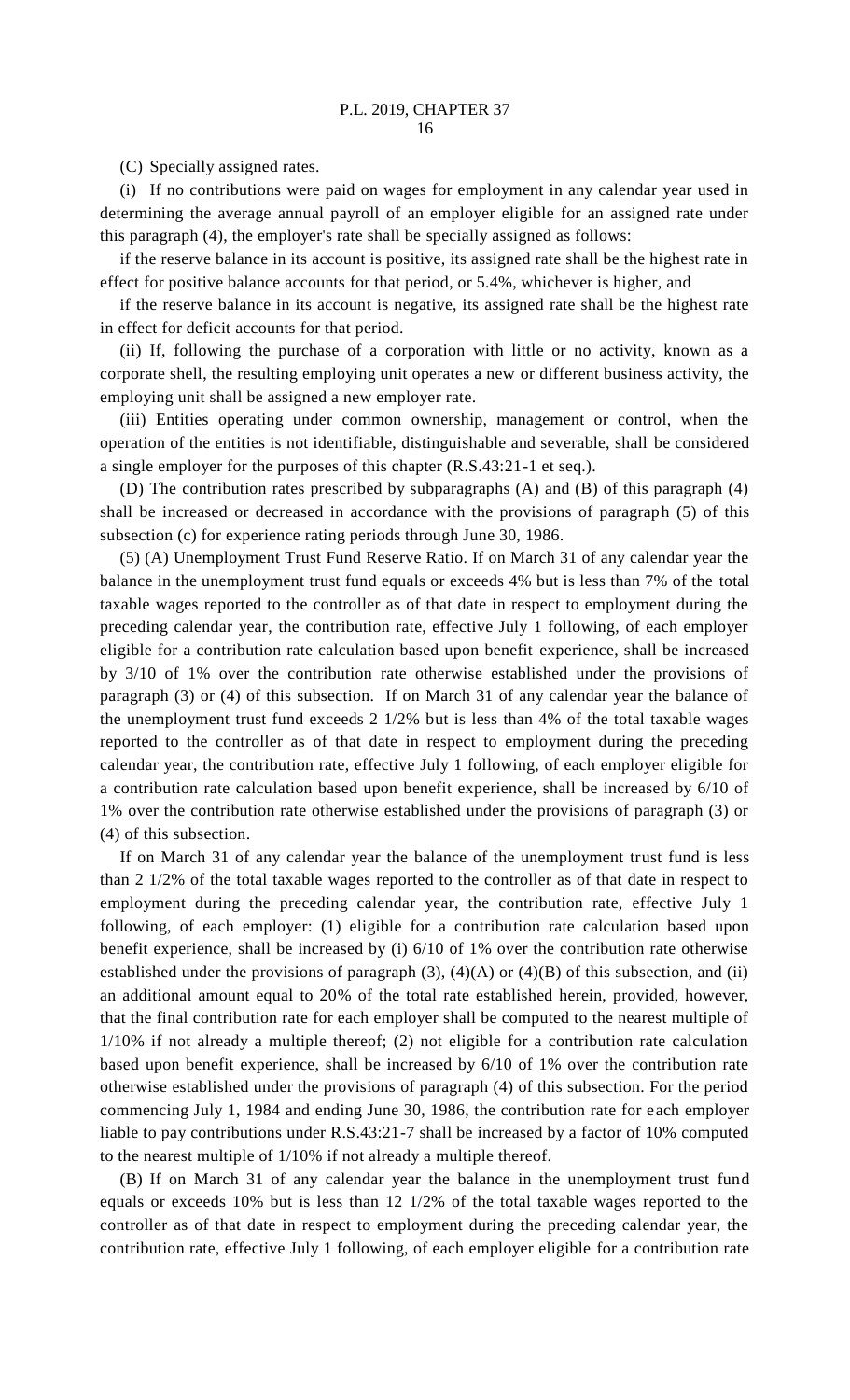calculation based upon benefit experience, shall be reduced by 3/10 of 1% under the contribution rate otherwise established under the provisions of paragraphs (3) and (4) of this subsection; provided that in no event shall the contribution rate of any employer be reduced to less than 4/10 of 1%. If on March 31 of any calendar year the balance in the unemployment trust fund equals or exceeds 12 1/2% of the total taxable wages reported to the controller as of that date in respect to employment during the preceding calendar year, the contribution rate, effective July 1 following, of each employer eligible for a contribution rate calculation based upon benefit experience, shall be reduced by 6/10 of 1% if his account for all past periods reflects an excess of contributions paid over total benefits charged of 3% or more of his average annual payroll, otherwise by 3/10 of 1% under the contribution rate otherwise established under the provisions of paragraphs (3) and (4) of this subsection; provided that in no event shall the contribution rate of any employer be reduced to less than 4/10 of 1%.

(C) The "balance" in the unemployment trust fund, as the term is used in subparagraphs (A) and (B) above, shall not include moneys credited to the State's account under section 903 of the Social Security Act, as amended (42 U.S.C. s.1103), during any period in which such moneys are appropriated for the payment of expenses incurred in the administration of the "unemployment compensation law."

(D) Prior to July 1 of each calendar year the controller shall determine the Unemployment Trust Fund Reserve Ratio, which shall be calculated by dividing the balance of the unemployment trust fund as of the prior March 31 by total taxable wages reported to the controller by all employers as of March 31 with respect to their employment during the last calendar year.

- (E) (i) (Deleted by amendment, P.L.1997, c.263).
- (ii) (Deleted by amendment, P.L.2001, c.152).
- (iii) (Deleted by amendment, P.L.2003, c.107).
- (iv) (Deleted by amendment, P.L.2004, c.45).
- (v) (Deleted by amendment, P.L.2008, c.17).
- (vi) (Deleted by amendment, P.L.2013, c.75).

(vii) With respect to experience rating years beginning on or after July 1, 2011, the new employer rate or the unemployment experience rate of an employer under this section shall be the rate which appears in the column headed by the Unemployment Trust Fund Reserve Ratio as of the applicable calculation date and on the line with the Employer Reserve Ratio, as defined in paragraph (4) of this subsection  $(R.S.43:21-7 \text{ (c)}(4))$ , as set forth in the following table:

## EXPERIENCE RATING TAX TABLE

Fund Reserve Ratio 1

|                         |      |       | 3.50% 3.00% 2.5% 2.0% |                         | 1.99% |   |
|-------------------------|------|-------|-----------------------|-------------------------|-------|---|
| Employer                | and  | to    | to                    | to                      | and   |   |
| Reserve                 | Over |       |                       | 3.49% 2.99% 2.49% Under |       |   |
| Ratio 2                 |      | A     | B                     | C                       | D     | E |
| Positive Reserve Ratio: |      |       |                       |                         |       |   |
| 17% and over            | 0.3  | 0.4   | 0.5                   | 0.6                     | 1.2   |   |
| 16.00% to 16.99%        | 0.4  | 0.5   | 0.6                   | 0.6                     | 1.2   |   |
| 15.00% to 15.99%        | 0.4  | 0.6   | 0.7                   | 0.7                     | 1.2   |   |
| 14.00% to 14.99%        | 0.5  | 0.6   | 0.7                   | 0.8                     | 1.2   |   |
| 13.00% to 13.99%        | 0.6  | (1.7) | 0.8                   | 0.9                     | 1.2.  |   |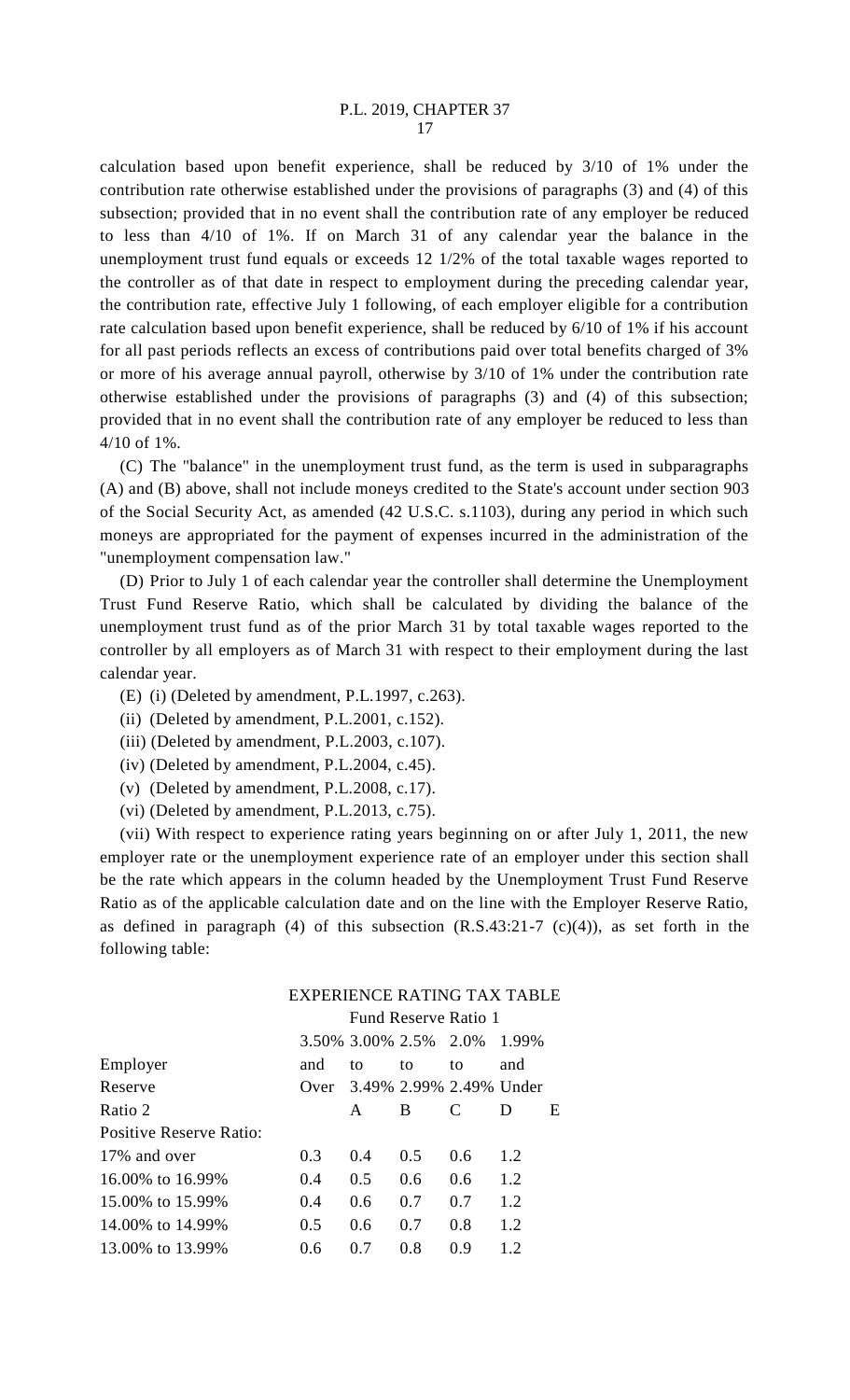P.L. 2019, CHAPTER 37 18

| 12.00% to 12.99%         | 0.6 | 0.8 | 0.9 | 1.0 | 1.2 |
|--------------------------|-----|-----|-----|-----|-----|
| 11.00% to 11.99%         | 0.7 | 0.8 | 1.0 | 1.1 | 1.2 |
| 10.00% to 10.99%         | 0.9 | 1.1 | 1.3 | 1.5 | 1.6 |
| 9.00% to 9.99%           | 1.0 | 1.3 | 1.6 | 1.7 | 1.9 |
| 8.00% to 8.99%           | 1.3 | 1.6 | 1.9 | 2.1 | 2.3 |
| 7.00% to 7.99%           | 1.4 | 1.8 | 2.2 | 2.4 | 2.6 |
| 6.00% to 6.99%           | 1.7 | 2.1 | 2.5 | 2.8 | 3.0 |
| 5.00% to 5.99%           | 1.9 | 2.4 | 2.8 | 3.1 | 3.4 |
| 4.00% to 4.99%           | 2.0 | 2.6 | 3.1 | 3.4 | 3.7 |
| 3.00% to 3.99%           | 2.1 | 2.7 | 3.2 | 3.6 | 3.9 |
| 2.00% to 2.99%           | 2.2 | 2.8 | 3.3 | 3.7 | 4.0 |
| 1.00% to 1.99%           | 2.3 | 2.9 | 3.4 | 3.8 | 4.1 |
| 0.00% to 0.99%           | 2.4 | 3.0 | 3.6 | 4.0 | 4.3 |
| Deficit Reserve Ratio:   |     |     |     |     |     |
| $-0.00\%$ to $-2.99\%$   | 3.4 | 4.3 | 5.1 | 5.6 | 6.1 |
| $-3.00\%$ to $-5.99\%$   | 3.4 | 4.3 | 5.1 | 5.7 | 6.2 |
| $-6.00\%$ to $-8.99\%$   | 3.5 | 4.4 | 5.2 | 5.8 | 6.3 |
| $-9.00\%$ to-11.99%      | 3.5 | 4.5 | 5.3 | 5.9 | 6.4 |
| $-12.00\%$ to $-14.99\%$ | 3.6 | 4.6 | 5.4 | 6.0 | 6.5 |
| $-15.00\%$ to $-19.99\%$ | 3.6 | 4.6 | 5.5 | 6.1 | 6.6 |
| $-20.00\%$ to $-24.99\%$ | 3.7 | 4.7 | 5.6 | 6.2 | 6.7 |
| -25.00% to-29.99%        | 3.7 | 4.8 | 5.6 | 6.3 | 6.8 |
| -30.00% to-34.99%        | 3.8 | 4.8 | 5.7 | 6.3 | 6.9 |
| $-35.00\%$ and under     | 5.4 | 5.4 | 5.8 | 6.4 | 7.0 |
| New Employer Rate        | 2.8 | 2.8 | 2.8 | 3.1 | 3.4 |

1 Fund balance as of March 31 as a percentage of taxable wages in the prior calendar year.

2 Employer Reserve Ratio (Contributions minus benefits as a percentage of employer's taxable wages).

(F) (i) (Deleted by amendment, P.L.1997, c.263).

(ii) (Deleted by amendment, P.L.2008, c.17).

(iii) (Deleted by amendment, P.L.2013, c.75).

(iv) With respect to experience rating years beginning on or after July 1, 2011 and before July 1, 2013, if the fund reserve ratio, based on the fund balance as of the prior March 31, is less than 1.0%, the contribution rate for each employer liable to pay contributions, as

computed under subparagraph (E) of this paragraph (5), shall be increased by a factor of 10% computed to the nearest multiple of 1/10% if not already a multiple thereof.

(v) With respect to experience rating years beginning on or after July 1, 2014, if the fund reserve ratio, based on the fund balance as of the prior March 31, is less than 1.0%, the contribution rate for each employer liable to pay contributions, as computed under subparagraph (E) of this paragraph (5), shall be increased by a factor of 10% computed to the nearest multiple of 1/10% if not already a multiple thereof.

(G) On or after January 1, 1993, notwithstanding any other provisions of this paragraph (5), the contribution rate for each employer liable to pay contributions, as computed under subparagraph (E) of this paragraph (5), shall be decreased by 0.1%, except that, during any experience rating year starting before January 1, 1998 in which the fund reserve ratio is equal to or greater than 7.00% or during any experience rating year starting on or after January 1, 1998, in which the fund reserve ratio is equal to or greater than 3.5%, there shall be no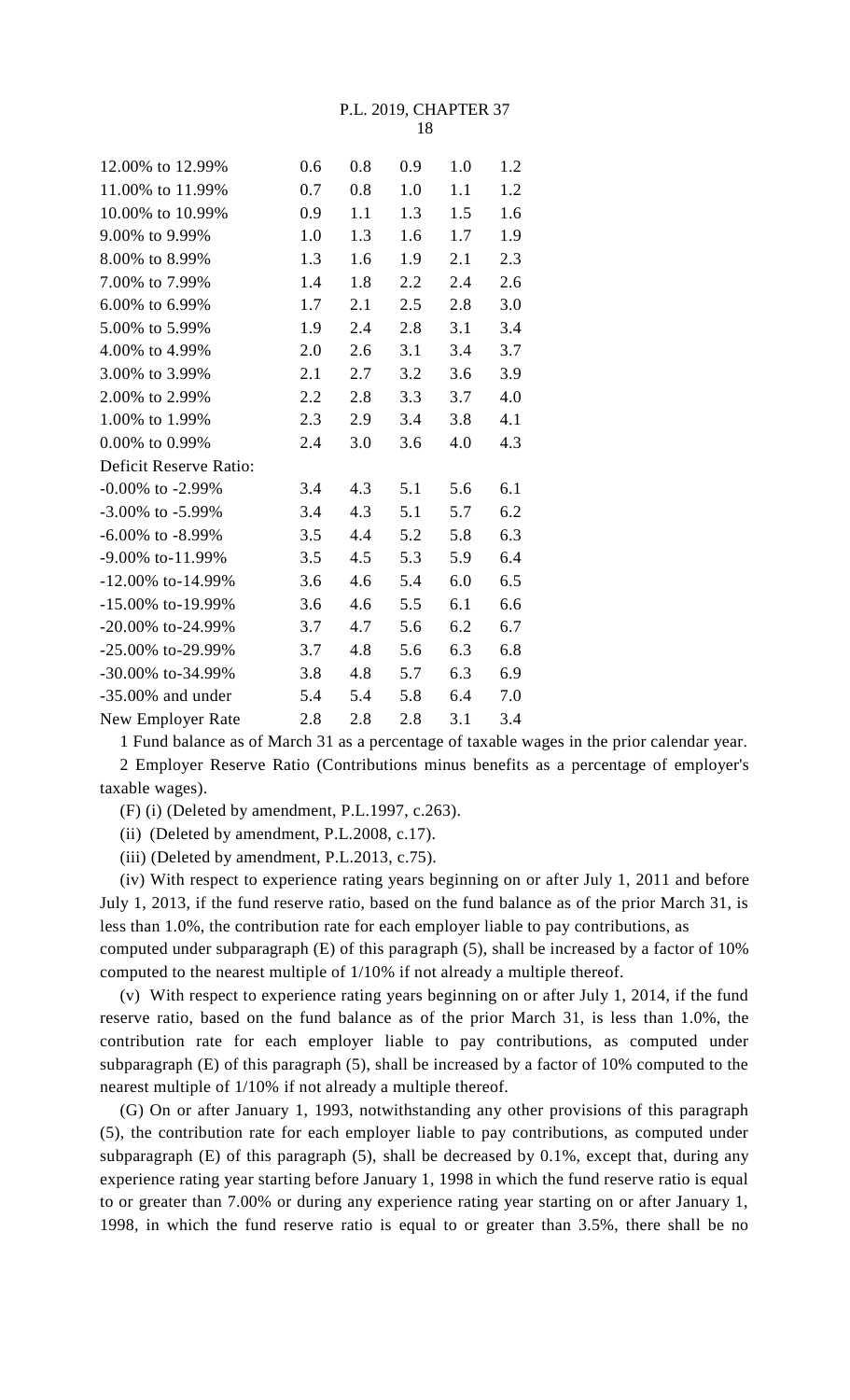decrease pursuant to this subparagraph (G) in the contribution of any employer who has a deficit reserve ratio of negative 35.00% or under.

(H) On and after January 1, 1998 until December 31, 2000 and on or after January 1, 2002 until June 30, 2006, the contribution rate for each employer liable to pay contributions, as computed under subparagraph (E) of this paragraph (5), shall be decreased by a factor, as set out below, computed to the nearest multiple of 1/10%, except that, if an employer has a deficit reserve ratio of negative 35.0% or under, the employer's rate of contribution shall not be reduced pursuant to this subparagraph (H) to less than 5.4%:

From January 1, 1998 until December 31, 1998, a factor of 12%;

From January 1, 1999 until December 31, 1999, a factor of 10%;

From January 1, 2000 until December 31, 2000, a factor of 7%;

From January 1, 2002 until March 31, 2002, a factor of 36%;

From April 1, 2002 until June 30, 2002, a factor of 85%;

From July 1, 2002 until June 30, 2003, a factor of 15%;

From July 1, 2003 until June 30, 2004, a factor of 15%;

From July 1, 2004 until June 30, 2005, a factor of 7%;

From July 1, 2005 until December 31, 2005, a factor of 16%; and

From January 1, 2006 until June 30, 2006, a factor of 34%.

The amount of the reduction in the employer contributions stipulated by this subparagraph (H) shall be in addition to the amount of the reduction in the employer contributions stipulated by subparagraph (G) of this paragraph (5), except that the rate of contribution of an employer who has a deficit reserve ratio of negative 35.0% or under shall not be reduced pursuant to this subparagraph (H) to less than 5.4% and the rate of contribution of any other employer shall not be reduced to less than 0.0%.

(I) (Deleted by amendment, P.L.2008, c.17).

(J) On or after July 1, 2001, notwithstanding any other provisions of this paragraph (5), the contribution rate for each employer liable to pay contributions, as computed under subparagraph (E) of this paragraph (5), shall be decreased by 0.0175%, except that, during any experience rating year starting on or after July 1, 2001, in which the fund reserve ratio is equal to or greater than 3.5%, there shall be no decrease pursuant to this subparagraph (J) in the contribution of any employer who has a deficit reserve ratio of negative 35.00% or under. The amount of the reduction in the employer contributions stipulated by this subparagraph (J) shall be in addition to the amount of the reduction in the employer contributions stipulated by subparagraphs (G) and (H) of this paragraph (5), except that the rate of contribution of an employer who has a deficit reserve ratio of negative 35.0% or under shall not be reduced pursuant to this subparagraph (J) to less than 5.4% and the rate of contribution of any other employer shall not be reduced to less than 0.0%.

(K) With respect to experience rating years beginning on or after July 1, 2009, if the fund reserve ratio, based on the fund balance as of the prior March 31, is:

(i) Equal to or greater than 5.00% but less than 7.5%, the contribution rate for each employer liable to pay contributions, as computed under subparagraph (E) of this paragraph (5), shall be reduced by a factor of 25% computed to the nearest multiple of 1/10% if not already a multiple thereof except that there shall be no decrease pursuant to this subparagraph (K) in the contribution of any employer who has a deficit reserve ratio of 35.00% or under;

(ii) Equal to or greater than 7.5%, the contribution rate for each employer liable to pay contributions, as computed under subparagraph (E) of this paragraph (5), shall be reduced by a factor of 50% computed to the nearest multiple of 1/10% if not already a multiple thereof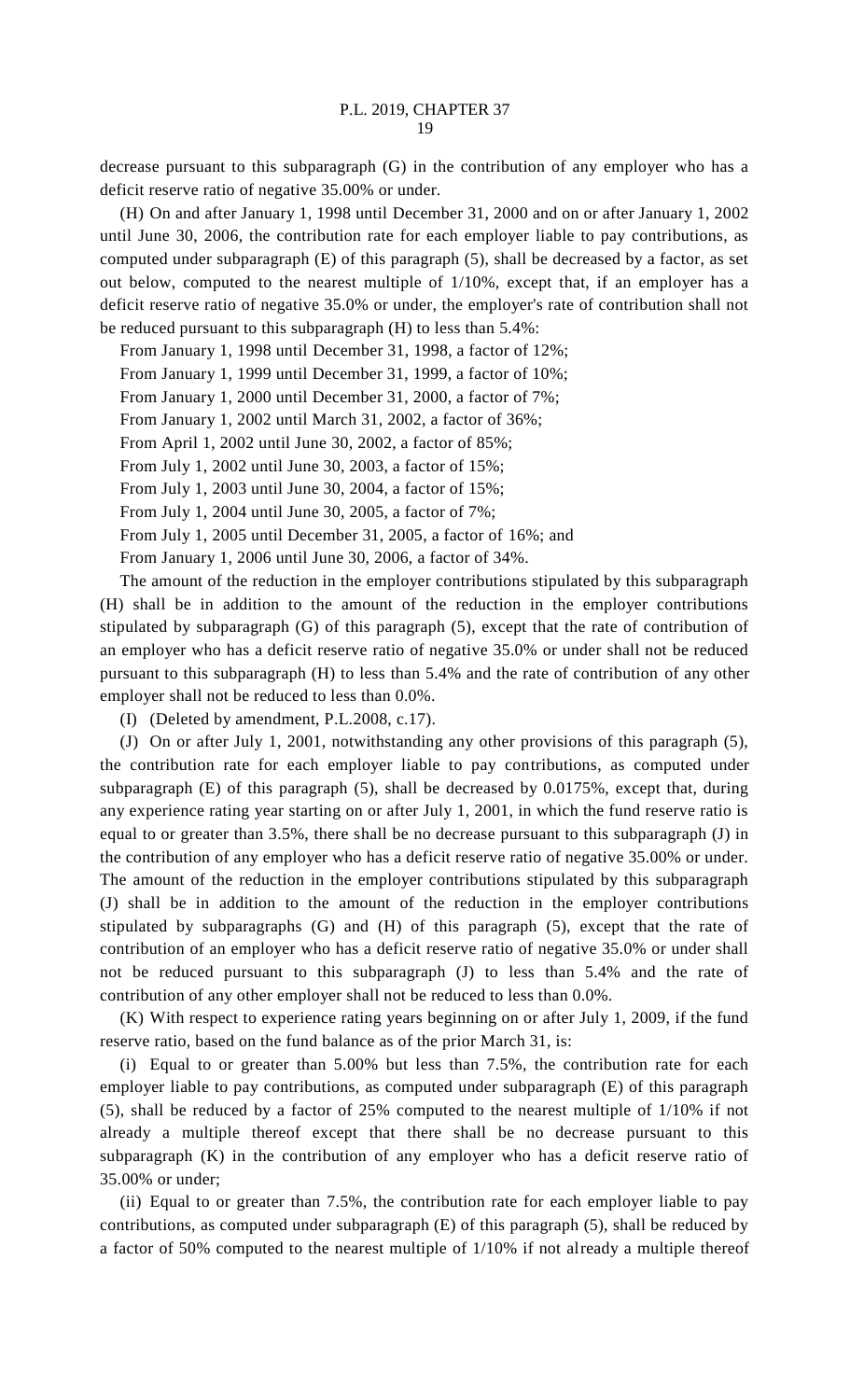except that there shall be no decrease pursuant to this subparagraph (K) in the contribution of any employer who has a deficit reserve ratio of 35.00% or under.

(L) Notwithstanding any other provision of this paragraph (5) and notwithstanding the actual fund reserve ratio, the contribution rate for employers liable to pay contributions, as computed under subparagraph (E) of this paragraph (5), shall be, for fiscal year 2011, the rates set by column "C" of the table in that subparagraph.

(M) Notwithstanding any other provision of this paragraph (5) and notwithstanding the actual fund reserve ratio, the contribution rate for employers liable to pay contributions, as computed under subparagraph (E) of this paragraph (5), shall be, for fiscal year 2012, the rates set by column "D" of the table in that subparagraph.

(N) Notwithstanding any other provision of this paragraph (5) and notwithstanding the actual fund reserve ratio, the contribution rate for employers liable to pay contributions, as computed under subparagraph (E) of this paragraph (5), shall be, for fiscal year 2013, the rates set by column "E" of the table in that subparagraph.

(6) Additional contributions.

Notwithstanding any other provision of law, any employer who has been assigned a contribution rate pursuant to subsection (c) of this section for the year commencing July 1, 1948, and for any year commencing July 1 thereafter, may voluntarily make payment of additional contributions, and upon such payment shall receive a recomputation of the experience rate applicable to such employer, including in the calculation the additional contribution so made, except that, following a transfer as described under R.S.43:21-  $7(c)(7)(D)$ , neither the predecessor nor successor in interest shall be eligible to make a voluntary payment of additional contributions during the year the transfer occurs and the next full calendar year. Any such additional contribution shall be made during the 30-day period following the notification to the employer of his contribution rate as prescribed in this section, unless, for good cause, the time for payment has been extended by the controller for not to exceed an additional 60 days; provided that in no event may such payments which are made later than 120 days after the beginning of the year for which such rates are effective be considered in determining the experience rate for the year in which the payment is made. Any employer receiving any extended period of time within which to make such additional payment and failing to make such payment timely shall be, in addition to the required amount of additional payment, liable for a penalty of 5% thereof or \$5.00, whichever is greater, not to exceed \$50.00. Any adjustment under this subsection shall be made only in the form of credits against accrued or future contributions.

(7) Transfers.

(A) Upon the transfer of the organization, trade or business, or substantially all the assets of an employer to a successor in interest, whether by merger, consolidation, sale, transfer, descent or otherwise, the controller shall transfer the employment experience of the predecessor employer to the successor in interest, including credit for past years, contributions paid, annual payrolls, benefit charges, et cetera, applicable to such predecessor employer, pursuant to regulation, if it is determined that the employment experience of the predecessor employer with respect to the organization, trade, assets or business which has been transferred may be considered indicative of the future employment experience of the successor in interest. The successor in interest may, within four months of the date of such transfer of the organization, trade, assets or business, or thereafter upon good cause shown, request a reconsideration of the transfer of employment experience of the predecessor employer. The request for reconsideration shall demonstrate, to the satisfaction of the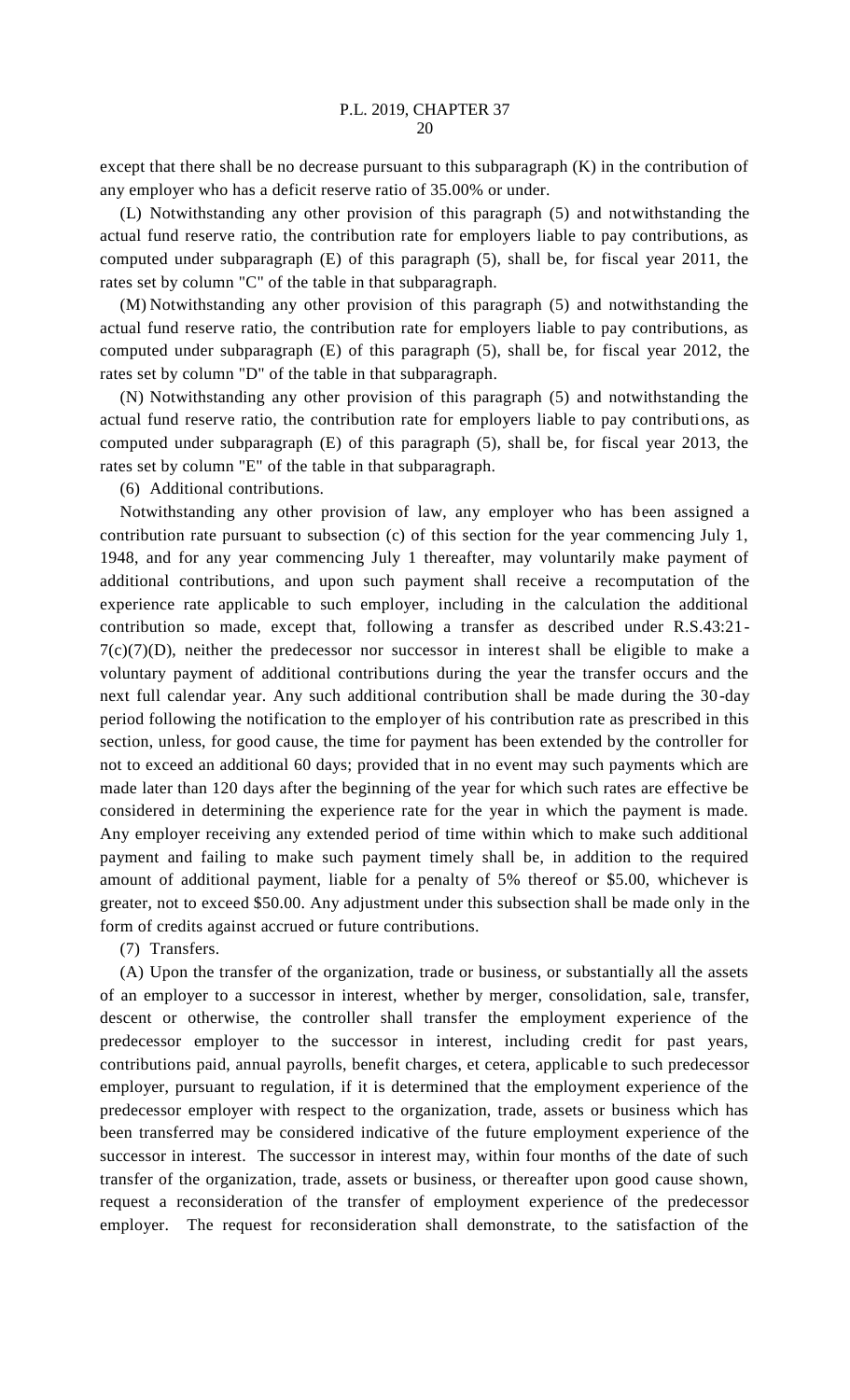controller, that the employment experience of the predecessor is not indicative of the future employment experience of the successor.

(B) An employer who transfers part of his or its organization, trade, assets or business to a successor in interest, whether by merger, consolidation, sale, transfer, descent or otherwise, may jointly make application with such successor in interest for transfer of that portion of the employment experience of the predecessor employer relating to the portion of the organization, trade, assets or business transferred to the successor in interest, including credit for past years, contributions paid, annual payrolls, benefit charges, et cetera, applicable to such predecessor employer. The transfer of employment experience may be allowed pursuant to regulation only if it is found that the employment experience of the predecessor employer with respect to the portion of the organization, trade, assets or business which has been transferred may be considered indicative of the future employment experience of the successor in interest. Credit shall be given to the successor in interest only for the years during which contributions were paid by the predecessor employer with respect to that part of the organization, trade, assets or business transferred.

(C) A transfer of the employment experience in whole or in part having become final, the predecessor employer thereafter shall not be entitled to consideration for an adjusted rate based upon his or its experience or the part thereof, as the case may be, which has thus been transferred. A successor in interest to whom employment experience or a part thereof is transferred pursuant to this subsection shall, as of the date of the transfer of the organization, trade, assets or business, or part thereof, immediately become an employer if not theretofore an employer subject to this chapter (R.S.43:21-1 et seq.).

(D) If an employer transfers in whole or in part his or its organization, trade, assets or business to a successor in interest, whether by merger, consolidation, sale, transfer, descent or otherwise and both the employer and successor in interest are at the time of the transfer under common ownership, management or control, then the employment experience attributable to the transferred business shall also be transferred to and combined with the employment experience of the successor in interest. The transfer of the employment experience is mandatory and not subject to appeal or protest.

(E) The transfer of part of an employer's employment experience to a successor in interest shall become effective as of the first day of the calendar quarter following the acquisition by the successor in interest. As of the effective date, the successor in interest shall have its employer rate recalculated by merging its existing employment experience, if any, with the employment experience acquired. If the successor in interest is not an employer as of the date of acquisition, it shall be assigned the new employer rate until the effective date of the transfer of employment experience.

(F) Upon the transfer in whole or in part of the organization, trade, assets or business to a successor in interest, the employment experience shall not be transferred if the successor in interest is not an employer at the time of the acquisition and the controller finds that the successor in interest acquired the business solely or primarily for the purpose of obtaining a lower rate of contributions.

(d) Contributions of workers to the unemployment compensation fund and the State disability benefits fund.

(1) (A) For periods after January 1, 1975, each worker shall contribute to the fund 1% of his wages with respect to his employment with an employer, which occurs on and after January 1, 1975, after such employer has satisfied the condition set forth in subsection (h) of R.S.43:21-19 with respect to becoming an employer; provided, however, that such contributions shall be at the rate of 1/2 of 1% of wages paid with respect to employment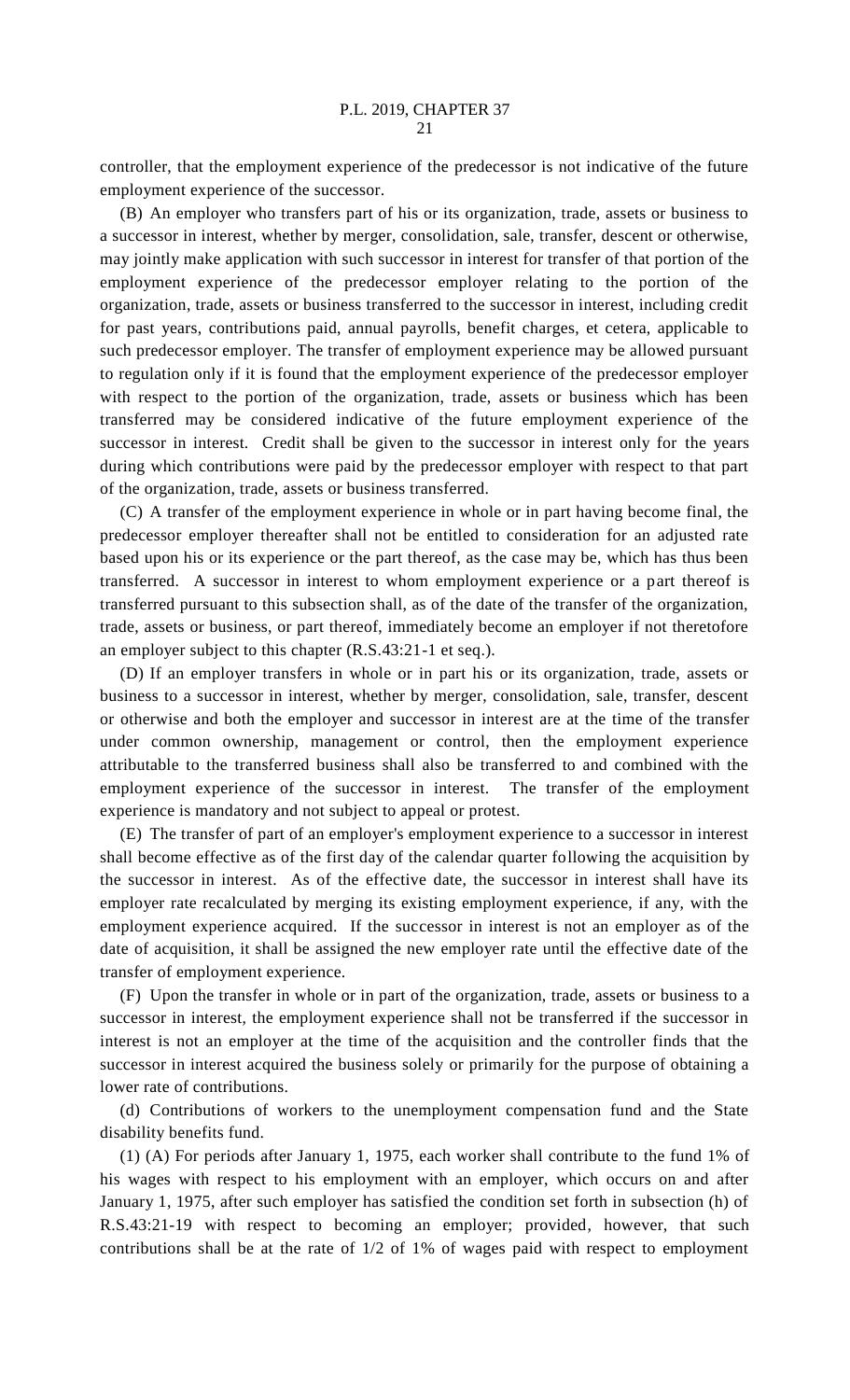while the worker is in the employ of the State of New Jersey, or any governmental entity or instrumentality which is an employer as defined under R.S.43:21-19(h)(5), or is covered by an approved private plan under the "Temporary Disability Benefits Law" or while the worker is exempt from the provisions of the "Temporary Disability Benefits Law" under section 7 of that law, P.L.1948, c.110 (C.43:21-31).

(B) Effective January 1, 1978 there shall be no contributions by workers in the employ of any governmental or nongovernmental employer electing or required to make payments in lieu of contributions unless the employer is covered by the State plan under the "Temporary Disability Benefits Law" (C.43:21-25 et al.), and in that case contributions shall be at the rate of 1/2 of 1%, except that commencing July 1, 1986, workers in the employ of any nongovernmental employer electing or required to make payments in lieu of contributions shall be required to make contributions to the fund at the same rate prescribed for workers of other nongovernmental employers.

(C) (i) Notwithstanding the above provisions of this paragraph (1), during the period starting July 1, 1986 and ending December 31, 1992, each worker shall contribute to the fund 1.125% of wages paid with respect to his employment with a governmental employer electing or required to pay contributions or nongovernmental employer, including a nonprofit organization which is an employer as defined under R.S.43:21-19(h)(6), regardless of whether that nonprofit organization elects or is required to finance its benefit costs with contributions to the fund or by payments in lieu of contributions, after that employer has satisfied the conditions set forth in subsection R.S.43:21-19(h) with respect to becoming an employer. Contributions, however, shall be at the rate of 0.625% while the worker is covered by an approved private plan under the "Temporary Disability Benefits Law" or while the worker is exempt under section 7 of that law, P.L.1948, c.110 (C.43:21-31) or any other provision of that law; provided that such contributions shall be at the rate of 0.625% of wages paid with respect to employment with the State of New Jersey or any other governmental entity or instrumentality electing or required to make payments in lieu of contributions and which is covered by the State plan under the "Temporary Disability Benefits Law," except that, while the worker is exempt from the provisions of the "Temporary Disability Benefits Law" under section 7 of that law, P.L.1948, c.110 (C.43:21- 31) or any other provision of that law, or is covered for disability benefits by an approved private plan of the employer, the contributions to the fund shall be 0.125%.

(ii) (Deleted by amendment, P.L.1995, c.422.)

(D) Notwithstanding any other provisions of this paragraph (1), during the period starting January 1, 1993 and ending June 30, 1994, each worker shall contribute to the unemployment compensation fund 0.5% of wages paid with respect to the worker's employment with a governmental employer electing or required to pay contributions or nongovernmental employer, including a nonprofit organization which is an employer as defined under paragraph (6) of subsection (h) of R.S.43:21-19, regardless of whether that nonprofit organization elects or is required to finance its benefit costs with contributions to the fund or by payments in lieu of contributions, after that employer has satisfied the conditions set forth in subsection (h) of R.S.43:21-19 with respect to becoming an employer. No contributions, however, shall be made by the worker while the worker is covered by an approved private plan under the "Temporary Disability Benefits Law," P.L.1948, c.110 (C.43:21-25 et al.) or while the worker is exempt under section 7 of P.L.1948, c.110 (C.43:21-31) or any other provision of that law; provided that the contributions shall be at the rate of 0.50% of wages paid with respect to employment with the State of New Jersey or any other governmental entity or instrumentality electing or required to make payments in lieu of contributions and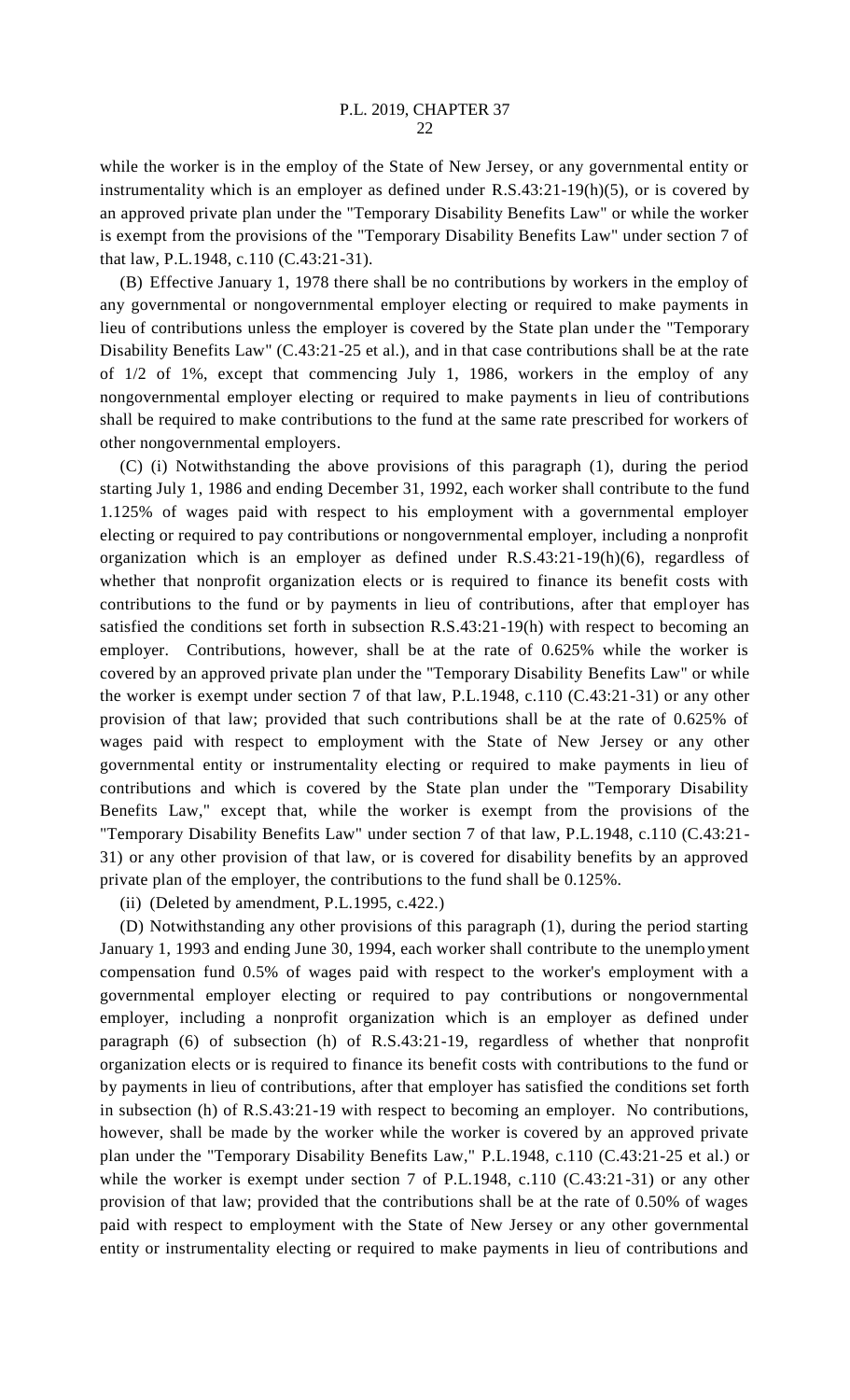which is covered by the State plan under the "Temporary Disability Benefits Law," except that, while the worker is exempt from the provisions of the "Temporary Disability Benefits Law" under section 7 of that law, P.L.1948, c.110 (C.43:21-31) or any other provision of that law, or is covered for disability benefits by an approved private plan of the employer, no contributions shall be made to the fund.

Each worker shall, starting on January 1, 1996 and ending March 31, 1996, contribute to the unemployment compensation fund 0.60% of wages paid with respect to the worker's employment with a governmental employer electing or required to pay contributions or nongovernmental employer, including a nonprofit organization which is an employer as defined under paragraph (6) of subsection (h) of R.S.43:21-19, regardless of whether that nonprofit organization elects or is required to finance its benefit costs with contributions to the fund or by payments in lieu of contributions, after that employer has satisfied the conditions set forth in subsection (h) of R.S.43:21-19 with respect to becoming an employer, provided that the contributions shall be at the rate of 0.10% of wages paid with respect to employment with the State of New Jersey or any other governmental entity or instrumentality electing or required to make payments in lieu of contributions.

Each worker shall, starting on January 1, 1998 and ending December 31, 1998, contribute to the unemployment compensation fund 0.10% of wages paid with respect to the worker's employment with a governmental employer electing or required to pay contributions or nongovernmental employer, including a nonprofit organization which is an employer as defined under paragraph (6) of subsection (h) of R.S.43:21-19, regardless of whether that nonprofit organization elects or is required to finance its benefit costs with contributions to the fund or by payments in lieu of contributions, after that employer has satisfied the conditions set forth in subsection (h) of R.S.43:21-19 with respect to becoming an employer, provided that the contributions shall be at the rate of 0.10% of wages paid with respect to employment with the State of New Jersey or any other governmental entity or instrumentality electing or required to make payments in lieu of contributions.

Each worker shall, starting on January 1, 1999 until December 31, 1999, contribute to the unemployment compensation fund 0.15% of wages paid with respect to the worker's employment with a governmental employer electing or required to pay contributions or nongovernmental employer, including a nonprofit organization which is an employer as defined under paragraph (6) of subsection (h) of R.S.43:21-19, regardless of whether that nonprofit organization elects or is required to finance its benefit costs with contributions to the fund or by payments in lieu of contributions, after that employer has satisfied the conditions set forth in subsection (h) of R.S.43:21-19 with respect to becoming an employer, provided that the contributions shall be at the rate of 0.10% of wages paid with respect to employment with the State of New Jersey or any other governmental entity or instrumentality electing or required to make payments in lieu of contributions.

Each worker shall, starting on January 1, 2000 until December 31, 2001, contribute to the unemployment compensation fund 0.20% of wages paid with respect to the worker's employment with a governmental employer electing or required to pay contributions or nongovernmental employer, including a nonprofit organization which is an employer as defined under paragraph (6) of subsection (h) of R.S.43:21-19, regardless of whether that nonprofit organization elects or is required to finance its benefit costs with contributions to the fund or by payments in lieu of contributions, after that employer has satisfied the conditions set forth in subsection (h) of R.S.43:21-19 with respect to becoming an employer, provided that the contributions shall be at the rate of 0.10% of wages paid with respect to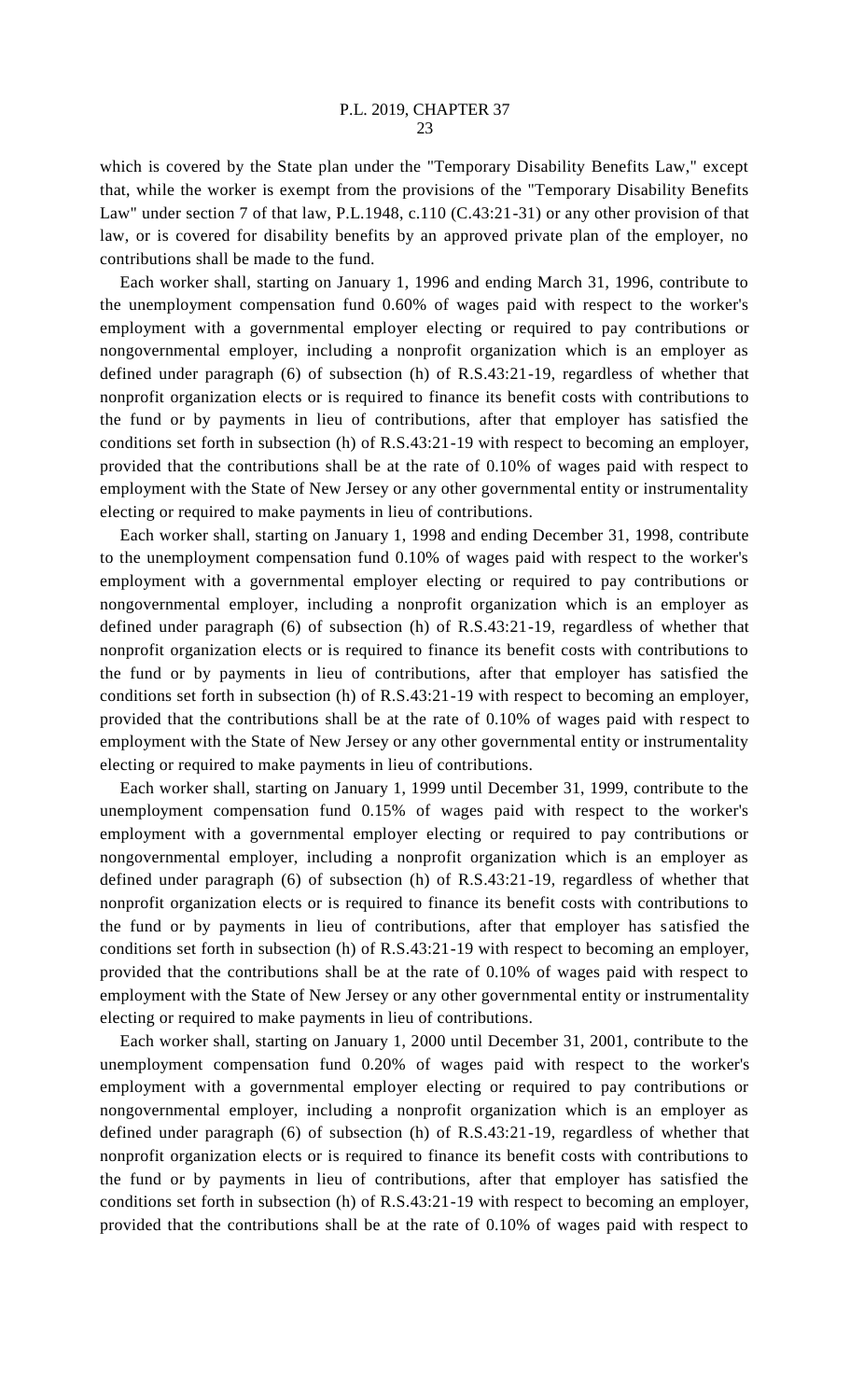employment with the State of New Jersey or any other governmental entity or instrumentality electing or required to make payments in lieu of contributions.

Each worker shall, starting on January 1, 2002 until June 30, 2004, contribute to the unemployment compensation fund 0.1825% of wages paid with respect to the worker's employment with a governmental employer electing or required to pay contributions or a nongovernmental employer, including a nonprofit organization which is an employer as defined under paragraph (6) of subsection (h) of R.S.43:21-19, regardless of whether that nonprofit organization elects or is required to finance its benefit costs with contributions to the fund or by payments in lieu of contributions, after that employer has satisfied the conditions set forth in subsection (h) of R.S.43:21-19 with respect to becoming an employer, provided that the contributions shall be at the rate of 0.0825% of wages paid with respect to employment with the State of New Jersey or any other governmental entity or instrumentality electing or required to make payments in lieu of contributions.

Each worker shall, starting on and after July 1, 2004, contribute to the unemployment compensation fund 0.3825% of wages paid with respect to the worker's employment with a governmental employer electing or required to pay contributions or nongovernmental employer, including a nonprofit organization which is an employer as defined under paragraph (6) of subsection (h) of R.S.43:21-19, regardless of whether that nonprofit organization elects or is required to finance its benefit costs with contributions to the fund or by payments in lieu of contributions, after that employer has satisfied the conditions set forth in subsection (h) of R.S.43:21-19 with respect to becoming an employer, provided that the contributions shall be at the rate of 0.0825% of wages paid with respect to employment with the State of New Jersey or any other governmental entity or instrumentality electing or required to make payments in lieu of contributions.

(E) Each employer shall, notwithstanding any provision of law in this State to the contrary, withhold in trust the amount of his workers' contributions from their wages at the time such wages are paid, shall show such deduction on his payroll records, shall furnish such evidence thereof to his workers as the division or controller may prescribe, and shall transmit all such contributions, in addition to his own contributions, to the office of the controller in such manner and at such times as may be prescribed. If any employer fails to deduct the contributions of any of his workers at the time their wages are paid, or fails to make a deduction therefor at the time wages are paid for the next succeeding payroll period, he alone shall thereafter be liable for such contributions, and for the purpose of R.S.43:21- 14, such contributions shall be treated as employer's contributions required from him.

(F) As used in this chapter (R.S.43:21-1 et seq.), except when the context clearly requires otherwise, the term "contributions" shall include the contributions of workers pursuant to this section.

(G) (i) Each worker, with respect to the worker's employment with a government employer electing or required to pay contributions to the State disability benefits fund or nongovernmental employer, including a nonprofit organization which is an employer as defined under paragraph (6) of subsection (h) of R.S.43:21-19, unless the employer is covered by an approved private disability plan or is exempt from the provisions of the "Temporary Disability Benefits Law," P.L.1948, c.110 (C.43:21-25 et al.) under section 7 of that law (C.43:21-31) or any other provision of that law, shall, for calendar year 2012 and each subsequent calendar year, make contributions to the State disability benefits fund at the annual rate of contribution necessary to obtain a total amount of contributions, which, when added to employer contributions made to the State disability benefits fund pursuant to subsection (e) of this section, is, for calendar years prior to calendar year 2018, equal to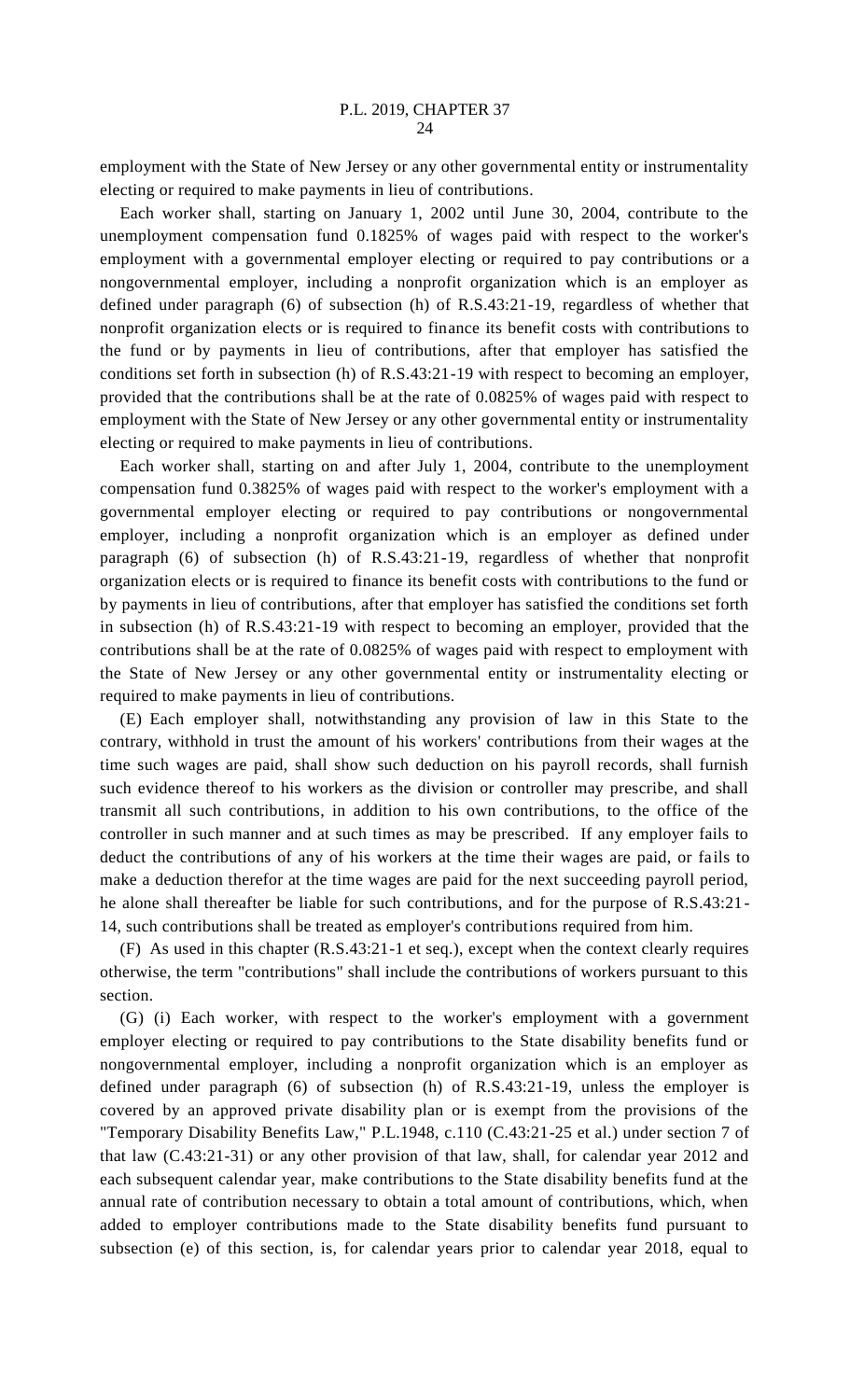120% of the benefits paid for periods of disability, excluding periods of family temporary disability, during the immediately preceding calendar year plus an amount equal to 100% of the cost of administration of the payment of those benefits during the immediately preceding calendar year, less the amount of net assets remaining in the State disability benefits fund, excluding net assets remaining in the "Family Temporary Disability Leave Account" of that fund, as of December 31 of the immediately preceding year, and is, for calendar year 2018 and year 2019, equal to 120% of the benefits paid for periods of disability, excluding periods of family temporary disability, during the last preceding full fiscal year plus an amount equal to 100% of the cost of administration of the payment of those benefits during the last preceding full fiscal year, less the amount of net assets anticipated to be remaining in the "Family Temporary Disability Leave Account" of that fund, as of December 31 of the immediately preceding calendar year, and is, for each of calendar years 2020 and 2021, equal to 120% of the benefits which the department anticipates will be paid for periods of disability, excluding periods of family temporary disability, during the respective calendar year plus an amount equal to 100% of the cost of administration of the payment of those benefits which the department anticipates during the respective calendar year, less the amount of net assets anticipated to be remaining in the State disability benefits fund, excluding net assets remaining in the "Family Temporary Disability Leave Account" of that fund, as of December 31 of the immediately preceding calendar year, and is, for calendar year 2022 and any subsequent calendar year, equal to 120% of the benefits paid for periods of disability, excluding periods of family temporary disability, during the last preceding full fiscal year plus an amount equal to 100% of the cost of administration of the payment of those benefits during the last preceding full fiscal year, less the amount of net assets anticipated to be remaining in the State disability benefits fund, excluding net assets remaining in the "Family Temporary Disability Leave Account" of that fund, as of December 31 of the immediately preceding calendar year. All increases in the cost of benefits for periods of disability caused by the increases in the weekly benefit rate commencing July 1, 2020, pursuant to section 16 of P.L.1948, c.110 (C.43:21-40), shall be funded by contributions made by workers pursuant to this paragraph (i) and none of those increases shall be funded by employer contributions. The estimated rates for the next calendar year shall be made available on the department's website no later than 60 days after the end of the last preceding full fiscal year. The rates of employer contributions determined pursuant to subsection (e) of this section for any year shall be determined prior to the determination of the rate of employee contributions pursuant to this subparagraph (i) and any consideration of employee contributions in determining employer rates for any year shall be based on amounts of employee contributions made prior to the year to which the rate of employee contributions applies and shall not be based on any projection or estimate of the amount of employee contributions for the year to which that rate applies.

(ii) Each worker shall contribute to the State disability benefits fund, in addition to any amount contributed pursuant to subparagraph (i) of this paragraph (1)(G), an amount equal to, during calendar year 2009, 0.09%, and during calendar year 2010 0.12%, of wages paid with respect to the worker's employment with any covered employer, including a governmental employer which is an employer as defined under R.S.43:21-19(h)(5), unless the employer is covered by an approved private disability plan for benefits during periods of family temporary disability leave. The contributions made pursuant to this subparagraph (ii) to the State disability benefits fund shall be deposited into an account of that fund reserved for the payment of benefits during periods of family temporary disability leave as defined in section 3 of the "Temporary Disability Benefits Law," P.L.1948, c.110 (C.43:21-27) and for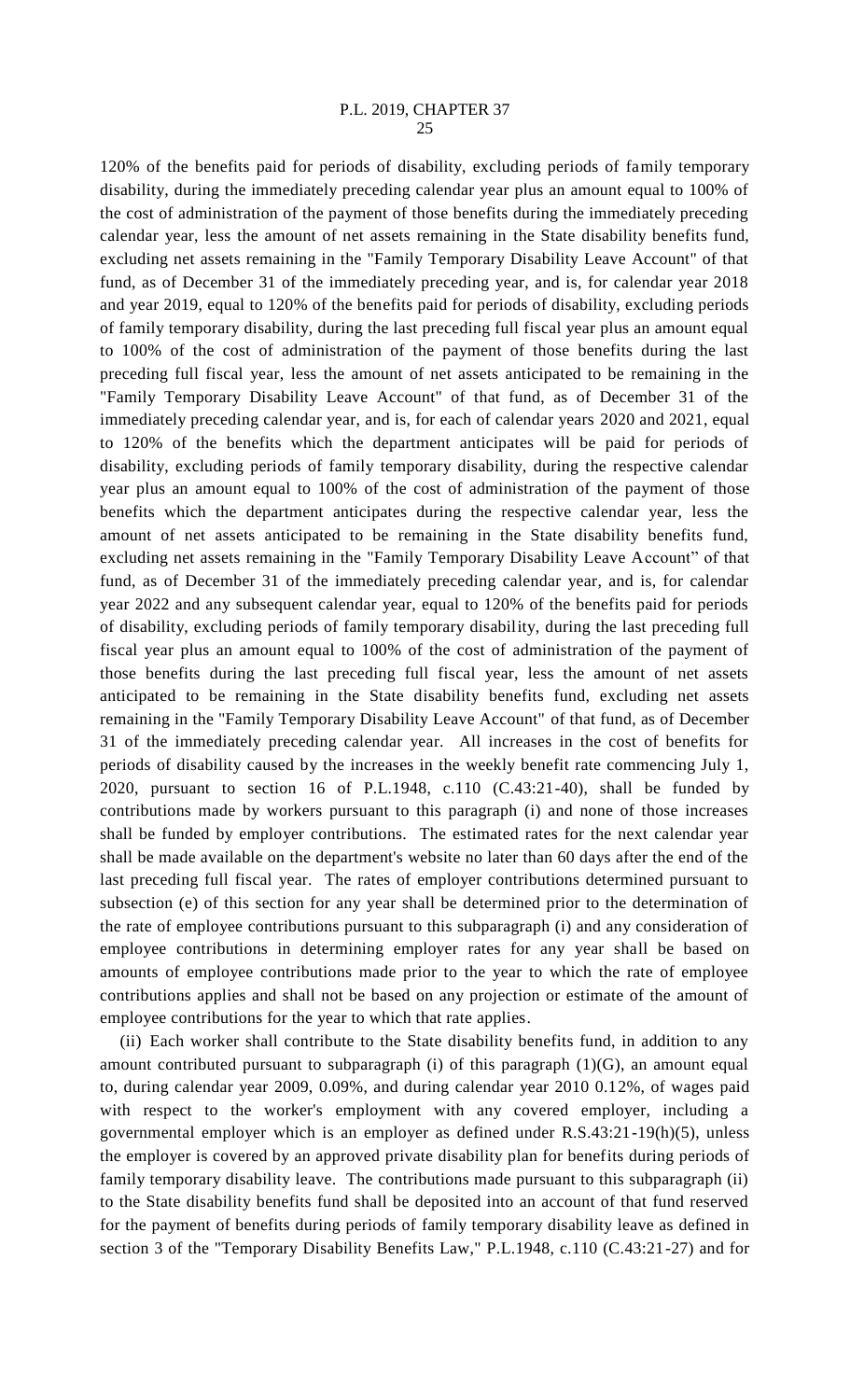the administration of those payments and shall not be used for any other purpose. This account shall be known as the "Family Temporary Disability Leave Account." For calendar year 2011 and each subsequent calendar year until 2018, the annual rate of contribution to be paid by workers pursuant to this subparagraph (ii) shall be, for calendar years prior to calendar year 2018, the rate necessary to obtain a total amount of contributions equal to 125% of the benefits paid for periods of family temporary disability leave during the immediately preceding calendar year plus an amount equal to 100% of the cost of administration of the payment of those benefits during the immediately preceding calendar year, less the amount of net assets remaining in the account as of December 31 of the immediately preceding year, and shall be, for calendar year 2018 and calendar year 2019, the rate necessary to obtain a total amount of contributions equal to 125% of the benefits paid for periods of family temporary disability leave during the last preceding full fiscal year plus an amount equal to 100% of the cost of administration of the payment of those benefits during the last preceding full fiscal year, less the amount of net assets anticipated to be remaining in the account as of December 31 of the immediately preceding calendar year. For each of calendar years 2020 and 2021, the annual rate of contribution to be paid by workers pursuant to this subparagraph (ii) shall be the rate necessary to obtain a total amount of contributions equal to 125% of the benefits which the department anticipates will be paid for periods of family temporary disability leave during the respective calendar year plus an amount equal to 100% of the cost of administration of the payment of those benefits which the department anticipates during the respective calendar year, less the amount of net assets remaining in the account as of December 31 of the immediately preceding calendar year. For 2022 and any subsequent calendar year, the annual rate of contribution to be paid by workers pursuant to this subparagraph (ii) shall be the rate necessary to obtain a total amount of contributions equal to 125% of the benefits which were paid for periods of family temporary disability leave during the last preceding full fiscal year plus an amount equal to 100% of the cost of administration of the payment of those benefits during the last preceding full fiscal year, less the amount of net assets remaining in the account as of December 31 of the immediately preceding calendar year. All increases in the cost of benefits for periods of family temporary disability leave caused by the increases in the weekly benefit rate commencing July 1, 2020 pursuant to section 16 of P.L.1948, c.110 (C.43:21-40) and increases in the maximum duration of benefits commencing July 1, 2020 pursuant to sections 14 and 15 of P.L.1948, c.110 (C.43:21-38 and 43:21-39) shall be funded by contributions made by workers pursuant to this paragraph (ii) and none of those increases shall be funded by employer contributions. The estimated rates for the next calendar year shall be made available on the department's website no later than 60 days after the end of the last preceding full fiscal year. Necessary administrative costs shall include the cost of an outreach program to inform employees of the availability of the benefits and the cost of issuing the reports required or permitted pursuant to section 13 of P.L.2008, c.17 (C.43:21-39.4). No monies, other than the funds in the "Family Temporary Disability Leave Account," shall be used for the payment of benefits during periods of family temporary disability leave or for the administration of those payments, with the sole exception that, during calendar years 2008 and 2009, a total amount not exceeding \$25 million may be transferred to that account from the revenues received in the State disability benefits fund pursuant to subparagraph (i) of this paragraph (1)(G) and be expended for those payments and their administration, including the administration of the collection of contributions made pursuant to this subparagraph (ii) and any other necessary administrative costs. Any amount transferred to the account pursuant to this subparagraph (ii) shall be repaid during a period beginning not later than January 1, 2011 and ending not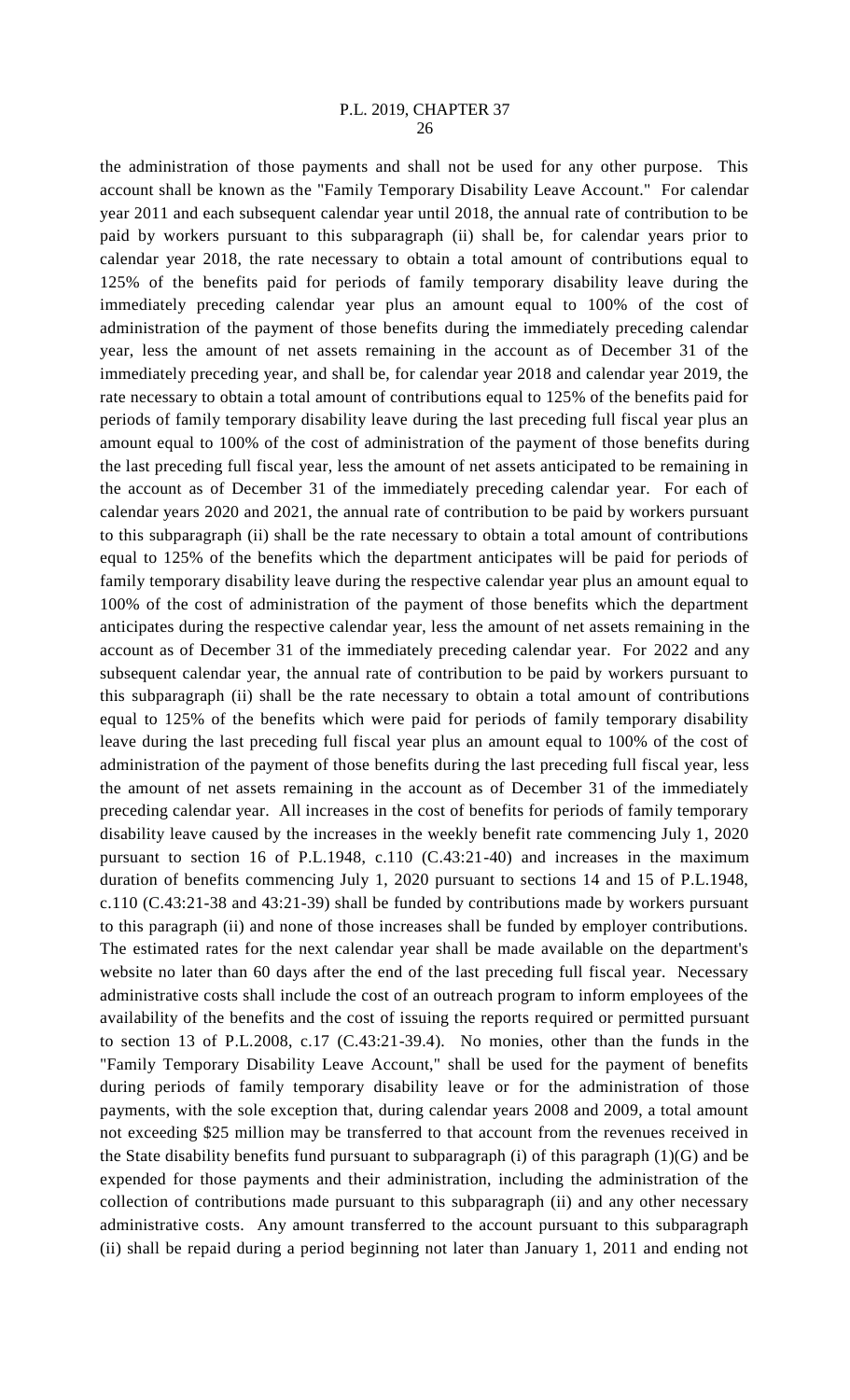later than December 31, 2015. No monies, other than the funds in the "Family Temporary Disability Leave Account," shall be used under any circumstances after December 31, 2009, for the payment of benefits during periods of family temporary disability leave or for the administration of those payments, including for the administration of the collection of contributions made pursuant to this subparagraph (ii).

- (2) (A) (Deleted by amendment, P.L.1984, c.24.)
- (B) (Deleted by amendment, P.L.1984, c.24.)
- (C) (Deleted by amendment, P.L.1994, c.112.)
- (D) (Deleted by amendment, P.L.1994, c.112.)
- (E) (i) (Deleted by amendment, P.L.1994, c.112.)
- (ii) (Deleted by amendment, P.L.1996, c.28.)
- (iii) (Deleted by amendment, P.L.1994, c.112.)

(3) (A) If an employee receives wages from more than one employer during any calendar year, and either the sum of his contributions deposited in and credited to the State disability benefits fund plus the amount of his contributions, if any, required towards the costs of benefits under one or more approved private plans under the provisions of section 9 of the "Temporary Disability Benefits Law" (C.43:21-33) and deducted from his wages, or the sum of such latter contributions, if the employee is covered during such calendar year only by two or more private plans, exceeds an amount equal to 1/2 of 1% of the "wages" determined in accordance with the provisions of R.S.43:21-7(b)(3) during the calendar years beginning on or after January 1, 1976 or, during calendar year 2012 or any subsequent calendar year, the total amount of his contributions for the year exceeds the amount set by the annual rate of contribution determined by the Commissioner of Labor and Workforce Development pursuant to subparagraph (i) of paragraph (1)(G) of this subsection (d), the employee shall be entitled to a refund of the excess if he makes a claim to the controller within two years after the end of the calendar year in which the wages are received with respect to which the refund is claimed and establishes his right to such refund. Such refund shall be made by the controller from the State disability benefits fund. No interest shall be allowed or paid with respect to any such refund. The controller shall, in accordance with prescribed regulations, determine the portion of the aggregate amount of such refunds made during any calendar year which is applicable to private plans for which deductions were made under section 9 of the "Temporary Disability Benefits Law" (C.43:21-33) such determination to be based upon the ratio of the amount of such wages exempt from contributions to such fund, as provided in subparagraph (B) of paragraph (1) of this subsection with respect to coverage under private plans, to the total wages so exempt plus the amount of such wages subject to contributions to the disability benefits fund, as provided in subparagraph (G) of paragraph (1) of this subsection. The controller shall, in accordance with prescribed regulations, prorate the amount so determined among the applicable private plans in the proportion that the wages covered by each plan bear to the total private plan wages involved in such refunds, and shall assess against and recover from the employer, or the insurer if the insurer has indemnified the employer with respect thereto, the amount so prorated. The provisions of R.S.43:21-14 with respect to collection of employer contributions shall apply to such assessments. The amount so recovered by the controller shall be paid into the State disability benefits fund.

(B) If an employee receives wages from more than one employer during any calendar year, and the sum of his contributions deposited in the "Family Temporary Disability Leave Account" of the State disability benefits fund plus the amount of his contributions, if any, required towards the costs of family temporary disability leave benefits under one or more approved private plans under the provisions of the "Temporary Disability Benefits Law"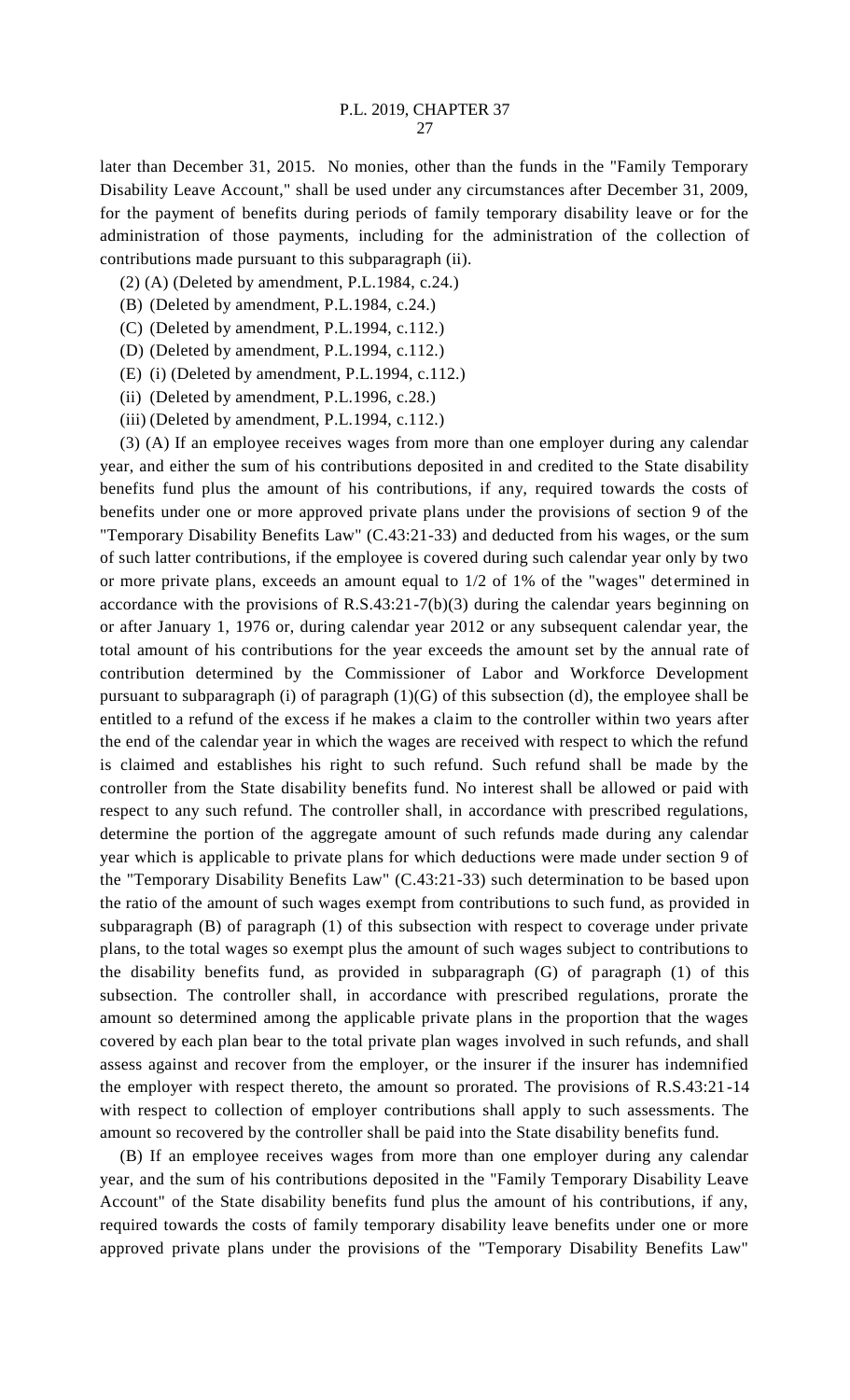(C.43:21-25 et al.) and deducted from his wages, exceeds an amount equal to, during calendar year 2009, 0.09% of the "wages" determined in accordance with the provisions of R.S.43:21-7(b)(3), or during calendar year 2010, 0.12% of those wages, or, during calendar year 2011 or any subsequent calendar year, the percentage of those wages set by the annual rate of contribution determined by the Commissioner of Labor and Workforce Development pursuant to subparagraph (ii) of paragraph  $(1)(G)$  of this subsection (d), the employee shall be entitled to a refund of the excess if he makes a claim to the controller within two years after the end of the calendar year in which the wages are received with respect to which the refund is claimed and establishes his right to the refund. The refund shall be made by the controller from the "Family Temporary Disability Leave Account" of the State disability benefits fund. No interest shall be allowed or paid with respect to any such refund. The controller shall, in accordance with prescribed regulations, determine the portion of the aggregate amount of the refunds made during any calendar year which is applicable to private plans for which deductions were made under section 9 of the "Temporary Disability Benefits Law" (C.43:21-33), with that determination based upon the ratio of the amount of such wages exempt from contributions to the fund, as provided in paragraph  $(1)(B)$  of this subsection (d) with respect to coverage under private plans, to the total wages so exempt plus the amount of such wages subject to contributions to the "Family Temporary Disability Leave Account" of the State disability benefits fund, as provided in subparagraph (ii) of paragraph (1)(G) of this subsection (d). The controller shall, in accordance with prescribed regulations, prorate the amount so determined among the applicable private plans in the proportion that the wages covered by each plan bear to the total private plan wages involved in such refunds, and shall assess against and recover from the employer, or the insurer if the insurer has indemnified the employer with respect thereto, the prorated amount. The provisions of R.S.43:21-14 with respect to collection of employer contributions shall apply to such assessments. The amount so recovered by the controller shall be paid into the "Family Temporary Disability Leave Account" of the State disability benefits fund.

(4) If an individual does not receive any wages from the employing unit which for the purposes of this chapter (R.S.43:21-1 et seq.) is treated as his employer, or receives his wages from some other employing unit, such employer shall nevertheless be liable for such individual's contributions in the first instance; and after payment thereof such employer may deduct the amount of such contributions from any sums payable by him to such employing unit, or may recover the amount of such contributions from such employing unit, or, in the absence of such an employing unit, from such individual, in a civil action; provided proceedings therefor are instituted within three months after the date on which such contributions are payable. General rules shall be prescribed whereby such an employing unit may recover the amount of such contributions from such individuals in the same manner as if it were the employer.

(5) Every employer who has elected to become an employer subject to this chapter (R.S.43:21-1 et seq.), or to cease to be an employer subject to this chapter (R.S.43:21-1 et seq.), pursuant to the provisions of R.S.43:21-8, shall post and maintain printed notices of such election on his premises, of such design, in such numbers, and at such places as the director may determine to be necessary to give notice thereof to persons in his service.

(6) Contributions by workers, payable to the controller as herein provided, shall be exempt from garnishment, attachment, execution, or any other remedy for the collection of debts.

(e) Contributions by employers to the State disability benefits fund.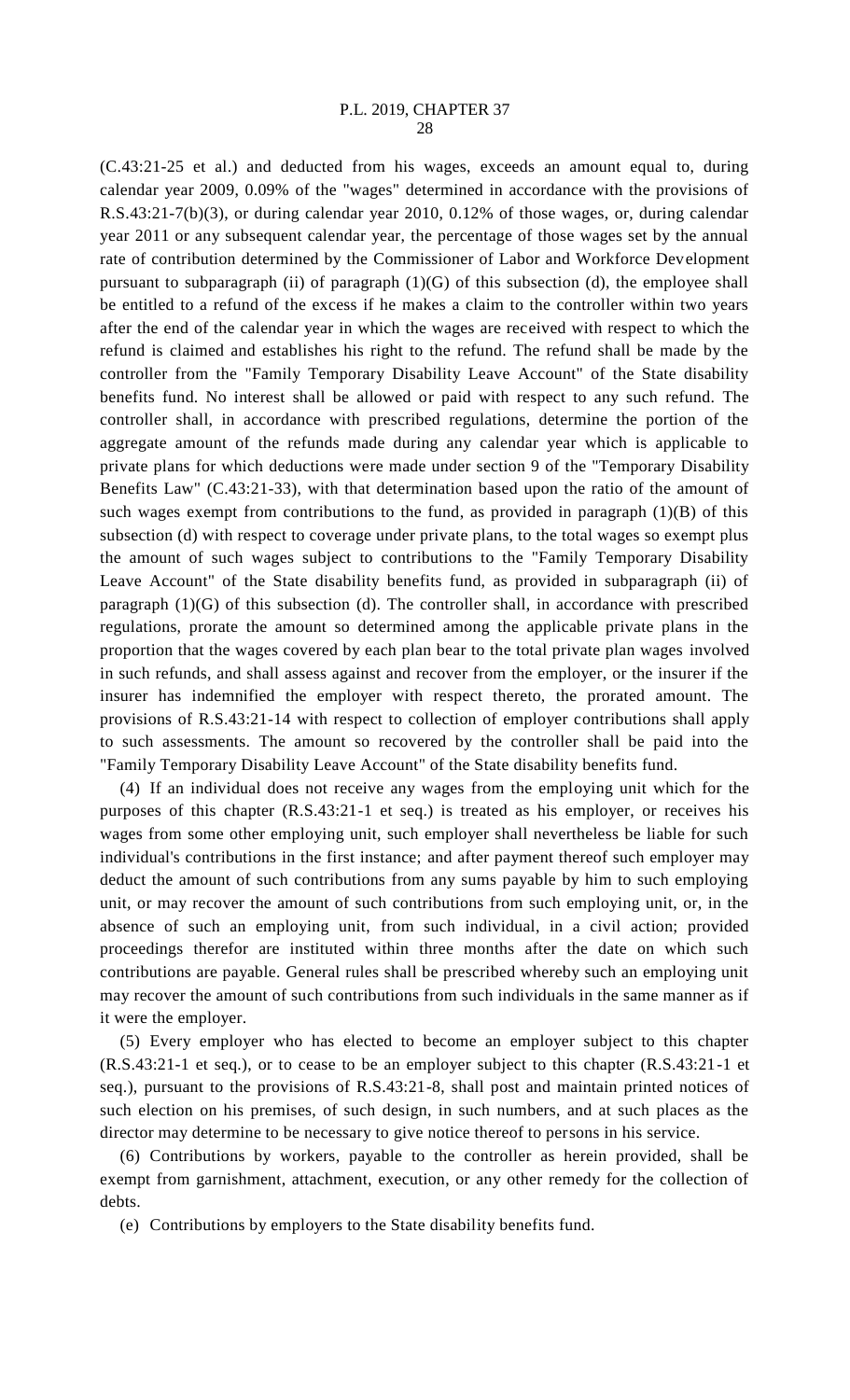(1) Except as hereinafter provided, each employer shall, in addition to the contributions required by subsections (a), (b), and (c) of this section, contribute 1/2 of 1% of the wages paid by such employer to workers with respect to employment unless he is not a covered employer as defined in subsection (a) of section 3 of the "Temporary Disability Benefits Law" (C.43:21-27 (a)), except that the rate for the State of New Jersey shall be 1/10 of 1% for the calendar year 1980 and for the first six months of 1981. Prior to July 1, 1981 and prior to July 1 each year thereafter, the controller shall review the experience accumulated in the account of the State of New Jersey and establish a rate for the next following fiscal year which, in combination with worker contributions, will produce sufficient revenue to keep the account in balance; except that the rate so established shall not be less than 1/10 of 1%. Such contributions shall become due and be paid by the employer to the controller for the State disability benefits fund as established by law, in accordance with such regulations as may be prescribed, and shall not be deducted, in whole or in part, from the remuneration of individuals in his employ. In the payment of any contributions, a fractional part of a cent shall be disregarded unless it amounts to \$0.005 or more, in which case it shall be increased to \$0.01.

(2) During the continuance of coverage of a worker by an approved private plan of disability benefits under the "Temporary Disability Benefits Law," the employer shall be exempt from the contributions required by paragraph (1) above with respect to wages paid to such worker.

(3) (A) The rates of contribution as specified in paragraph (1) above shall be subject to modification as provided herein with respect to employer contributions due on and after July 1, 1951.

(B) A separate disability benefits account shall be maintained for each employer required to contribute to the State disability benefits fund and such account shall be credited with contributions deposited in and credited to such fund with respect to employment occurring on and after January 1, 1949. Each employer's account shall be credited with all contributions paid on or before January 31 of any calendar year on his own behalf and on behalf of individuals in his service with respect to employment occurring in preceding calendar years; provided, however, that if January 31 of any calendar year falls on a Saturday or Sunday an employer's account shall be credited as of January 31 of such calendar year with all the contributions which he has paid on or before the next succeeding day which is not a Saturday or Sunday. But nothing in this act shall be construed to grant any employer or individuals in his service prior claims or rights to the amounts paid by him to the fund either on his own behalf or on behalf of such individuals. Benefits paid to any covered individual in accordance with Article III of the "Temporary Disability Benefits Law" on or before December 31 of any calendar year with respect to disability in such calendar year and in preceding calendar years shall be charged against the account of the employer by whom such individual was employed at the commencement of such disability or by whom he was last employed, if out of employment.

(C) The controller may prescribe regulations for the establishment, maintenance, and dissolution of joint accounts by two or more employers, and shall, in accordance with such regulations and upon application by two or more employers to establish such an account, or to merge their several individual accounts in a joint account, maintain such joint account as if it constituted a single employer's account.

(D) Prior to July 1 of each calendar year, the controller shall make a preliminary determination of the rate of contribution for the 12 months commencing on such July 1 for each employer subject to the contribution requirements of this subsection (e).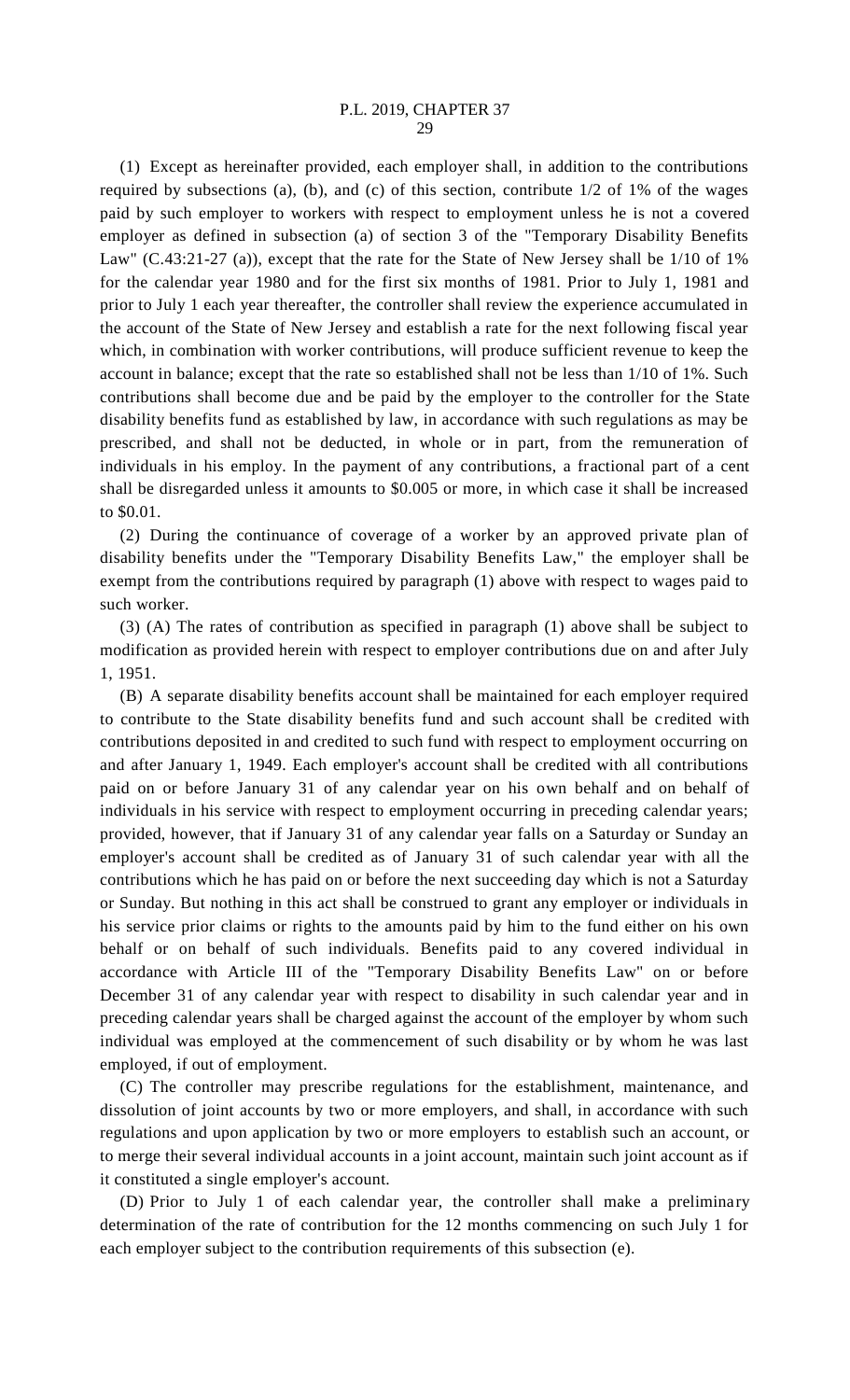(1) Such preliminary rate shall be 1/2 of 1% unless on the preceding January 31 of such year such employer shall have been a covered employer who has paid contributions to the State disability benefits fund with respect to employment in the three calendar years immediately preceding such year.

(2) If the minimum requirements in subparagraph (D) (1) above have been fulfilled and the credited contributions exceed the benefits charged by more than \$500.00, such preliminary rate shall be as follows:

(i) 2/10 of 1% if such excess over \$500.00 exceeds 1% but is less than 1 1/4% of his average annual payroll as defined in this chapter (R.S.43:21-1 et seq.);

(ii) 15/100 of 1% if such excess over \$500.00 equals or exceeds 1 1/4% but is less than 1 1/2% of his average annual payroll;

(iii) 1/10 of 1% if such excess over \$500.00 equals or exceeds 1 1/2% of his average annual payroll.

(3) If the minimum requirements in subparagraph (D) (1) above have been fulfilled and the contributions credited exceed the benefits charged but by not more than \$500.00 plus 1% of his average annual payroll, or if the benefits charged exceed the contributions credited but by not more than \$500.00, the preliminary rate shall be 1/4 of 1%.

(4) If the minimum requirements in subparagraph (D) (1) above have been fulfilled and the benefits charged exceed the contributions credited by more than \$500.00, such preliminary rate shall be as follows:

(i) 35/100 of 1% if such excess over \$500.00 is less than 1/4 of 1% of his average annual payroll;

(ii) 45/100 of 1% if such excess over \$500.00 equals or exceeds 1/4 of 1% but is less than 1/2 of 1% of his average annual payroll;

(iii) 55/100 of 1% if such excess over \$500.00 equals or exceeds 1/2 of 1% but is less than 3/4 of 1% of his average annual payroll;

(iv) 65/100 of 1% if such excess over \$500.00 equals or exceeds 3/4 of 1% but is less than 1% of his average annual payroll;

(v) 75/100 of 1% if such excess over \$500.00 equals or exceeds 1% of his average annual payroll.

(5) Determination of the preliminary rate as specified in subparagraphs (D)(2), (3) and (4) above shall be subject, however, to the condition that it shall in no event be decreased by more than 1/10 of 1% of wages or increased by more than 2/10 of 1% of wages from the preliminary rate determined for the preceding year in accordance with subparagraph (D) (1), (2), (3) or (4), whichever shall have been applicable.

(E) (1) Prior to July 1 of each calendar year the controller shall determine the amount of the State disability benefits fund as of December 31 of the preceding calendar year, increased by the contributions paid thereto during January of the current calendar year with respect to employment occurring in the preceding calendar year. If such amount exceeds the net amount withdrawn from the unemployment trust fund pursuant to section 23 of the "Temporary Disability Benefits Law," P.L.1948, c.110 (C.43:21-47) plus the amount at the end of such preceding calendar year of the unemployment disability account as defined in section 22 of said law (C.43:21-46), such excess shall be expressed as a percentage of the wages on which contributions were paid to the State disability benefits fund on or before January 31 with respect to employment in the preceding calendar year.

(2) The controller shall then make a final determination of the rates of contribution for the 12 months commencing July 1 of such year for employers whose preliminary rates are determined as provided in subparagraph (D) hereof, as follows: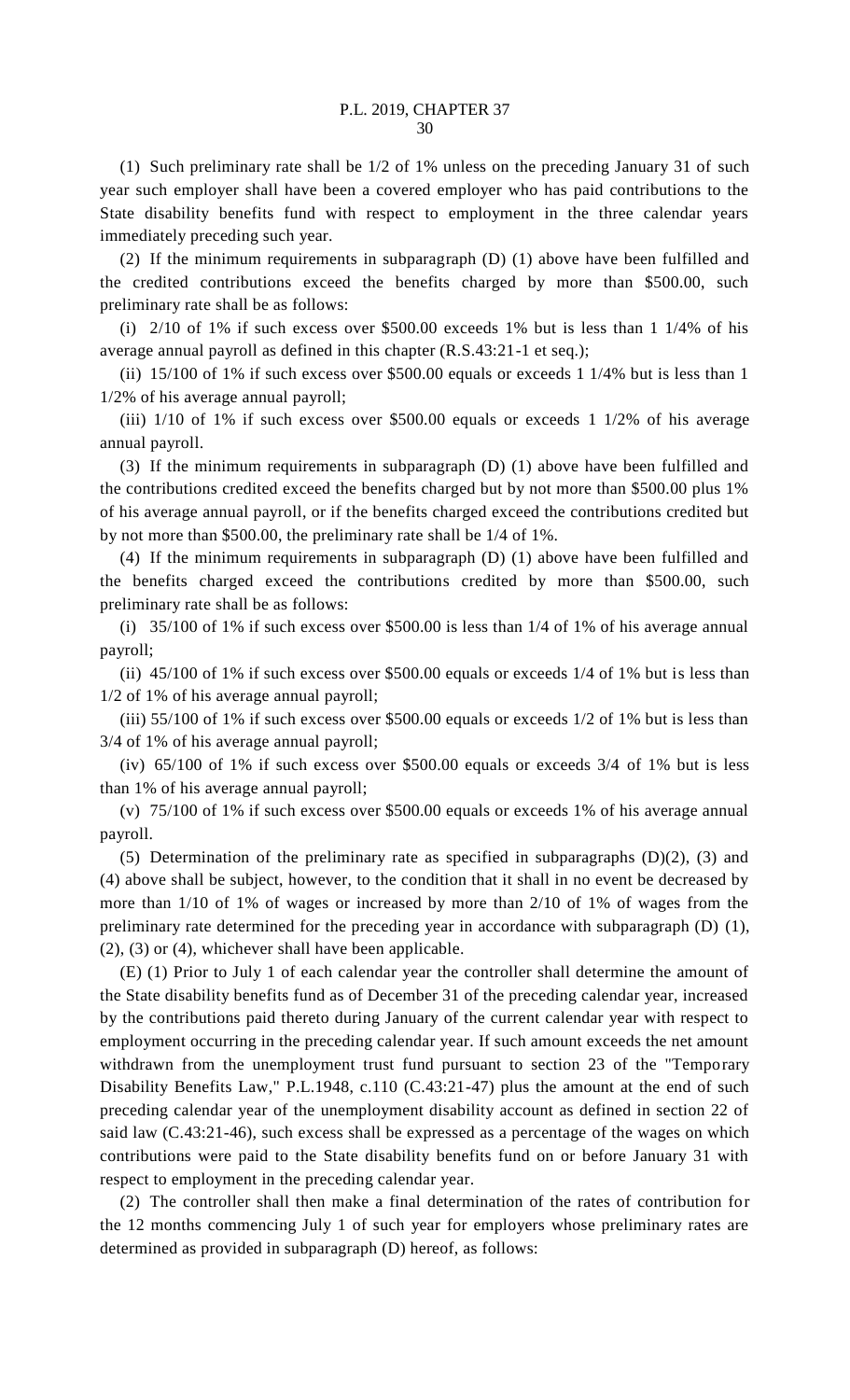(i) If the percentage determined in accordance with subparagraph  $(E)(1)$  of this paragraph equals or exceeds 1 1/4%, the final employer rates shall be the preliminary rates determined as provided in subparagraph (D) hereof, except that if the employer's preliminary rate is determined as provided in subparagraph  $(D)(2)$  or subparagraph  $(D)(3)$  hereof, the final employer rate shall be the preliminary employer rate decreased by such percentage of excess taken to the nearest 5/100 of 1%, but in no case shall such final rate be less than 1/10 of 1%.

(ii) If the percentage determined in accordance with subparagraph  $(E)(1)$  of this paragraph equals or exceeds 3/4 of 1% and is less than 1 1/4 of 1%, the final employer rates shall be the preliminary employer rates.

(iii) If the percentage determined in accordance with subparagraph  $(E)(1)$  of this paragraph is less than 3/4 of 1%, but in excess of 1/4 of 1%, the final employer rates shall be the preliminary employer rates determined as provided in subparagraph (D) hereof increased by the difference between 3/4 of 1% and such percentage taken to the nearest 5/100 of 1%; provided, however, that no such final rate shall be more than 1/4 of 1% in the case of an employer whose preliminary rate is determined as provided in subparagraph (D)(2) hereof, more than 1/2 of 1% in the case of an employer whose preliminary rate is determined as provided in subparagraph (D)(1) and subparagraph (D)(3) hereof, nor more than 3/4 of 1% in the case of an employer whose preliminary rate is determined as provided in subparagraph  $(D)(4)$  hereof.

(iv) If the amount of the State disability benefits fund determined as provided in subparagraph  $(E)(1)$  of this paragraph is equal to or less than  $1/4$  of 1%, then the final rate shall be 2/5 of 1% in the case of an employer whose preliminary rate is determined as provided in subparagraph (D)(2) hereof, 7/10 of 1% in the case of an employer whose preliminary rate is determined as provided in subparagraph  $(D)(1)$  and subparagraph  $(D)(3)$ hereof, and 1.1% in the case of an employer whose preliminary rate is determined as provided in subparagraph (D)(4) hereof. Notwithstanding any other provision of law or any determination made by the controller with respect to any 12-month period commencing on July 1, 1970, the final rates for all employers for the period beginning January 1, 1971, shall be as set forth herein.

(F) Notwithstanding any other provisions of this subsection (e), the rate of contribution paid to the State disability benefits fund by each covered employer as defined in paragraph (1) of subsection (a) of section 3 of P.L.1948, c.110 (C.43:21-27), shall be determined as if:

(i) No disability benefits have been paid with respect to periods of family temporary disability leave;

(ii) No worker paid any contributions to the State disability benefits fund pursuant to paragraph  $(1)(G)(ii)$  of subsection  $(d)$  of this section;

(iii) No amounts were transferred from the State disability benefits fund to the "Family Temporary Disability Leave Account" pursuant to paragraph (1)(G)(ii) of subsection (d) of this section; and

(iv) The total amount of benefits paid for periods of disability were not subject to the increases in the weekly benefit rate for those benefits commencing July 1, 2020 pursuant to section 16 of P.L.1948, c.110 (C.43:21-40).

7. Section 2 of P.L.1948, c.110 (C.43:21-26) is amended to read as follows:

C.43:21-26 Purpose.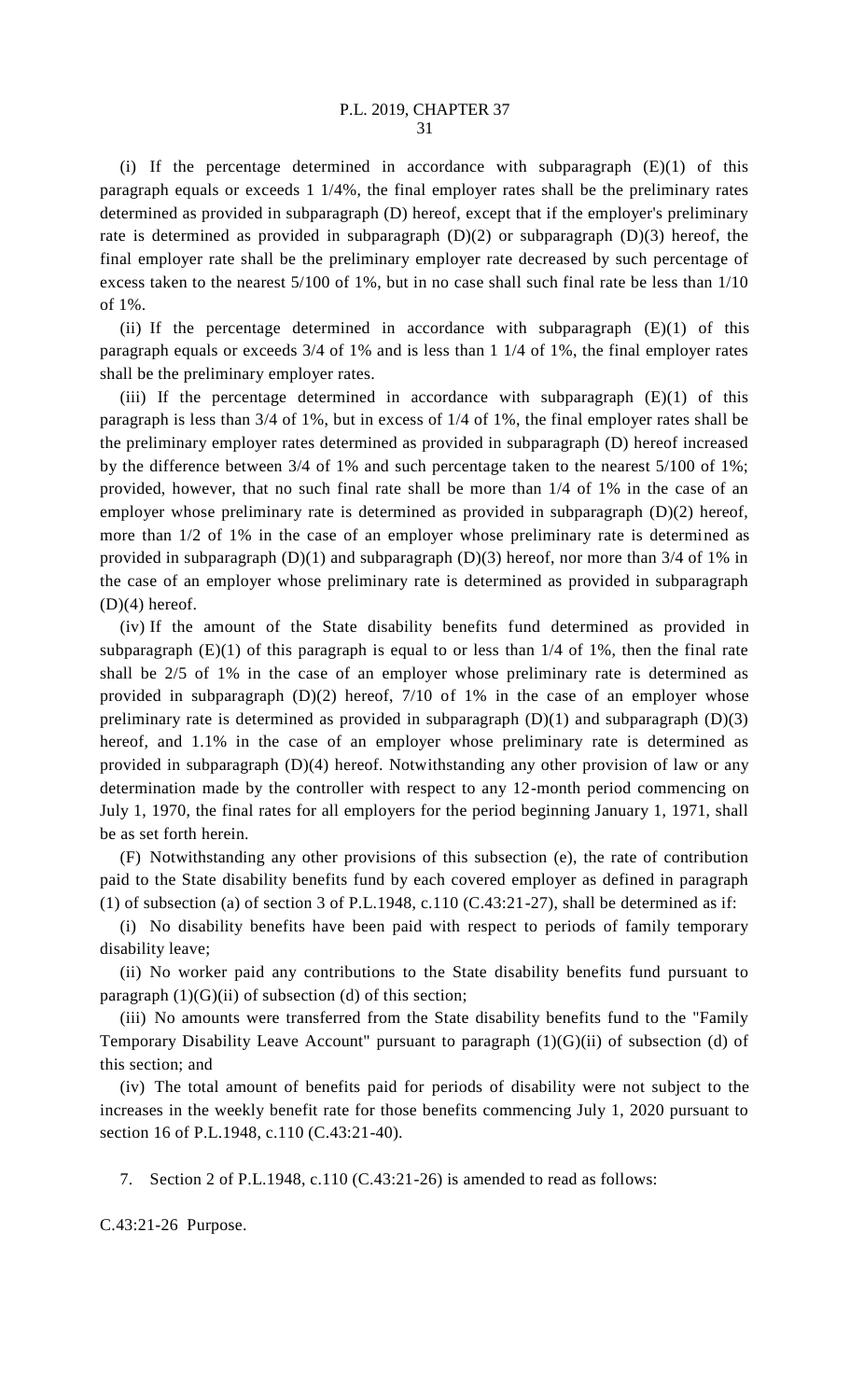2. Purpose. This act shall be liberally construed as remedial legislation enacted upon the following declarations of public policy and legislative findings of fact:

The public policy of this State, already established, is to protect employees against the suffering and hardship generally caused by involuntary unemployment. But the "unemployment compensation law" provides benefit payments to replace wage loss caused by involuntary unemployment only so long as an individual is "able to work, and is available for work," and fails to provide any protection against wage loss suffered because of inability to perform the duties of a job interrupted by nonoccupational illness, injury, or other disability of the individual or of members of the individual's family. Nor is there any other comprehensive and systematic provision for the protection of working people against loss of earnings due to a nonoccupational sickness, accident, or other disability.

The prevalence and incidence of nonoccupational sickness, accident, and other disability among employed people is greatest among the lower income groups, who either cannot or will not voluntarily provide out of their own resources against the hazard of an earnings loss caused by nonoccupational sickness, accident, or other disability. Disabling sickness or accident occurs throughout the working population at one time or another, and approximately fifteen per centum (15%) of the number of people at work may be expected to suffer disabling illness of more than one week each year.

It was found, prior to the enactment of the "Temporary Disability Benefits Law," P.L.1948, c.110 (C.43:21-25 et al.), that then existing voluntary plans for the payment of cash sickness benefits covered less than one-half of the number of working people of this State who were covered by the "unemployment compensation law," and that even that degree of voluntary protection afforded uneven, unequal and sometimes uncertain protection among the various voluntary benefit programs.

While the enactment of that law has provided stable protection for New Jersey's disabled workers, very few workers are protected from income losses caused by the need to take time off from work to care for family members who are incapable of self-care, including newborn and newly-adopted children. The growing portion of middle-income families in which all adult family members work, largely due to economic necessity, points to the desperate need for replacement income when a working family member must take time to care for family members who are unable to take care of themselves. Moreover, the United States is the only industrialized nation in the world which does not have a mandatory workplace-based program for such income support. It is therefore desirable and necessary to fill the gap in existing provisions for protection against the loss of earnings caused by involuntary unemployment, by extending such protection to meet the hazard of earnings loss due to inability to work caused by nonoccupational sickness, accidents, or other disabilities of workers and members of their families. Developing systems that help families adapt to the competing interests of work and home not only benefits workers, but also benefits employers by reducing employee turnover and increasing worker productivity.

The foregoing facts and considerations require that there be a uniform minimum program providing in a systematic manner for the payment of reasonable benefits to replace partially such earnings loss and to meet the continuing need for benefits where an individual becomes disabled during unemployment or needs to care for family members incapable of self-care. In order to maintain consumer purchasing power, relieve the serious menace to health, morals and welfare of the people caused by insecurity and the loss of earnings, to reduce the necessity for public relief of needy persons, to increase workplace productivity and alleviate the enormous and growing stress on working families of balancing the demands of work and family needs, and in the interest of the health, welfare and security of the people of this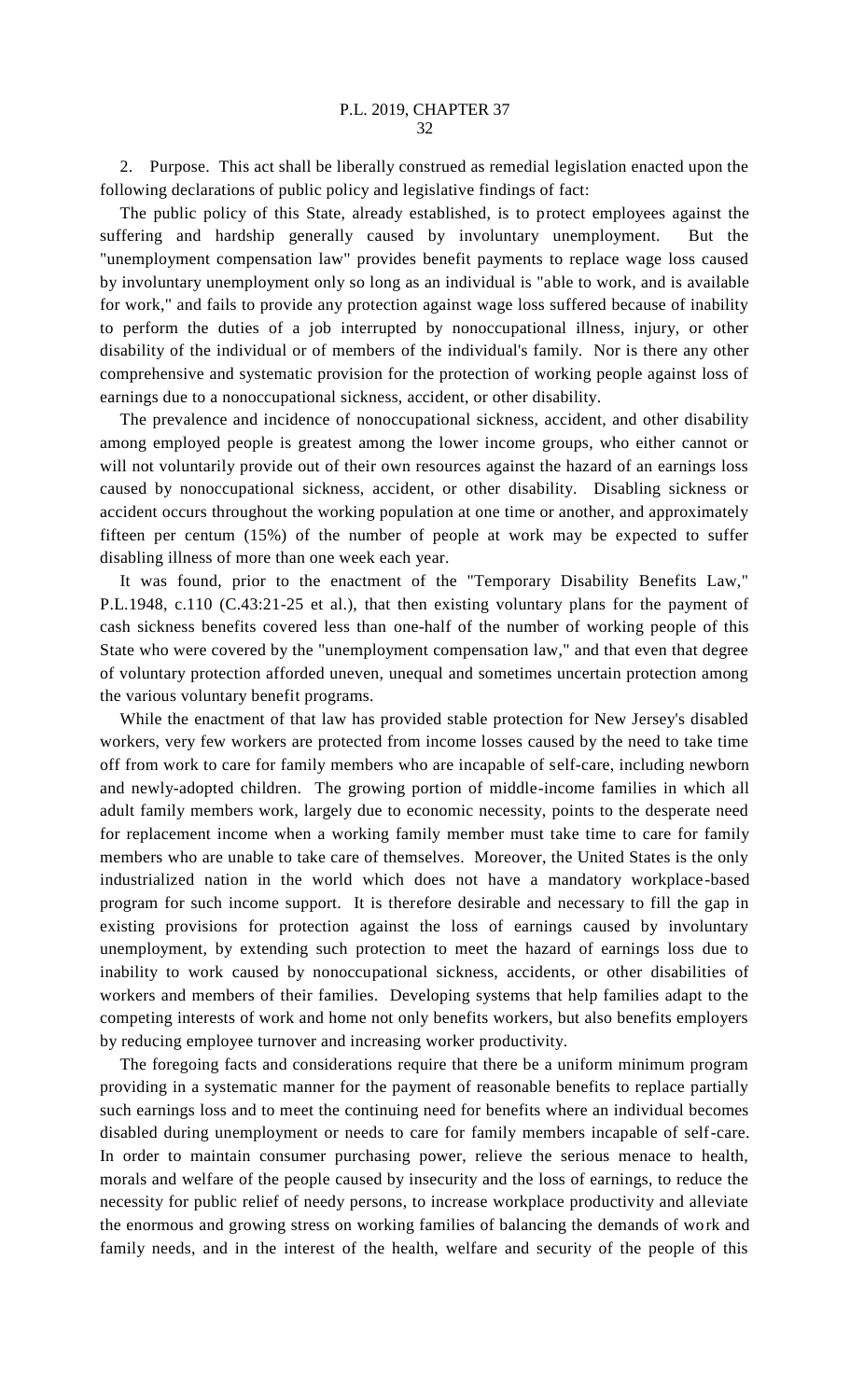State, such a system, enacted under the police power, is hereby established, requiring the payment of reasonable cash benefits to eligible individuals who are subject to accident or illness which is not compensable under the worker's compensation law or who need to care for family members incapable of self-care.

While the Legislature recognizes the pressing need for benefits for workers taking leave to care for family members incapable of self-care, it also finds that the need of workers for leave during their own disability continues to be especially acute, as a disabled worker has less discretion about taking time off from work than a worker caring for a family member. Notwithstanding any interpretation of law which may be construed as providing a worker with rights to take action against an employer who fails or refuses to restore the worker to employment after the worker's own disability, the Legislature does not intend that the policy established by P.L.2008, c.17 (C.43:21-39.1 et al.) of providing benefits for workers during periods of family temporary disability leave to care for family members incapable of selfcare be construed as granting any worker an entitlement to be restored by the employer to employment held by the worker prior to taking family temporary disability leave or any right to take action, in tort, or for breach of an implied provision of the employment agreement, or under common law, against an employer who fails or refuses to restore the worker to employment after the family temporary disability leave, and the Legislature does not intend that the policy of providing benefits during family temporary disability leave be construed as increasing, reducing or otherwise modifying any entitlement of a worker to return to employment or right of the worker to take action under the provisions of the "Family Leave Act," P.L.1989, c.261 (C.34:11B-1 et seq.).

Since the enactment of the "Temporary Disability Benefits Law," P.L.1948, c.110 (C.43:21-25 et al.), the State government-operated State temporary disability benefits plan, or "State plan," has proven to be highly efficient and cost effective in providing temporary disability benefits to New Jersey workers. The State plan guarantees the availability of coverage for all employers, regardless of experience, with low overhead costs and a rapid processing of claims and appeals by knowledgeable, impartial public employees. Consequently, the percentage of all employers using the State plan increased from 64% in 1952 to 98% in 2006, while the percentage of employees covered by the State plan increased from 28% to 83%. A publicly-operated, nonprofit State plan is therefore indispensable to achieving the goals of the "Temporary Disability Benefits Law," P.L.1948, c.110 (C.43:21- 25 et al.).

8. Section 3 of P.L.1948, c.110 (C.43:21-27) is amended to read as follows:

C.43:21-27 Definitions.

3. As used in this act, unless the context clearly requires otherwise:

(a) (1) "Covered employer" means, with respect to whether an employer is required to provide benefits during an employee's own disability pursuant to P.L.1948, c.110 (C.43:21- 25 et al.), any individual or type of organization, including any partnership, association, trust, estate, joint-stock company, insurance company or corporation, whether domestic or foreign, or the receiver, trustee in bankruptcy, trustee or successor thereof, or the legal representative of a deceased person, who is an employer subject to the "unemployment compensation law" (R.S.43:21-1 et seq.), except the State, its political subdivisions, and any instrumentality of the State unless such governmental entity elects to become a covered employer pursuant to paragraph (2) of this subsection (a); provided, however, that commencing with the effective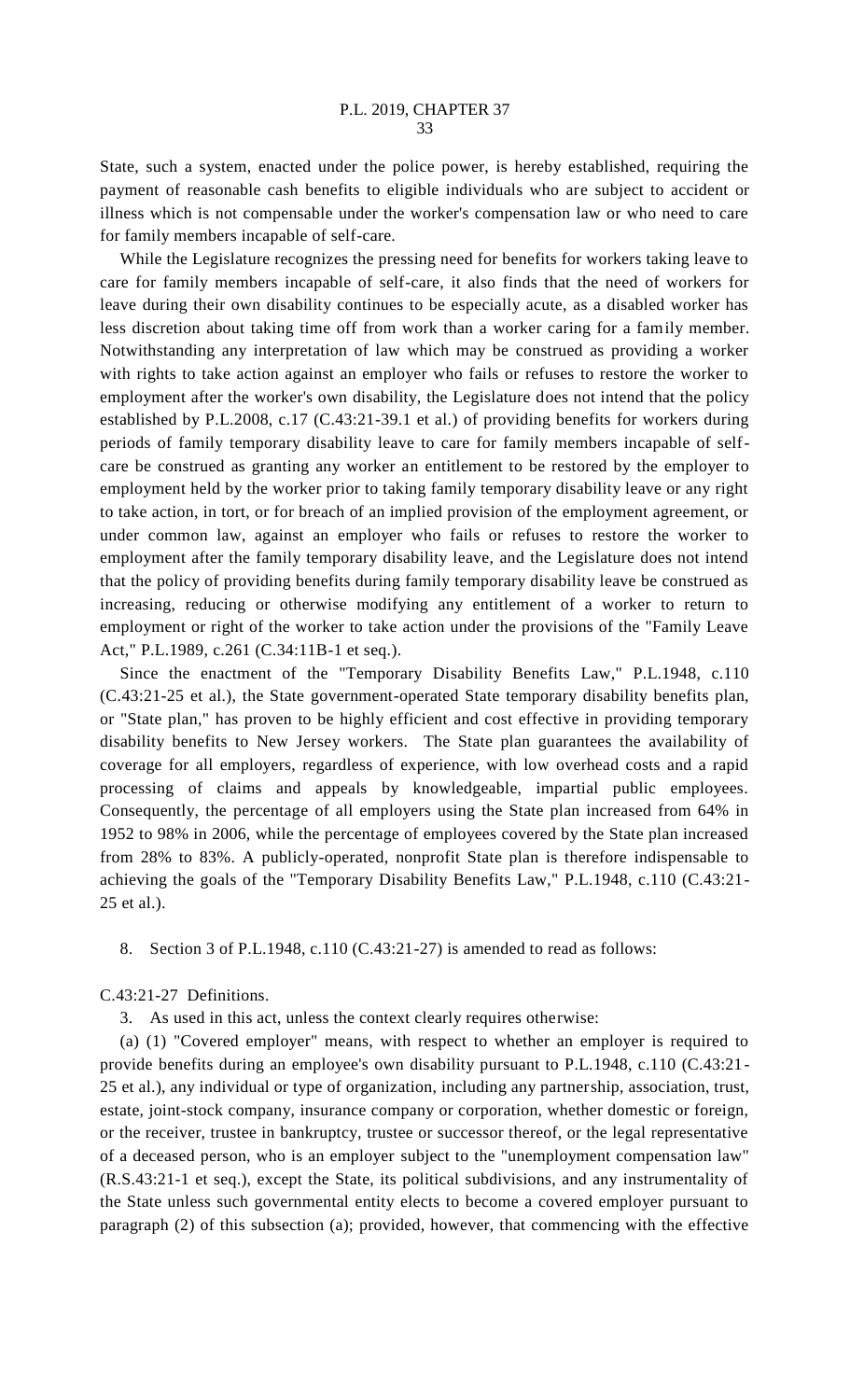date of this act, the State of New Jersey, including Rutgers, The State University and the New Jersey Institute of Technology, shall be deemed a covered employer, as defined herein.

"Covered employer" means, after June 30, 2009, with respect to whether the employer is an employer whose employees are eligible for benefits during periods of family temporary disability leave pursuant to P.L.1948, c.110 (C.43:21-25 et al.), and, after December 31, 2008, whether employees of the employer are required to make contributions pursuant to R.S.43:21-7(d)(1)(G)(ii), any individual or type of organization, including any partnership, association, trust, estate, joint-stock company, insurance company or domestic or foreign corporation, or the receiver, trustee in bankruptcy, trustee or successor thereof, or the legal representative of a deceased person, who is an employer subject to the "unemployment compensation law" (R.S.43:21-1 et seq.), including any governmental entity or instrumentality which is an employer under R.S.43:21-19(h)(5), notwithstanding that the governmental entity or instrumentality has not elected to be a covered employer pursuant to paragraph (2) of this subsection (a).

(2) Any governmental entity or instrumentality which is an employer under R.S.43:21- 19(h)(5) may, with respect to the provision of benefits during an employee's own disability pursuant to P.L.1948, c.110 (C.43:21-25 et al.), elect to become a "covered employer" under this subsection beginning with the date on which its coverage under R.S.43:21-19(h)(5) begins or as of January 1 of any year thereafter by filing written notice of such election with the division within at least 30 days of the effective date. Such election shall remain in effect for at least two full calendar years and may be terminated as of January 1 of any year thereafter by filing with the division a written notice of termination at least 30 days prior to the termination date.

(b) (1) "Covered individual" means, with respect to whether an individual is eligible for benefits during an individual's own disability pursuant to P.L.1948, c.110 (C.43:21-25 et al.), any person who is in employment, as defined in the "unemployment compensation law" (R.S.43:21-1 et seq.), for which the individual is entitled to remuneration from a covered employer, or who has been out of such employment for less than two weeks, except that a "covered individual" who is employed by the State of New Jersey, including Rutgers, The State University or the New Jersey Institute of Technology, or by any governmental entity or instrumentality which elects to become a "covered employer" pursuant to P.L.1948. c.110 (C.43:21-25 et al.) prior to July 1, 2019 shall not be eligible to receive any benefits under the "Temporary Disability Benefits Law" until such individual has exhausted all sick leave accumulated as an employee in the classified service of the State or accumulated under terms and conditions similar to classified employees or accumulated under the terms and conditions pursuant to the laws of this State or as the result of a negotiated contract with any governmental entity or instrumentality which elects to become a "covered employer"; and, after June 30, 2019 may be required, prior to receiving any benefits under the "Temporary Disability Benefits Law," to use up to two weeks of sick leave accumulated as an employee in the classified service of the State or accumulated under terms and conditions similar to classified employees or accumulated under the terms and conditions pursuant to the laws of this State or as the result of a negotiated contract with any governmental entity or instrumentality which elects to become a "covered employer," except that the individual shall not be required to use the individual's last week's worth of accumulated sick time before receiving the benefits.

"Covered individual" shall not mean, with respect to whether an individual is eligible for benefits during an individual's own disability pursuant to P.L.1948, c.110 (C.43:21-25 et al.), any member of the Division of State Police in the Department of Law and Public Safety.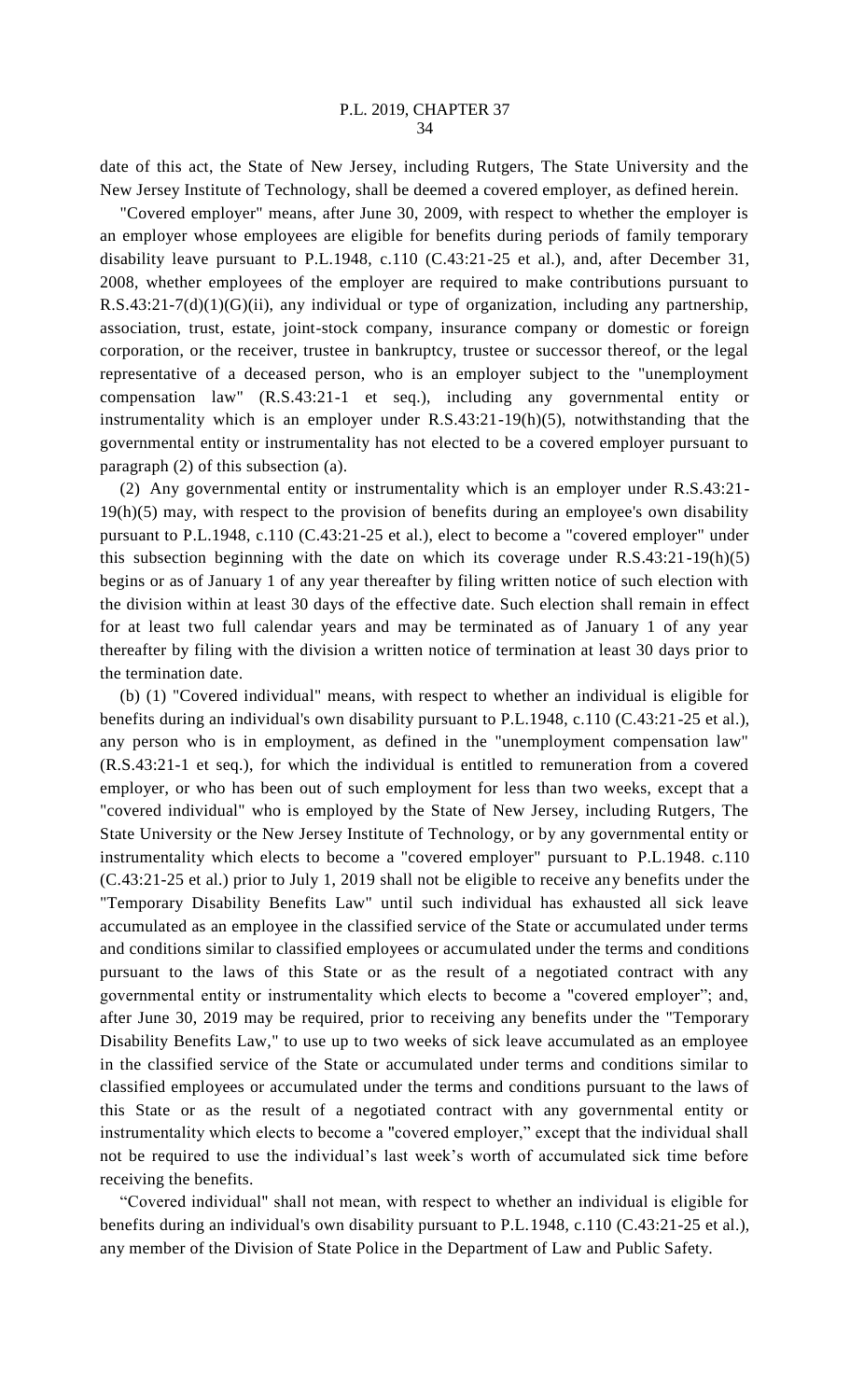(2) "Covered individual" means, with respect to whether an individual is eligible for benefits during the individual's period of family temporary disability leave pursuant to P.L.1948, c.110 (C.43:21-25 et al.), any individual who is in employment, as defined in the "unemployment compensation law" (R.S.43:21-1 et seq.), for which the individual is entitled to remuneration from a covered employer, or who has been out of that employment for less than two weeks.

(c) "Division" or "commission" means the Division of Unemployment and Temporary Disability Insurance of the Department of Labor and Workforce Development, and any transaction or exercise of authority by the director of the division shall be deemed to be performed by the division.

(d) "Day" shall mean a full calendar day beginning and ending at midnight.

(e) "Disability" shall mean such disability as is compensable under section 5 of P.L.1948, c.110 (C.43:21-29).

(f) "Disability benefits" shall mean any cash payments which are payable to a covered individual for all or part of a period of disability pursuant to P.L.1948, c.110 (C.43:21-25 et al.).

(g) "Period of disability" with respect to any covered individual shall mean:

(1) The entire period of time during which the covered individual is continuously and totally unable to perform the duties of the covered individual's employment because of the covered individual's own disability, except that two periods of disability due to the same or related cause or condition and separated by a period of not more than 14 days shall be considered as one continuous period of disability; provided the individual has earned wages during such 14-day period with the employer who was the individual's last employer immediately preceding the first period of disability; and

(2) On or after July 1, 2009, the entire period of family temporary disability leave taken from employment by the covered individual.

(h) "Wages" shall mean all compensation payable by covered employers to covered individuals for personal services, including commissions and bonuses and the cash value of all compensation payable in any medium other than cash.

(i) (1) (Deleted by amendment, P.L.2001, c.17).

- (2) (Deleted by amendment, P.L.2001, c.17).
- (3) (Deleted by amendment, P.L.2013, c.221).

(4) "Base week" with respect to periods of disability commencing on or after January 1, 2001, means any calendar week of a covered individual's base year during which the covered individual earned in employment from a covered employer remuneration not less than an amount 20 times the minimum wage in effect pursuant to section 5 of P.L.1966, c.113 (C.34:11-56a4) on October 1 of the calendar year preceding the calendar year in which the benefit year commences, which amount shall be adjusted to the next higher multiple of \$1.00 if not already a multiple thereof, except that if in any calendar week an individual subject to this paragraph is in employment with more than one employer, the covered individual may in that calendar week establish a base week with respect to each of the employers from whom the covered individual earns remuneration equal to not less than the amount defined in this paragraph during that week.

(5) In the case of an individual who is laid off or furloughed by an employer curtailing operations because of a state of emergency declared after October 22, 2012, any week in which the individual is separated from employment due to that layoff or furlough, up to a maximum of 13 weeks, shall be regarded as a week which is a "base week" for the purpose of determining whether the individual becomes eligible for benefits pursuant to subsection (d)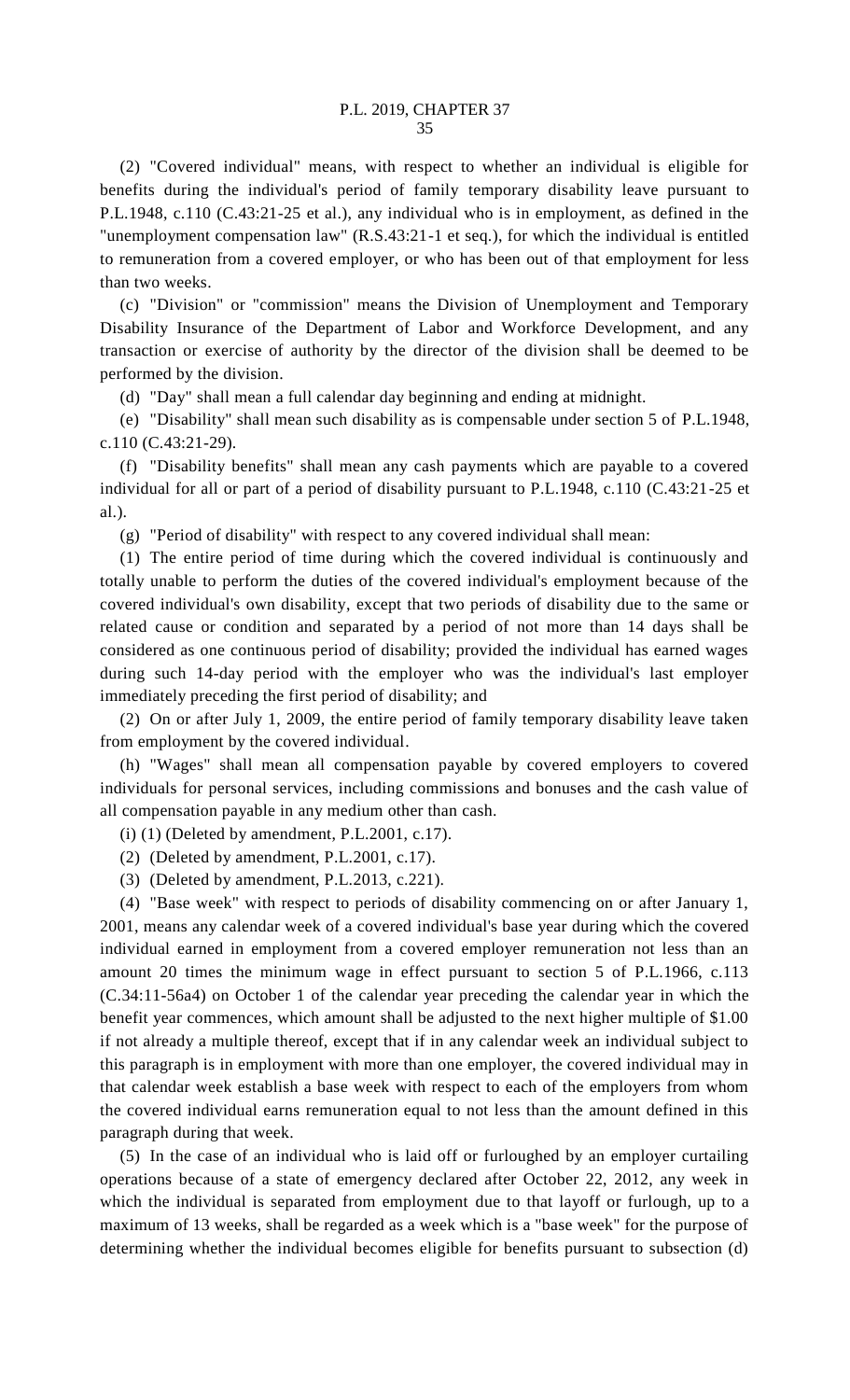or (e) of section 17 of P.L.1948, c.110 (C.43:21-41), but shall not be regarded as a base week when calculating the "average weekly wage" pursuant to subsection (j) of this section.

(j) (1) "Average weekly wage" means, with respect to the payment of benefits commencing before the effective date of P.L.2019, c.37 (C.43:21-45.2 et al.), the amount derived by dividing a covered individual's total wages earned from the individual's most recent covered employer during the base weeks in the eight calendar weeks immediately preceding the calendar week in which a period of disability commenced, by the number of such base weeks, and, with respect to the payment of benefits commencing on or after the effective date of P.L.2019, c.37 (C.43:21-45.2 et al.), the amount derived by dividing a covered individual's total wages earned from the individual's most recent covered employer during the base weeks in the base year immediately preceding the calendar week in which a period of disability commenced, or in which the individual submits a claim for the benefits pursuant to subsection h. of section 10 of P.L.2008, c.17 (C.43:21-39.1) or paragraph (3) of subsection (a) of section 25 of P.L.1948, c.110 (C.43:21-49), by the number of base weeks.

(2) With respect to the payment of benefits commencing before the effective date of P.L.2019, c.37 (C.43:21-45.2 et al.), if the computation in paragraph (1) of this subsection (j) yields a result which is less than the individual's average weekly earnings in employment with all covered employers during the base weeks in such eight calendar weeks, then the average weekly wage shall be computed on the basis of earnings from all covered employers during the base weeks in the eight calendar weeks immediately preceding the week in which the period of disability commenced, and, with respect to the payment of benefits commencing on or after the effective date of P.L.2019, c.37 (C.43:21-45.2 et al.), if the computation in paragraph (1) of this subsection (j) yields a result which is less than the individual's average weekly earnings in employment with all covered employers during the base weeks in the base year, then the average weekly wage shall be computed on the basis of earnings from all covered employers during the base weeks in the base year immediately preceding the week in which the period of disability commences, or in which the individual submits a claim for the benefits pursuant to subsection h. of section 10 of P.L.2008, c.17 (C.43:21-39.1) or paragraph (3) of subsection (a) of section 25 of P.L.1948, c.110 (C.43:21- 49).

(3) For periods of disability commencing on or after July 1, 2009 and before the effective date of P.L.2019, c.37 (C.43:21-45.2 et al.), if the computations in paragraphs (1) and (2) of this subsection (j) both yield a result which is less than the individual's average weekly earnings in employment with all covered employers during the base weeks in the 26 calendar weeks immediately preceding the week in which the period of disability commenced, then the average weekly wage shall, upon a written request to the department by the individual on a form provided by the department, be computed by the department on the basis of earnings from all covered employers of the individual during the base weeks in those 26 calendar weeks, and, in the case of a claim for benefits from a private plan, that computation of the average weekly wage shall be provided by the department to the individual and the individual's employer.

When determining the "average weekly wage" with respect to a period of family temporary disability leave for an individual who has a period of family temporary disability immediately after the individual has a period of disability for the individual's own disability, the period of disability is deemed to have commenced at the beginning of the period of disability for the individual's own disability, not the period of family temporary disability.

(k) "Child" means a biological, adopted, or foster child, stepchild or legal ward of a covered individual, child of a domestic partner of the covered individual, or child of a civil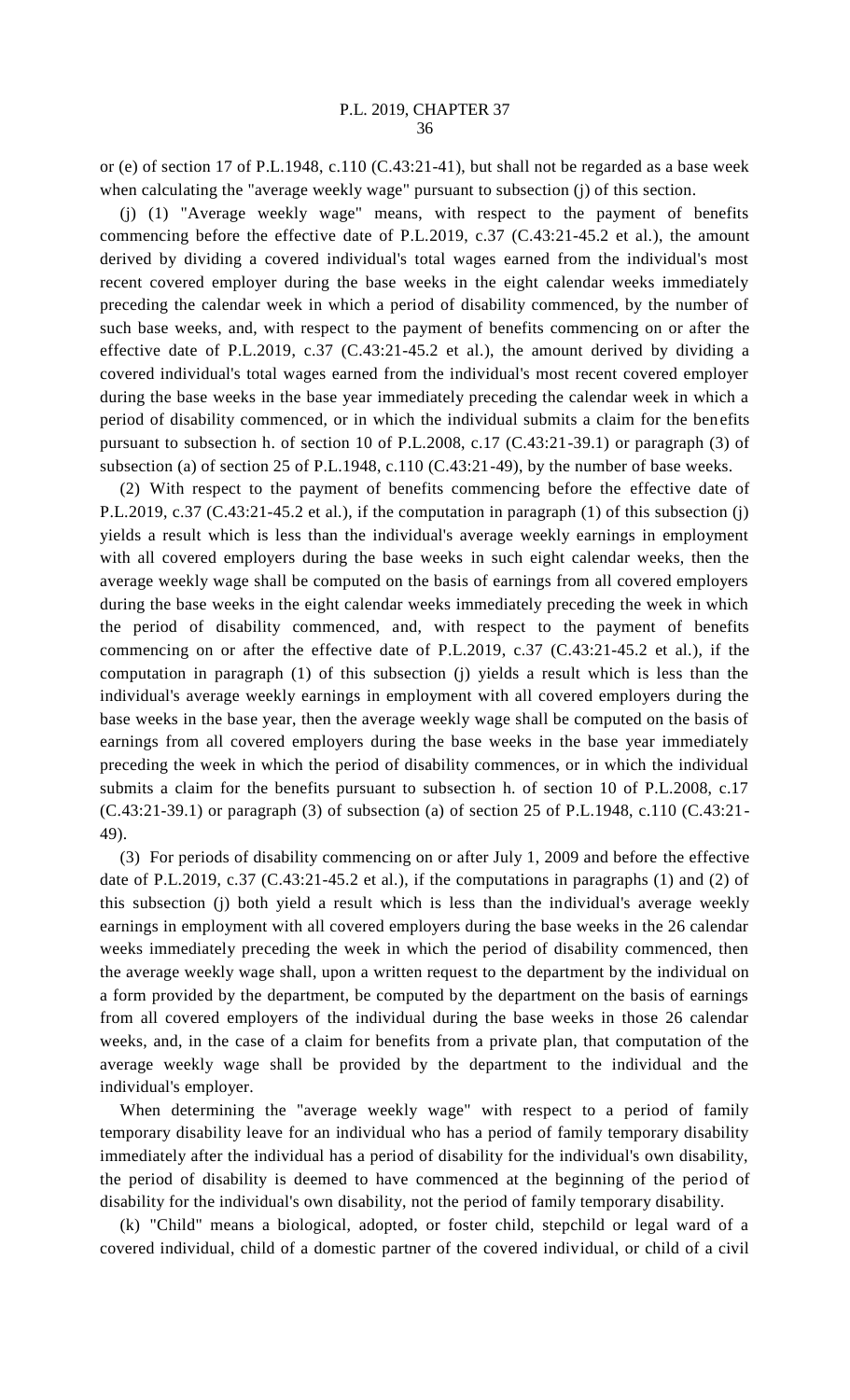union partner of the covered individual, including a child who becomes the child of a parent pursuant to a valid written agreement between the parent and a gestational carrier.

(l) "Domestic partner" means a domestic partner as defined in section 3 of P.L.2003, c.246 (C.26:8A-3).

(m) "Civil union" means a civil union as defined in section 2 of P.L.2006, c.103 (C.37:1- 29).

(n) "Family member" means a sibling, grandparent, grandchild, child, spouse, domestic partner, civil union partner, parent-in-law, or parent of a covered individual, or any other individual related by blood to the employee, and any other individual that the employee shows to have a close association with the employee which is the equivalent of a family relationship.

(o) "Family temporary disability leave" means leave taken by a covered individual from work with an employer to:

(1) participate in the providing of care, as defined in the "Family Leave Act," P.L.1989, c.261 (C.34:11B-1 et seq.) and regulations adopted pursuant to that act, for a family member of the individual made necessary by a serious health condition of the family member;

(2) be with a child during the first 12 months after the child's birth, if the individual, or the domestic partner or civil union partner of the individual, is a biological parent of the child, or is a parent of the child pursuant to a valid gestational carrier agreement, or the first 12 months after the placement of the child for adoption or as a foster child with the individual; or

(3) engage in activities for which unpaid leave may be taken pursuant to section 3 of the "New Jersey Security and Financial Empowerment Act," P.L.2013, c.82 (C.34:11C-3), on the individual's own behalf, if the individual is a victim of an incident of domestic violence, a sexually violent offense, or to assist a family member of the individual who has been a victim of an incident of domestic violence, or a sexually violent offense, provided that any time taken by an individual who has been a victim of an incident of domestic violence, or a sexually violent offense for which the individual receives benefits for a disability caused by the violence or offense shall be regarded as a period of disability of the individual and not as a period of family temporary disability leave.

"Family temporary disability leave" does not include any period of time in which a covered individual is paid benefits pursuant to P.L.1948, c.110 (C.43:21-25 et al.) because the individual is unable to perform the duties of the individual's employment due to the individual's own disability.

(p) "Health care provider" means a health care provider as defined in the "Family Leave Act," P.L.1989, c.261 (C.34:11B-1 et seq.), and any regulations adopted pursuant to that act.

(q) "Parent of a covered individual" means a biological parent, foster parent, adoptive parent, or stepparent of the covered individual or a person who was a legal guardian of the covered individual when the covered individual was a child, or who became the parent of the covered individual pursuant to a valid written agreement between the parent and a gestational carrier.

(r) "Placement for adoption" means the time when a covered individual adopts a child or becomes responsible for a child pending adoption by the covered individual.

(s) "Serious health condition" means an illness, injury, impairment or physical or mental condition which requires: inpatient care in a hospital, hospice, or residential medical care facility; or continuing medical treatment or continuing supervision by a health care provider.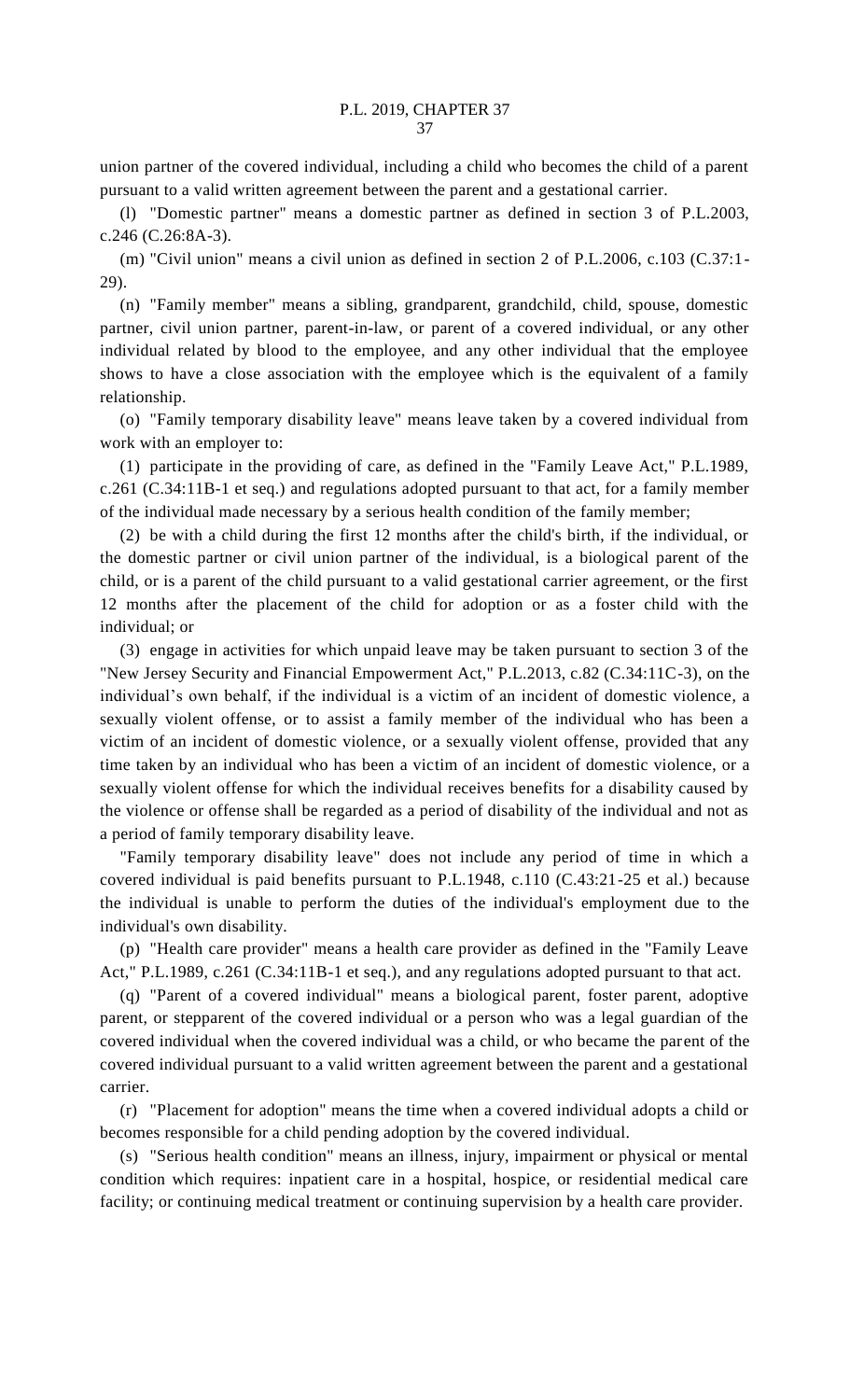(t) "12-month period" means, with respect to an individual who establishes a valid claim for disability benefits during a period of family temporary disability leave, the 365 consecutive days that begin with the first day that the individual first establishes the claim.

(u) "State of emergency" means a natural or man-made disaster or emergency for which a state of emergency has been declared by the President of the United States or the Governor, or for which a state of emergency has been declared by a municipal emergency management coordinator.

(v) "Base year" with respect to benefit years commencing on or after the effective date of P.L.2019, c.37 (C.43:21-45.2 et al.), means the first four of the last five completed calendar quarters immediately preceding the period of disability, except that, if the individual does not have sufficient qualifying weeks or wages in the individual's base year to qualify for benefits, the individual shall have the option of designating that the individual's base year shall be the "alternative base year," which means the last four completed calendar quarters immediately preceding the period of disability; and except that if the individual also does not have sufficient qualifying weeks or wages in the last four completed calendar quarters immediately preceding the period of disability, "alternative base year" means the last three completed calendar quarters immediately preceding the individual's benefit year and, of the calendar quarter in which the period of disability commences, the portion of the quarter which occurs before the commencing of the period of disability. The division shall inform the individual of the individual's options under this subsection. If information regarding weeks and wages for the calendar quarter or quarters immediately preceding the period of disability is not available to the division from the regular quarterly reports of wage information and the division is not able to obtain the information using other means pursuant to State or federal law, the division may base the determination of eligibility for benefits on the affidavit of an individual with respect to weeks and wages for that calendar quarter. The individual shall furnish payroll documentation, if available, in support of the affidavit. A determination of benefits based on an alternative base year shall be adjusted when the quarterly report of wage information from the employer is received if that information causes a change in the determination.

9. Section 8 of P.L.1948, c.110 (C.43:21-32) is amended to read as follows:

C.43:21-32 Establishment of private plans.

8. Establishment of private plans. Any covered employer may establish a private plan for the payment of disability benefits in lieu of the benefits of the State plan hereinafter established. Benefits under such a private plan may be provided by a contract of insurance issued by an insurer duly authorized and admitted to do business in this State, or by an agreement between the employer and a union or association representing his employees, or by a specific undertaking by the employer as a self-insurer. Subject to the insurance laws of this State, such a contract of insurance may be between the insurer and the employer; or may be between the insurer and two or more employers, acting for the purpose through a nominee, designee or trustee; or may be between the insurer and the union or association with which the employer has an agreement with respect thereto. Each such private plan shall be submitted in detail to the Division of Employment Security and shall be approved by the division, to take effect as of the first day of the calendar quarter next following, or as of an earlier date if requested by the employer and approved by the Division of Employment Security, if it finds that: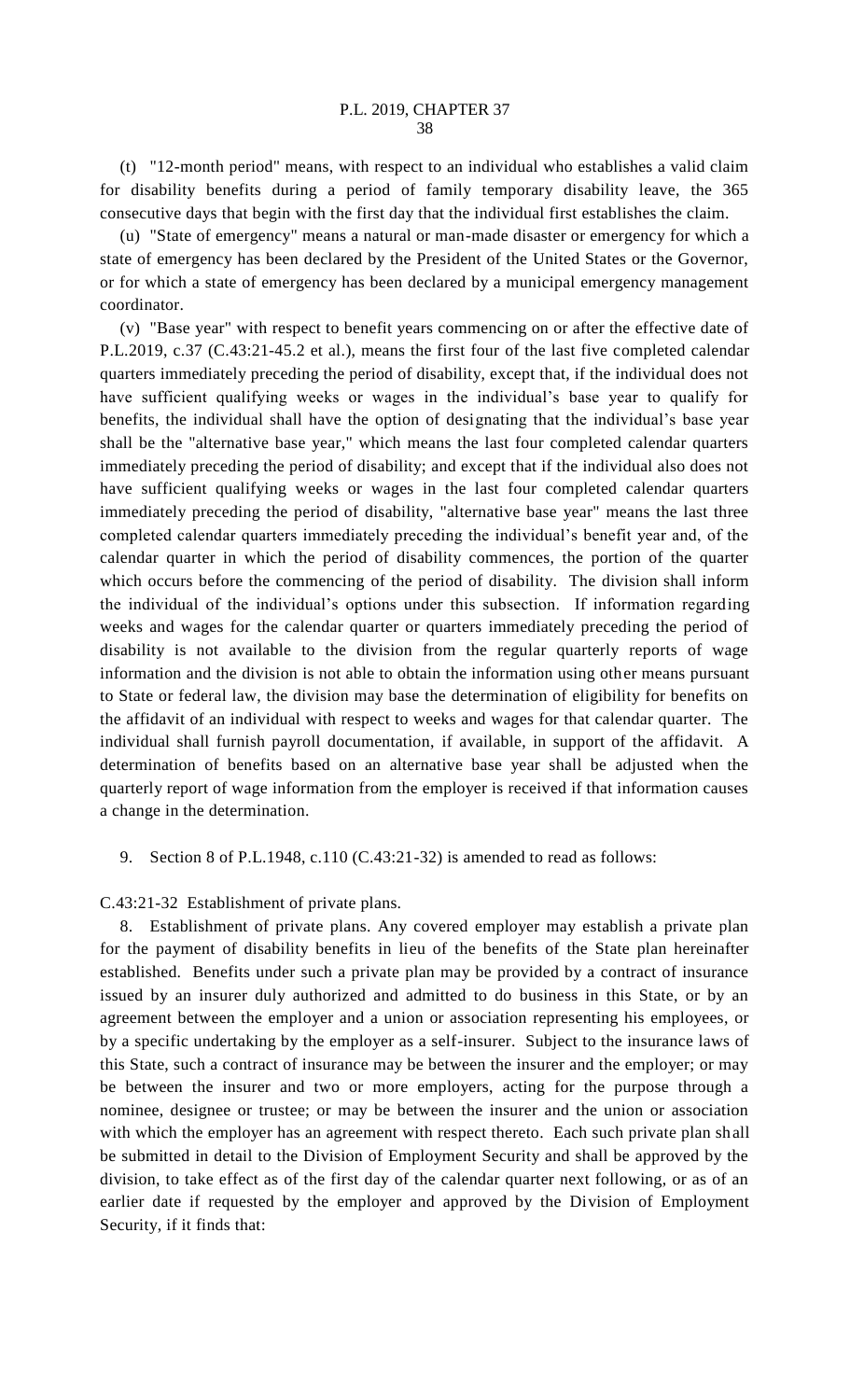(a) all of the employees of the employer are to be covered under the provisions of such plan with respect to any disability commencing after the effective date of such plan, except as otherwise provided in this section; and

(b) eligibility requirements for benefits are no more restrictive than as provided in this act for benefits payable by the State plan; and

(c) the weekly benefits payable under such plan for any week of disability are at least equal to the weekly benefit amount payable by the State plan, taking into consideration any coverage with respect to concurrent employment by another employer, and the total number of weeks of disability for which benefits are payable under such plan is at least equal to the total number of weeks for which benefits would have been payable by the State plan; and

(d) no greater amount is required to be paid by employees toward the cost of benefits than that prescribed by law as the amount of worker contribution to the State disability benefits fund for covered individuals under the State plan; and

(e) coverage is continued under the plan while an employee remains a covered individual as defined in section three of this act, but not after the employee may become employed by another employer following termination of employment to which the plan relates;

(f) if the employees are subject to the provisions of a collective bargaining agreement, a majority of the employees to be covered by the plan have or shall have agreed to the plan prior to the effective date thereof, if employees are required to contribute to the cost of the private plan and the collective bargaining agreement does not expressly waive the employees' right to a majority election as a condition for the private plan, as provided in section 9 of P.L.1948, c.110 (C.43:21-33).

Subject to the approval of the Division of Employment Security, any such private plan may exclude a class or classes of employees, except a class or classes determined by the age, sex or race of the employees, or by the wages paid such employees, the exclusion of which, in the opinion of the division, will result in a substantial selection of risk adverse to the State plan. Covered individuals so excluded shall be covered by the State plan and subject to the employee contribution required by law to be paid into the State disability benefits fund.

Notice, in a form approved by the director, of the benefits provided by the private plan shall be furnished to the covered employees by the employer by a conspicuous and continuing posting at the place of employment, and by personal notice to each employee at the time of the establishment of the private plan, at any subsequent time of hire, and within three business days of when the employer knows or should know that the employee may have a need for disability benefits or family temporary disability benefits. This notice shall reflect current rates, eligibility requirements, benefit entitlements, and rights of the employees under a private plan pursuant to the provisions of P.L.1948, c.110 (C.43:21-25 et seq.), including appeal rights to the division, and shall include contact information for the private plan and instructions as to how to file for benefits with the private plan. The division shall permit any application for approval by the division of a private plan to be submitted to the division by means of electronic communication, and permit the use of an electronic signature for any signature required in the application, as the term electronic signature is defined in section 2 of P.L.2001, c.116 (C.12A:12-2).

10. Section 9 of P.L.1948, c.110 (C.43:21-33) is amended to read as follows:

C.43:21-33 Election of employees; deduction of contributions.

9. Election of employees; deduction of contributions. If employees who are subject to the provisions of a collective bargaining agreement are to be required to contribute toward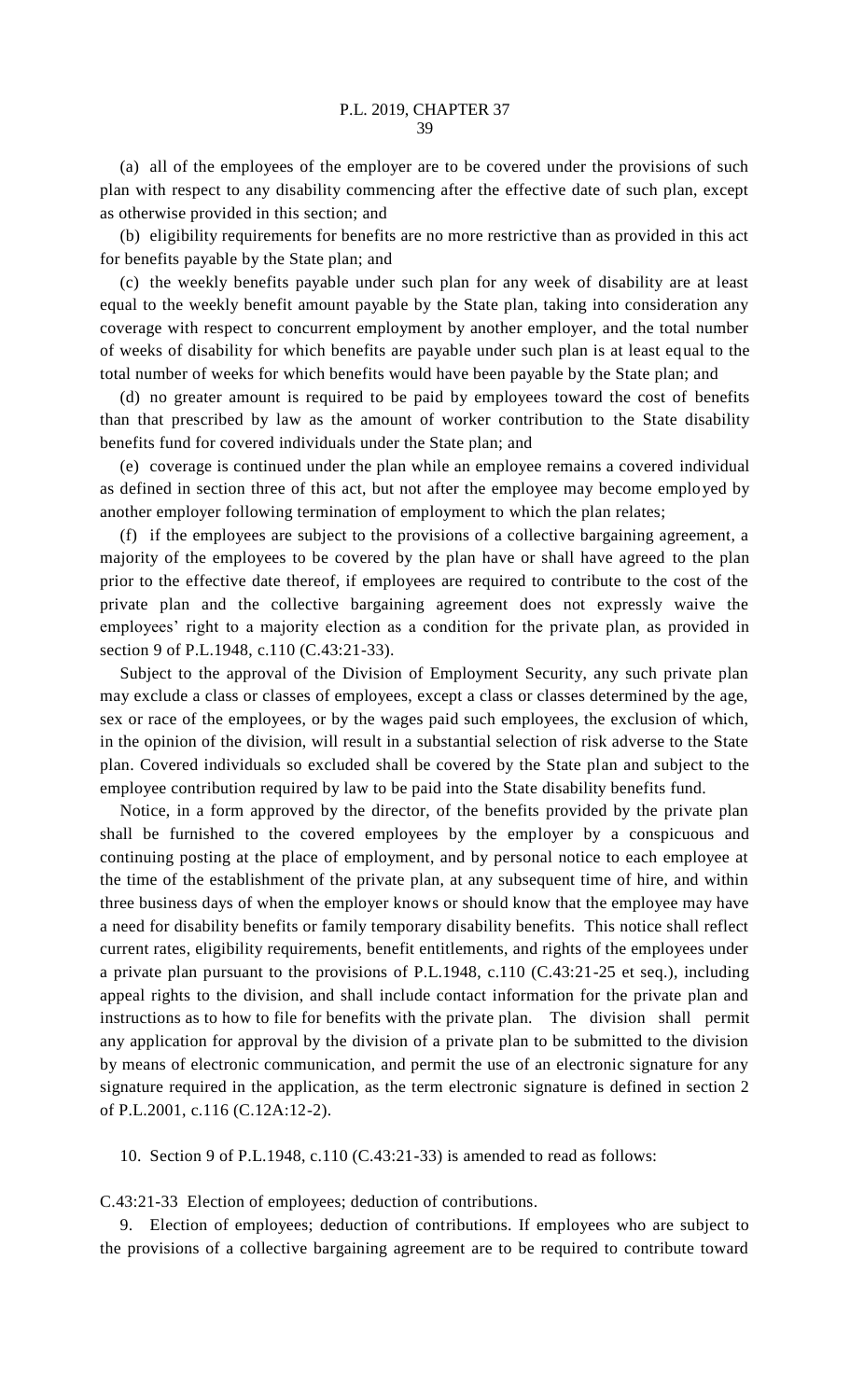## P.L. 2019, CHAPTER 37 40

the cost of benefits under a private plan, such plan shall not become effective unless prior to the effective date a majority of the employees in the class or classes to be covered thereby have agreed thereto by written election, unless the collective bargaining agreement expressly waives the employees' right to a majority election as a condition for the private plan. In the case of employees not subject to a collective bargaining agreement, no employee consent or written election is required for the withdrawal from the State plan or the establishment of a private plan. Whether or not an election is required, the employer may during the continuance of the approved private plan collect the required contributions thereto by deduction from the wages paid to covered individuals under such plan, which deduction may be combined with that deduction required by Revised Statutes, section 43:21-7(d)(1) if reasonable notice is given covered individuals concerning such combined deduction by the employer; provided, that if any employer fails to deduct the contributions of any of his employees at the time their wages are paid, or fails to make a deduction therefor at the time wages are paid for the next succeeding payroll period, he may not thereafter collect a contribution with respect to such wages previously paid. Written elections held pursuant to this section may be conducted by electronic communications evidenced by the electronic signature of the employee, as the term electronic signature is defined in section 2 of P.L.2001, c.116 (C.12A:12-2), but shall not be conducted in a manner inconsistent with any applicable terms of a collective bargaining agreement. A covered individual shall not be entitled to any benefits from the State disability benefits fund with respect to any period of disability commencing while he is covered under an approved private plan.

11. Section 14 of P.L.1948, c.110 (C.43:21-38) is amended to read as follows:

C.43:21-38 Duration of benefits.

14. With respect to any period of disability for an individual's own disability commencing on or after January 1, 1953, disability benefits, not in excess of an individual's maximum benefits, shall be payable with respect to disability which commences while a person is a covered individual under the Temporary Disability Benefits Law, and shall be payable with respect to the eighth consecutive day of such disability and each day thereafter that such period of disability continues; and if benefits shall be payable for three consecutive weeks with respect to any period of disability commencing on or after January 1, 1968, then benefits shall also be payable with respect to the first seven days thereof. With respect to any period of family temporary disability leave commencing on or after July 1, 2009 and while an individual is a covered individual, family temporary disability benefits, not in excess of the individual's maximum benefits, shall be payable with respect to the first day of leave taken after the first one-week period following the commencement of the period of family temporary disability leave and each subsequent day of leave during that period of family temporary disability leave; and if benefits become payable on any day after the first three weeks in which leave is taken, then benefits shall also be payable with respect to any leave taken during the first one-week period in which leave is taken. With respect to any period of family temporary disability leave commencing on or after July 1, 2019 and while an individual is a covered individual, family temporary disability benefits, not in excess of the individual's maximum benefits, shall be payable with respect to the first day of leave taken upon the commencement of the period of family temporary disability leave and each subsequent day of leave during that period of family temporary disability leave. The maximum total benefits payable to any eligible individual for any period of disability of the individual commencing on or after January 1, 1968, shall be either 26 times his weekly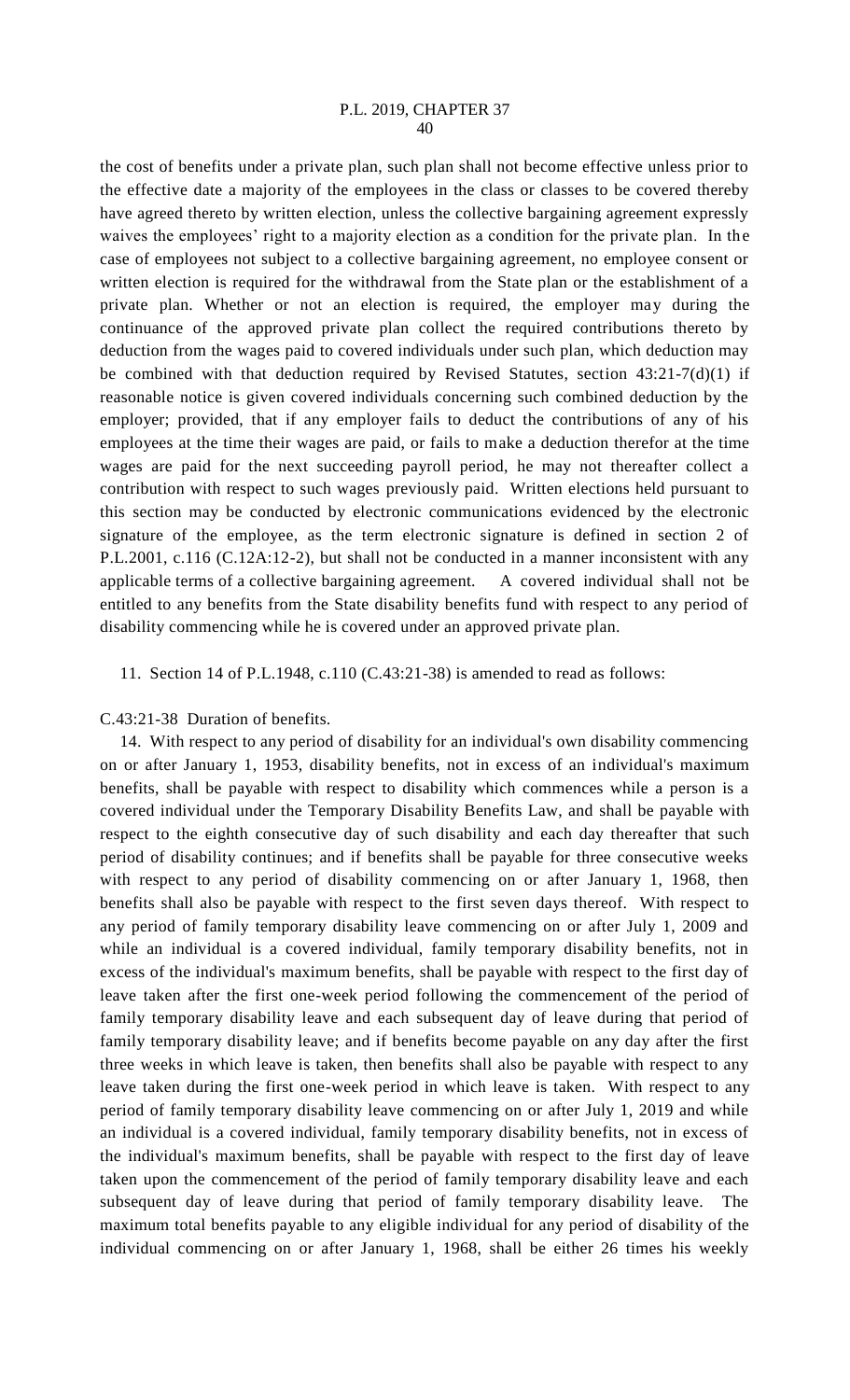benefit amount or 1/3 of his total wages in his base year, whichever is the lesser; provided that such maximum amount shall be computed in the next lower multiple of \$1.00 if not already a multiple thereof. The maximum total benefits payable to any eligible individual for any period of family temporary disability leave commencing on or after July 1, 2009 and before July 1, 2020, shall be six times the individual's weekly benefit amount or 1/3 of his total wages in his base year, whichever is the lesser; provided that the maximum amount shall be computed in the next lower multiple of \$1.00, if not already a multiple thereof. The maximum total benefits payable to any eligible individual for any period of family temporary disability leave commencing on or after July 1, 2020, shall be twelve times the individual's weekly benefit amount; provided that the maximum amount shall be computed in the next lower multiple of \$1.00, if not already a multiple thereof.

12. Section 15 of P.L.1948, c.110 (C.43:21-39) is amended to read as follows:

C.43:21-39 Limitation of benefits.

15. Limitation of benefits. Notwithstanding any other provision of the "Temporary Disability Benefits Law," P.L.1948, c.110 (C.43:21-25 et al.), no benefits shall be payable under the State plan to any individual:

(a) for the first seven consecutive days of each period of disability; except that:

(1) if benefits shall be payable for three consecutive weeks with respect to any period of disability, then benefits shall also be payable with respect to the first seven days thereof; and

(2) (Deleted by amendment, P.L.2019, c.37);

(3) in the case of an individual taking family temporary disability leave, there shall be no waiting period;

(b) (1) for more than 26 weeks with respect to any one period of disability of the individual;

(2) for more than six weeks with respect to any one period of family temporary disability leave commencing before July 1, 2020 and more than 12 weeks if the period of leave commences on or after July 1, 2020, or for more than 42 days with respect to any one period of family temporary disability leave commencing before July 1, 2020 and more than 56 days if the period of leave commences on or after July 1, 2020, and is taken on an intermittent basis; and

(3) for more than six weeks of family temporary disability leave during any 12-month period commencing before July 1, 2020 and more than 12 weeks for any 12-month period commencing on or after July 1, 2020, or for more than 42 days of family temporary disability leave taken during any 12-month period commencing before July 1, 2020 and more than 56 days if the period of leave commences on or after July 1, 2020, on an intermittent basis, including family temporary disability leave taken pursuant to R.S.43:21-4(f)(2) while unemployed;

(c) for any period of disability which did not commence while the claimant was a covered individual;

(d) for any period of disability of a claimant during which the claimant is not under the care of a legally licensed physician, dentist, optometrist, podiatrist, practicing psychologist, advanced practice nurse, certified nurse midwife, or chiropractor, who, when requested by the division, shall certify within the scope of the practitioner's practice, the disability of the claimant, the probable duration thereof, and, where applicable, the medical facts within the practitioner's knowledge or for any period of family temporary disability leave for a serious health condition of a family member of the claimant, during which the family member is not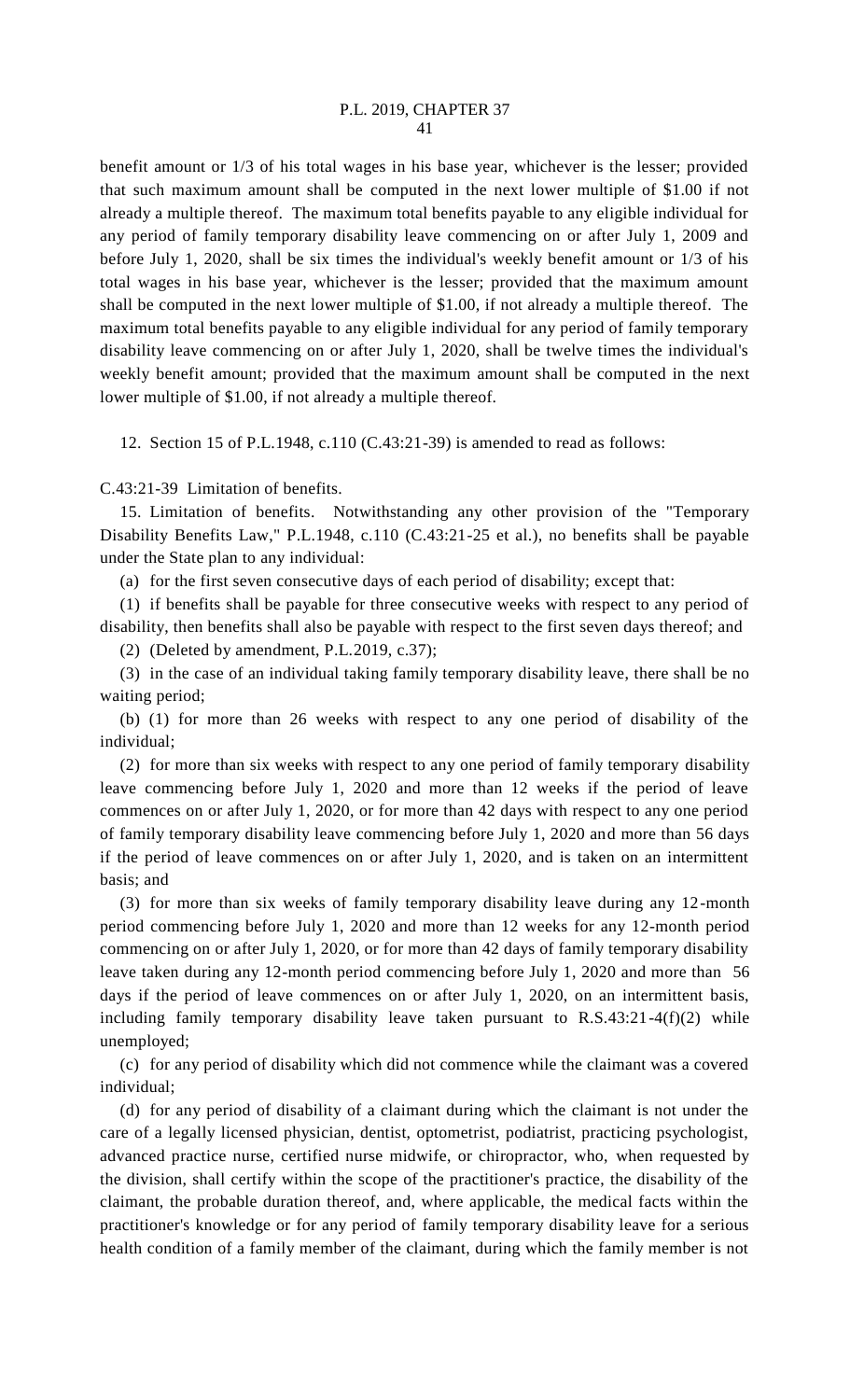receiving inpatient care in a hospital, hospice, or residential medical care facility or is not subject to continuing medical treatment or continuing supervision by a health care provider, who, when requested by the division, shall certify within the scope of the provider's practice, the serious health condition of the family member, the probable duration thereof, and, where applicable, the medical facts within the provider's knowledge;

(e) (Deleted by amendment, P.L.1980, c.90.)

(f) for any period of disability due to willfully and intentionally self-inflicted injury, or to injury sustained in the perpetration by the claimant of a crime of the first, second, third, or fourth degree, or for any period during which a covered individual would be disqualified for unemployment compensation benefits for gross misconduct under subsection (b) of R.S.43:21-5;

(g) for any period during which the claimant performs any work for remuneration or profit, except that, in a case of a claim for benefits for a period of family temporary disability on or after July 1, 2020 in which the covered individual has more than one employer, the individual shall have the option of claiming benefits for leave taken from one employer, based on wages paid by that employer, on the condition that the individual does not, during the period for which the benefits are paid, increase the amount of employment time with any other employer;

(h) in a weekly amount which together with any remuneration the claimant continues to receive from the employer would exceed regular weekly wages immediately prior to disability;

(i) for any period during which a covered individual would be disqualified for unemployment compensation benefits under subsection (d) of R.S.43:21-5, unless the disability commenced prior to such disqualification;

(j) for any period during which the claimant receives any paid sick leave, vacation time or other leave at full pay from the employer of the individual;and there shall be no other cause of disqualification or ineligibility to receive disability benefits hereunder except as may be specifically provided in this act.

13. Section 10 of P.L.2008, c.17 (C.43:21-39.1) is amended to read as follows:

C.43:21-39.1 Compensation for family temporary disability leave; conditions.

10. a. Family temporary disability leave shall be compensable subject to the limitations of P.L.2008, c.17 (C.43:21-39.1 et al.) for any period of family temporary disability leave taken by a covered individual which commences after June 30, 2009.

b. An individual shall not simultaneously receive disability benefits for family temporary disability leave and any other disability benefits pursuant to P.L.1948, c.110 (C.43:21-25 et al.) or any unemployment compensation, or any paid sick leave, vacation time or other leave at full pay from the employer of the individual.

c. The employer of an individual may, notwithstanding any other provision of law, including the provisions of N.J.S.18A:30-1 et seq., permit the individual, during a period of family temporary disability leave, to use any paid sick leave, vacation time or other leave at full pay made available by the employer before the individual uses disability benefits for family temporary disability leave pursuant to P.L.2008, c.17 (C.43:21-39.1 et al.). Nothing in P.L.2008, c.17 (C.43:21-39.1 et al.) shall be construed as nullifying any provision of an existing collective bargaining agreement or employer policy, or preventing any new provision of a collective bargaining agreement or employer policy, which provides employees more generous leave or gives employees greater rights to select which kind of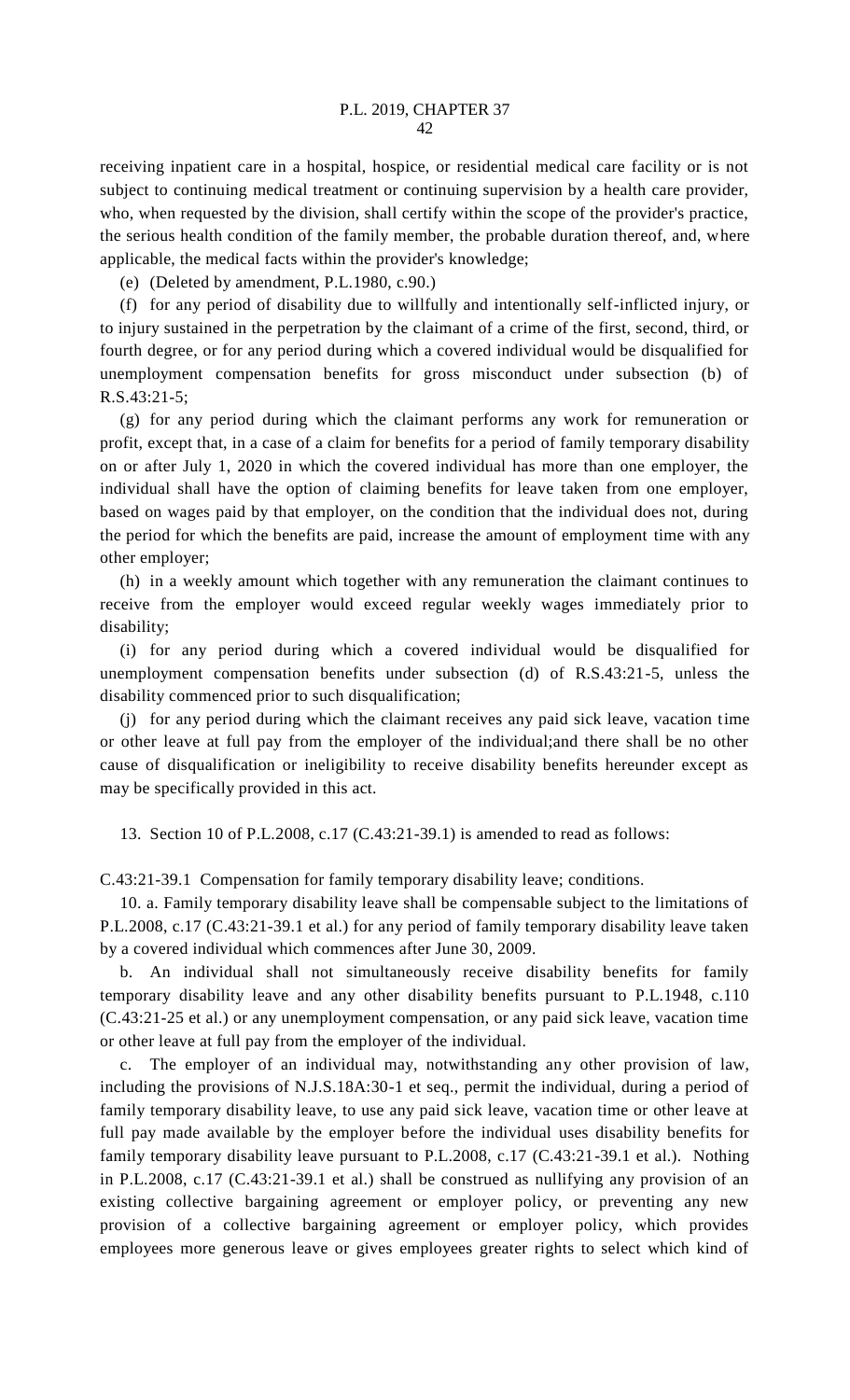leave is used or select the order in which the different kinds of leave are used. Nothing in P.L.2008, c.17 (C.43:21-39.1 et al.) shall be construed as preventing an employer from providing more generous benefits than are provided under P.L.2008, c.17 (C.43:21-39.1 et al.) or providing benefits which supplement the benefits provided under P.L.2008, c.17 (C.43:21-39.1 et al.) for some or all of the employer's employees.

d. An individual who is entitled to leave under the provisions of the "Family Leave Act," P.L.1989, c.261 (C.34:11B-1 et seq.) or the federal "Family and Medical Leave Act of 1993," Pub.L.103-3 (29 U.S.C. s.2601 et seq.), shall take any benefits provided for family temporary disability leave pursuant to P.L.2008, c.17 (C.43:21-39.1 et al.) concurrently with leave taken pursuant to the "Family Leave Act," P.L.1989, c.261 (C.34:11B-1 et seq.) or the federal "Family and Medical Leave Act of 1993," Pub.L.103-3 (29 U.S.C. s.2601 et seq.). Nothing in P.L.2008, c.17 (C.43:21-39.1 et al.) shall be construed to grant an employee any entitlement to be restored by the employer to employment held by the employee prior to taking family temporary disability leave or any right to take action against an employer who refuses to restore the employee to employment after the leave. Nothing in P.L.2008, c.17 (C.43:21-39.1 et al.) shall be construed to increase, reduce or otherwise modify any entitlement of an employee to return to employment or right of the employee to take action under the provisions of the "Family Leave Act," P.L.1989, c.261 (C.34:11B-1 et seq.). If an employee receives benefits for family temporary disability leave pursuant to P.L.2008, c.17 (C.43:21-39.1 et al.) with respect to employment with an employer who is not an employer as defined in the "Family Leave Act," P.L.1989, c.261 (C.34:11B-1 et seq.) and that employer fails or refuses to restore the employee to employment after the period of family temporary disability leave, that failure or refusal shall not be a wrongful discharge in violation of a clear mandate of public policy, and the employee shall not have a cause of action against that employer, in tort, or for breach of an implied provision of the employment agreement, or under common law, for that failure or refusal.

e. An employee taking family temporary disability leave or an employer from whom the employee is taking the leave shall have the same right to appeal a determination of a benefit for the family temporary disability leave made under P.L.2008, c.17 (C.43:21-39.1 et al.) as an employee or employer has to appeal a determination of a benefit for the disability of the employee under the "Temporary Disability Benefits Law," P.L.1948, c.110 (C.43:21-25 et al.), and any regulations adopted pursuant to the "Temporary Disability Benefits Law," P.L.1948, c.110 (C.43:21-25 et al.).

f. In the event of a period of family temporary disability leave of any individual covered under the State plan, the employer shall, not later than the ninth day of the period of family temporary disability leave, or not later than the ninth day after the employee notifies the employer of an anticipated period of family temporary disability leave pursuant to subsection h. of this section, whichever comes first, including any time in which the employer provides sick leave, vacation or other fully paid leave, issue to the individual and to the division printed notices on division forms containing the name, address and Social Security number of the individual, such wage information as the division may require to determine the individual's eligibility for benefits, including any sick pay, vacation or other fully paid time off provided by the employer during the period of family temporary disability leave, and the name, address, and division identity number of the employer. Not later than 30 days after the commencement of the period of family temporary disability leave for which the notice is furnished by the employer, the individual shall furnish to the division a notice and claim for family temporary disability leave benefits. Upon the submission of the notices by the employer and the individual, and the commencement of the compensable portion of the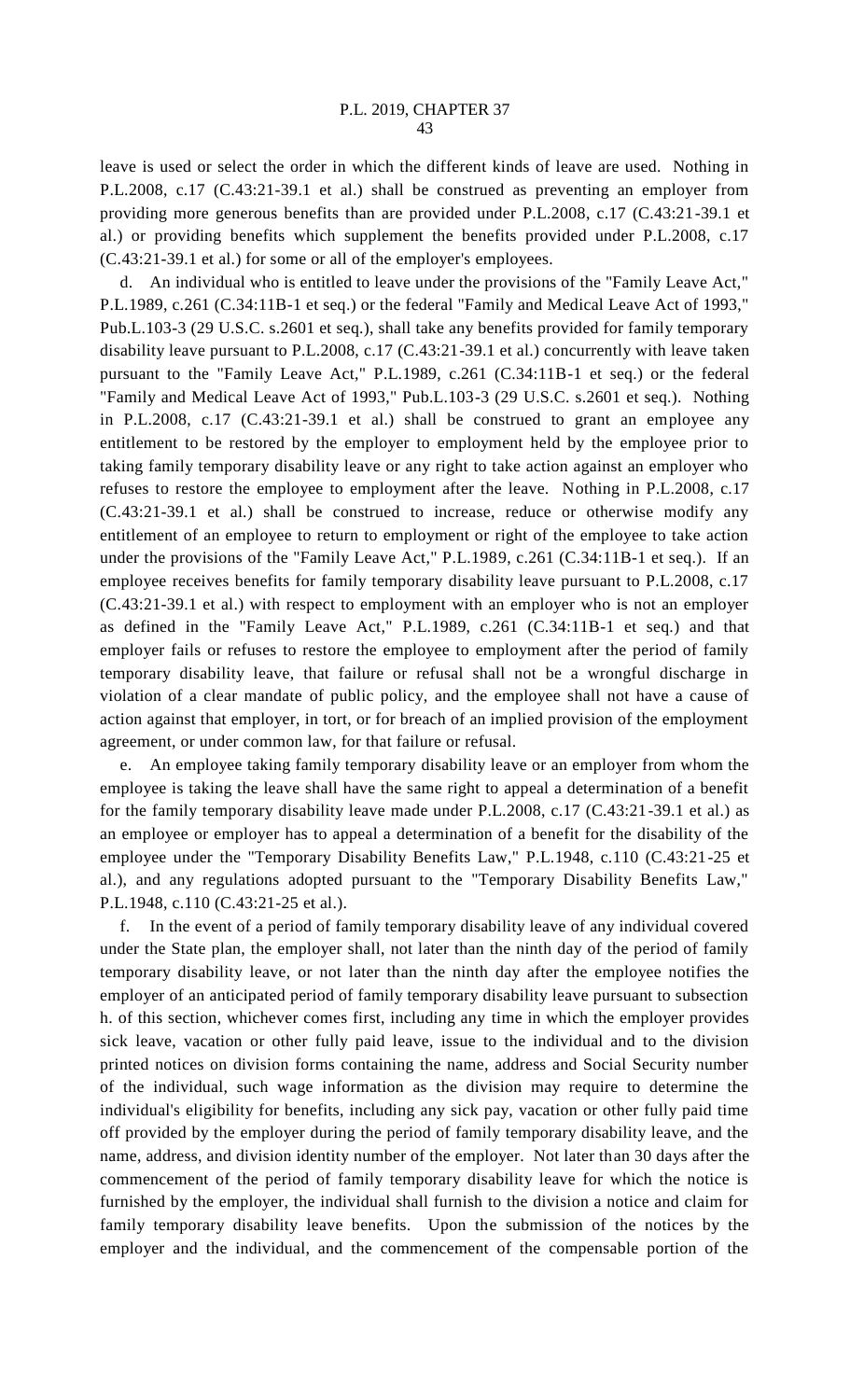family temporary disability leave pursuant to P.L.2008, c.17 (C.43:21-39.1 et al.), the division may issue benefit payments. In the case of family temporary disability leave taken to care for a family member with a serious health condition, the benefits may be paid for periods not exceeding three weeks pending the receipt of the certification required pursuant to subsection b. of section 11 of P.L.2008, c.17 (C.43:21-39.2). Failure to furnish notice and certification in the manner above provided shall not invalidate or reduce any claim if it shall be shown to the satisfaction of the division not to have been reasonably possible to furnish the notice and certification and that the notice and certification was furnished as soon as reasonably possible.

g. Each covered employer shall conspicuously post notification, in a place or places accessible to all employees in each of the employer's workplaces, in a form issued by regulation promulgated by the commissioner, of each covered employee's rights regarding benefits payable pursuant to this section. The employer shall also provide each employee of the employer with a written copy of the notification: (1) not later than 30 days after the form of the notification is issued by regulation; (2) at the time of the employee's hiring, if the employee is hired after the issuance; (3) whenever the employee notifies the employer that the employee is taking time off for circumstances under which the employee is eligible for benefits pursuant to this section; and (4) at any time, upon the first request of the employee.

h. With respect to any period of family temporary disability leave commencing on or after October 4, 2019 if an individual knows in advance when the period will commence, the individual may notify the employer of the anticipated period of family temporary disability leave and submit to the division a claim for benefits for that period, which shall include a statement of when the period will commence and any certification required pursuant to subsection b. of section 11 of P.L.2008, c.17 (C.43:21-39.2), prior to, but not more than 60 days prior to, the date that the period will commence. The division shall process that claim immediately and, upon finding that the claim is valid, shall pay the benefit upon the commencement of the period of family temporary disability leave, except that if the division receives the claim less than 30 days before the commencement of the period, the division shall make the payment not more than 30 days after the receipt of the claim. The periods of family temporary disability leave to which the provisions of this subsection apply shall include, but not be limited to, any of the following if the commencement date of the leave is known in advance: periods of leave for care of a child of the individual after adoption, the placement of a child into foster care, or childbirth, including childbirth under a valid agreement between the individual and a gestational carrier; periods of leave for scheduled medical procedures, treatments, or appointments for a family member of the individual; and periods of leave for scheduled ongoing care of a family member of the individual. If the individual did not establish enough base weeks or have enough total earnings during the base year preceding the week the individual submits the claim, the division shall notify the individual that the individual may file the claim again upon or after the commencement of the period of family temporary disability leave and the division shall then reconsider the individual's eligibility for benefits based on the base year preceding the week in which the period of family temporary disability leave commences.

14. Section 11 of P.L.2008, c.17 (C.43:21-39.2) is amended to read as follows:

C.43:21-39.2 Duration of family temporary disability leave; continuous or intermittent; certification.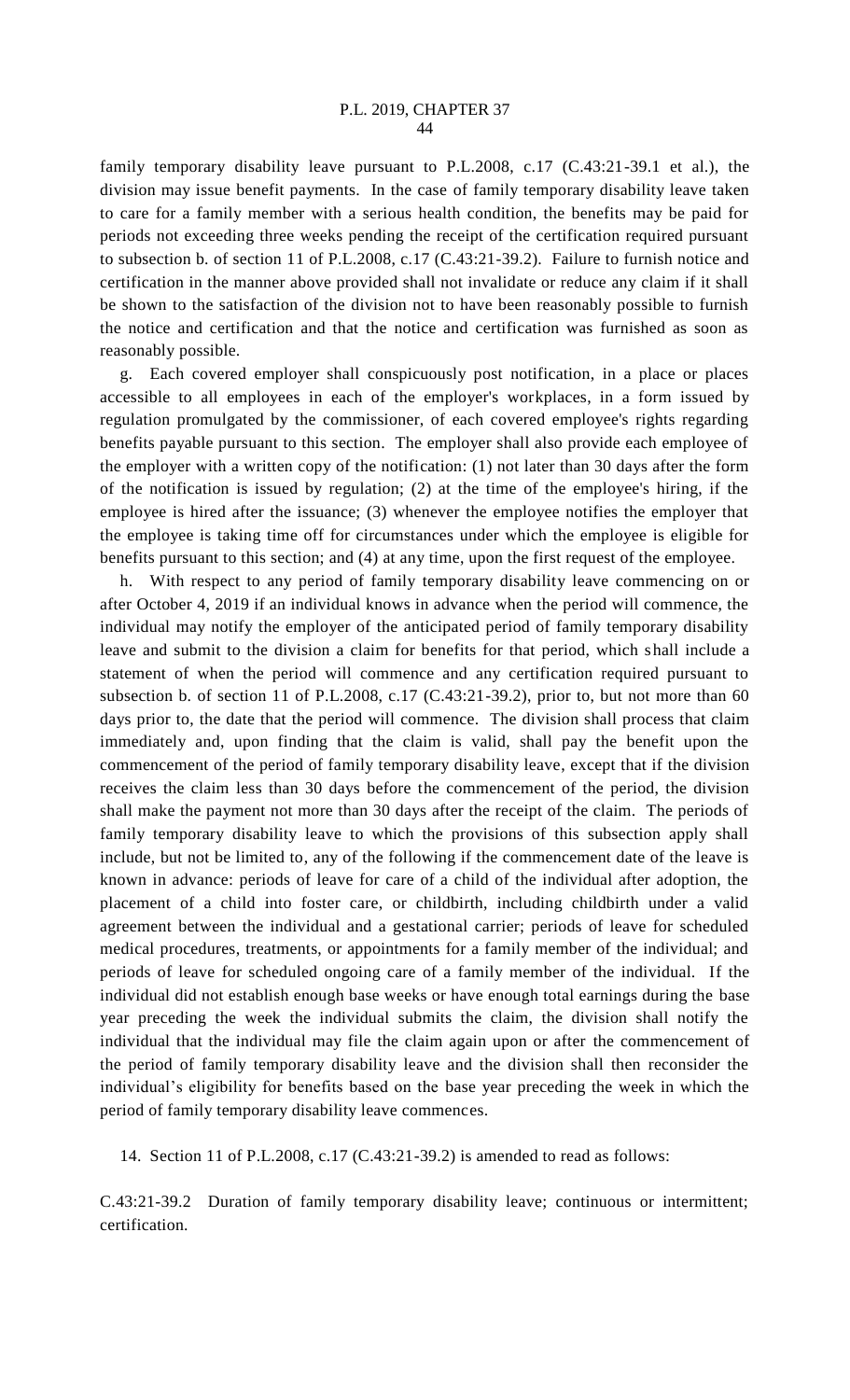11. a. In the case of a family member who has a serious health condition, the benefits for family temporary disability leave may be taken intermittently when medically necessary, if: the total time within which the leave is taken does not exceed 12 months; the covered individual provides the employer with a copy of the certification required pursuant to subsection b. of this section; the covered individual provides the employer with prior notice of the leave not less than 15 days before the first day on which benefits are paid for the intermittent leave, unless an emergency or other unforeseen circumstance precludes prior notice; and the covered individual makes a reasonable effort to schedule the leave so as not to unduly disrupt the operations of the employer and, if possible, provide the employer, prior to the commencement of intermittent leave, with a regular schedule of the days or days of the week on which the intermittent leave will be taken. In the case of family temporary disability leave benefits to care for a family member with a serious health condition which are taken on a continuous, non-intermittent basis, the covered individual shall: provide the employer with prior notice of the leave in a reasonable and practicable manner, unless an emergency or other unforeseen circumstance precludes prior notice; provide a copy of the certification required pursuant to subsection b. of this section; make a reasonable effort to schedule the leave so as not to unduly disrupt the operations of the employer.

b. Any period of family temporary disability leave for the serious health condition of a family member of the covered individual shall be supported by certification provided by a health care provider. The certification shall be sufficient if it states:

(1) The date, if known, on which the serious health condition commenced;

(2) The probable duration of the condition;

(3) The medical facts within the knowledge of the provider of the certification regarding the condition;

(4) A statement that the serious health condition warrants the participation of the covered individual in providing health care, as provided in the "Family Leave Act," P.L.1989, c.261 (C.34:11B-1 et seq.) and regulations adopted pursuant to that act;

(5) An estimate of the amount of time that the covered individual is needed for participation in the care of the family member;

(6) If the leave is intermittent, a statement of the medical necessity for the intermittent leave and the expected duration of the intermittent leave; and

(7) If the leave is intermittent and for planned medical treatment, the dates of the treatment.

c. A covered individual claiming benefits to provide care for a family member with a serious health condition under the State plan or during unemployment shall, if requested by the division, have the family member submit to an examination by a health care provider designated by the division. The examinations shall not be more frequent than once a week, shall be made without cost to the claimant and shall be held at a reasonable time and place. Refusal of the family member to submit to an examination requested pursuant to this subsection shall disqualify the claimant from all benefits for the period in question, except from benefits already paid.

d. Any period of family temporary disability leave to engage in activities for which unpaid leave may be taken pursuant to section 3 of the "New Jersey Security and Financial Empowerment Act," P.L.2013, c.82 (C.34:11C-3), on the individual's own behalf, if the individual is a victim of an incident of domestic violence or a sexually violent offense, or to assist a family member of the individual who has been a victim of an incident of domestic violence or a sexually violent offense, shall, if requested by the division, be supported with certification provided to the division which meets the standards regarding sufficient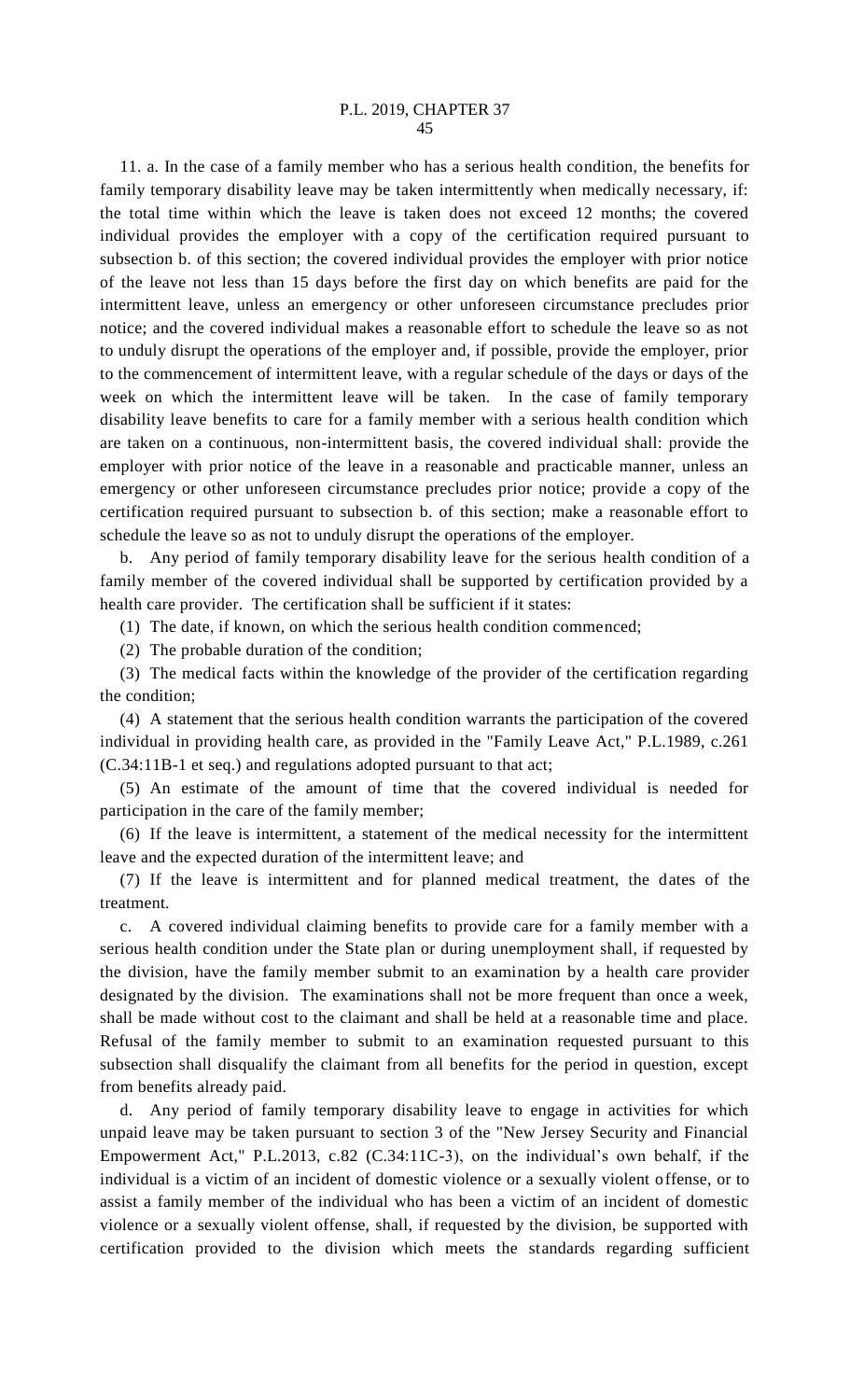documentation specified by subsection c. of section 3 of P.L.2013, c.82 (C.34:11C-3), whether or not the employer of the individual requires that documentation. Prior to taking the leave provided for in this subsection, an employee shall, if the necessity for the leave is foreseeable, and unless an emergency or other unforeseen circumstances precludes prior notice, provide the employer with written notice of the need for the leave, which shall be provided to the employer as far in advance as is reasonable and practical under the circumstances.

15. Section 12 of P.L.2008, c.17 (C.43:21-39.3) is amended to read as follows:

C.43:21-39.3 Payment of benefits for family temporary disability leave, continuous or intermittent.

12. a. (1) All of the disability benefits paid to a covered individual during a period of family temporary disability leave with respect to any one birth, placement in foster care, or adoption shall be for a single continuous period of time or during non-consecutive weeks or days on an intermittent basis pursuant to paragraph (2) of this subsection, which shall be disclosed to the division by the employer.

(2) In the case of intermittent benefits for family temporary disability leave with respect to a birth, placement in foster care, or adoption, the covered individual shall provide the employer with prior notice of the leave not less than 15 days before the first day on which benefits are paid for the intermittent leave, unless an emergency or other unforeseen circumstance precludes prior notice; and the covered individual makes a reasonable effort to schedule the leave so as not to unduly disrupt the operations of the employer and, if possible, provide the employer, prior to the commencement of intermittent leave, with a regular schedule of the days or days of the week on which the intermittent leave will be taken.

b. In the case of single continuous benefits for family temporary disability leave with respect to birth, placement in foster care, or adoption, the covered individual shall provide the employer with prior notice of the leave not less than 30 days before the leave commences, unless it commences while the individual is receiving unemployment benefits, in which case the covered individual shall notify the division. The amount of benefits shall be reduced by two weeks' worth of benefits if the individual does not provide notice to an employer as required by this subsection b., unless the time of the leave is unforeseeable or the time of the leave changes for unforeseeable reasons.

c. Family temporary disability leave taken because of the birth or placement in foster care or for adoption of a child may be taken at any time within a year after the date of the birth or placement in foster care or for adoption.

16. Section 13 of P.L.2008, c.17 (C.43:21-39.4) is amended to read as follows:

C.43:21-39.4 Availability of annual reports; contents.

13. a. (1) The Commissioner of Labor and Workforce Development shall issue and make available to the public, not later than December 31, 2010, and each subsequent year, annual reports providing data on temporary disability benefits, and, for each annual report issued not later than December 31 of 2019 and each subsequent year, all of the data required by this paragraph (1) as amended by P.L.2018, c.123, including separate data for claims involving pregnancy and childbirth, and family temporary disability benefits, including separate data for each of the following categories of claims: care of newborn children; care of newly adopted children; care of sick children; care of sick spouses, and care of other sick family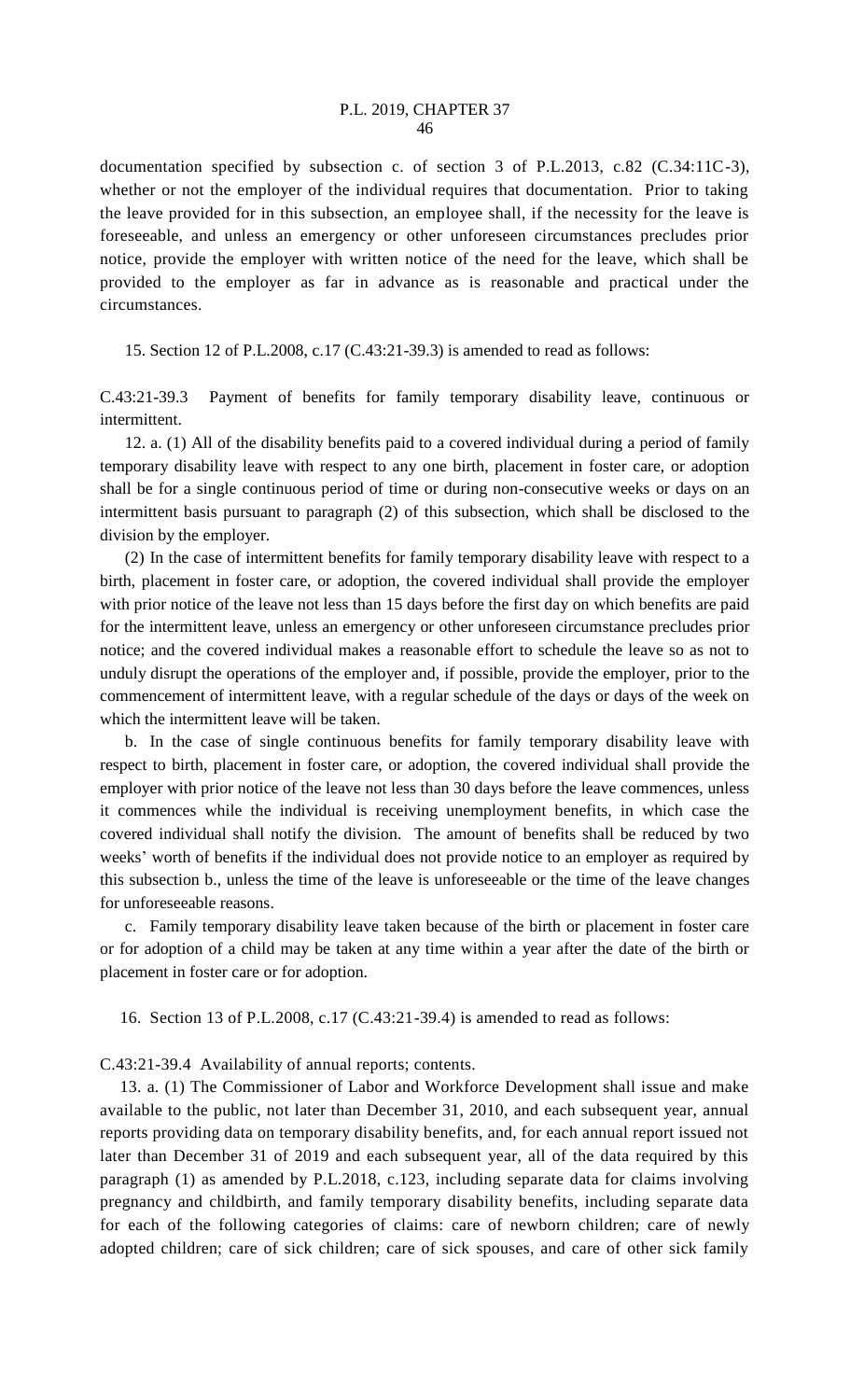members. The reports shall include, for each category of claims, the occupations of the workers receiving the benefits, the regular weekly wages earned by the workers receiving the benefits, the number of workers receiving the benefits, the number of workers receiving the benefits that work full-time, the number of workers receiving the benefits that work parttime, the number of workers receiving the benefits that belong to a labor union or employee organization, the number of employers employing each worker in the worker's base year, the amount of benefits paid, the average duration of benefits, the average weekly benefit, the county in which the employer is located, whether the employer is private or a governmental entity, the employer size based on whether the employer employs less than 30 workers or employs 30 or more workers, and, in the case of family temporary disability benefits, any reported amount of sick leave, vacation or other fully paid time which resulted in reduced benefit duration, and the number of workers claiming intermittent benefits. The report shall provide data by: gender; race, ethnicity or national origin; level of educational attainment; and by any other demographic factors determined to be relevant by the commissioner. The reports shall also provide, for all temporary disability benefits and for all family temporary disability benefits, the number of workers claiming both temporary disability benefits and family temporary disability benefits in the same calendar year, the total costs of benefits and the total cost of administration, the portion of benefits for claims during unemployment, and the total revenues from: employer assessments, where applicable; employee assessments; and other sources.

(2) For each of the reports issued not later than December 31 of 2019 and each subsequent year, the report shall also provide the amount and rate of contributions, with the amount of the tax base, made by employers, including, separately, the amounts paid by employers with private plans, for benefits for periods of disability and periods of family disability leave, and the amount and rate of contributions, with the amount of the tax base, made by workers, and benefits paid to workers, including, separately, benefits paid to, and contributions paid by, workers in private plans, for each of the following: benefits for periods of disability, and benefits for periods of family temporary disability leave. The portion of the report regarding private plans shall include: the number of claims received, the number of claims accepted, the amount of benefits paid, the number of workers covered, the administrative costs, and, in the case of private plans in which insurance companies assume the liability for benefits, in addition to the foregoing, premiums earned, dividends to policy holders, benefit losses, and expenses incurred, and in the case of private plans in which insurance companies do not assume the liability for benefits, the amount contributed by workers.

b. The commissioner may, in his discretion, conduct surveys and other research regarding, and include in the annual reports descriptions and evaluations of, the impact and potential future impact of the provisions of P.L.2008, c.17 (C.43:21-39.1 et al.) on the State disability benefits fund, and other effects of those provisions, including the costs and benefits resulting from the provisions of P.L.2008, c.17 (C.43:21-39.1 et al.) for:

(1) Employees and their families, including surveys and evaluations of: what portion of the total number of employees taking leave would not have taken leave, or would have taken less leave, without the availability of benefits; what portion of employees return to work after receiving benefits and what portion are not permitted to return to work; and what portion of employees who are eligible for benefits do not claim or receive them and why they do not;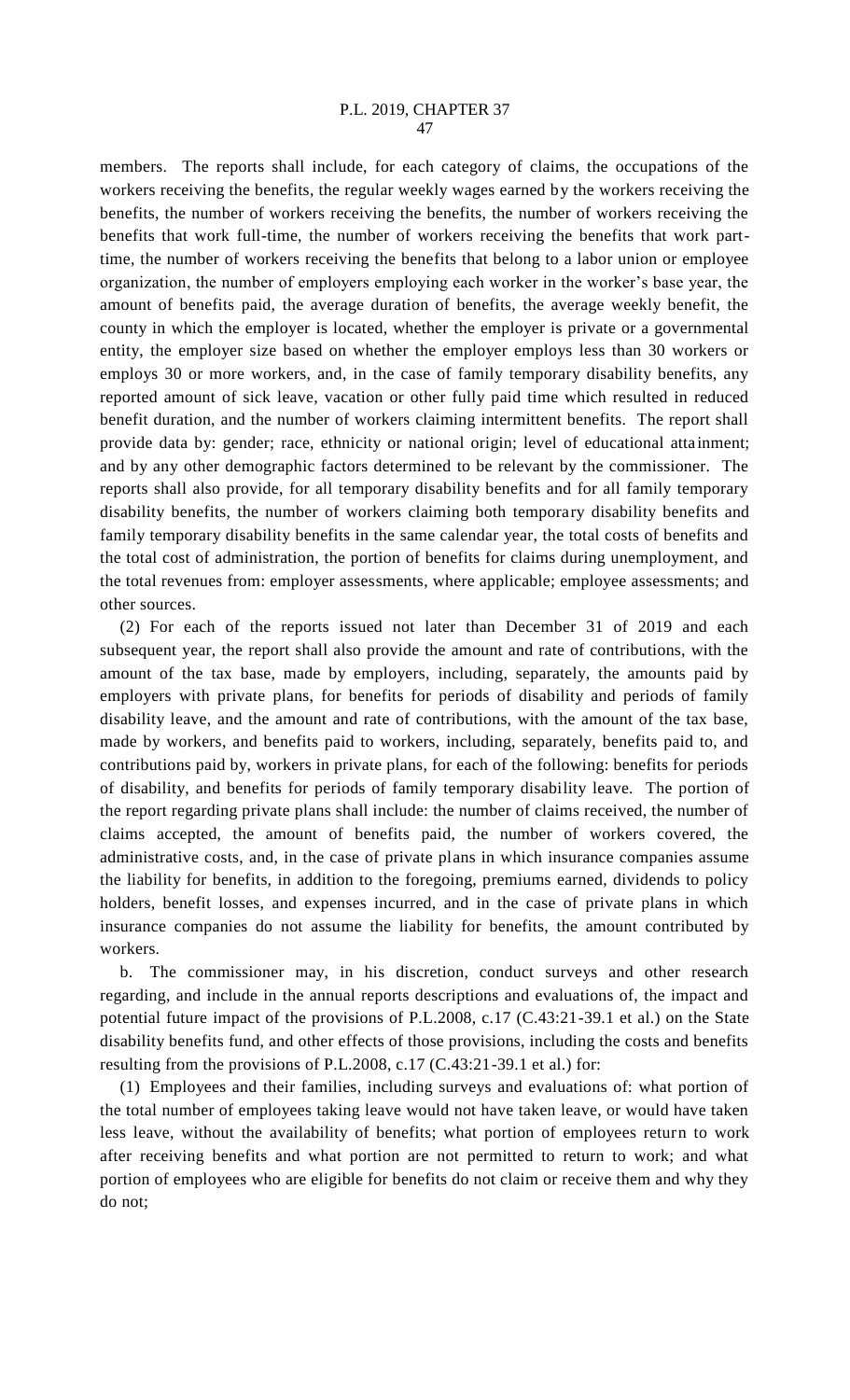(2) Employers, including benefits such as reduced training and other costs related to reduced turnover of personnel, and increased affordability of family temporary disability leave insurance through the State plan, with special attention given to small businesses; and

(3) The public, including savings caused by any reduction in the number of people receiving public assistance.

c. The total amount of any expenses which the commissioner determines are necessary to carry out his duties pursuant to this section shall be charged to the Family Temporary Disability Leave Account of the State disability benefits fund, except that the amount shall in no case exceed \$150,000 during any fiscal year.

17. Section 16 of P.L.1948, c.110 (C.43:21-40) is amended to read as follows:

C.43:21-40 Benefit rates, partial benefits.

16. a. For periods of disability commencing on or after October 1, 1984, an individual's weekly benefit rate shall be two-thirds of his average weekly wage, subject to a maximum of 53% of the Statewide average weekly remuneration paid to workers by employers, as determined under subsection (c) of R.S. 43:21-3, except as provided in subsection b. of this section.

b. For periods of disability commencing on or after July 1, 2020, and for periods of family temporary disability leave commencing on or after July 1, 2020, an individual's weekly benefit rate shall be 85% of the individual's average weekly wage, subject to a maximum of 70% of the Statewide average weekly remuneration paid to workers by employers.

c. Each individual's benefit rate shall be computed to the next lower multiple of \$1.00 if not already a multiple thereof. The amount of benefits for each day of disability for which benefits are payable shall be one-seventh of the corresponding weekly benefit amount; provided that the total benefits for a fractional part of a week shall be computed to the next lower multiple of \$1.00 if not already a multiple thereof.

For any week beginning on or after the effective date of P.L., c. (pending before the Legislature as Senate bill, No. 844(1R)), with respect to a period of disability of an individual who is otherwise eligible for benefits but only able to return to work on a reduced basis while recovering from the disability, the individual, if permitted by the employer to return to work on the reduced basis, shall be paid an amount of benefits with respect to that week such that the sum of the wages and those benefits paid to the individual, rounded to the next lower multiple of \$1.00, will equal the weekly benefit amount the individual would have been paid if totally unable to perform the duties of employment due to disability, provided that:

(1) The individual must have been totally unable to perform the duties of employment due to disability and receiving full benefits for at least seven consecutive days prior to claiming partial benefits under this subsection;

(2) The maximum duration of partial benefits paid pursuant to this subsection is eight weeks, unless the division, after a review of medical documentation from a qualified healthcare provider, approves in writing an extension beyond eight weeks, but in no case shall the duration be extended to more than 12 weeks; and

(3) If the individual is able to return to work on a reduced basis but the employer is unable or otherwise chooses not to permit the individual to do so, the individual will continue to be eligible for benefits until the individual is fully recovered from the disability and able to perform the duties of employment, but nothing in this subsection shall be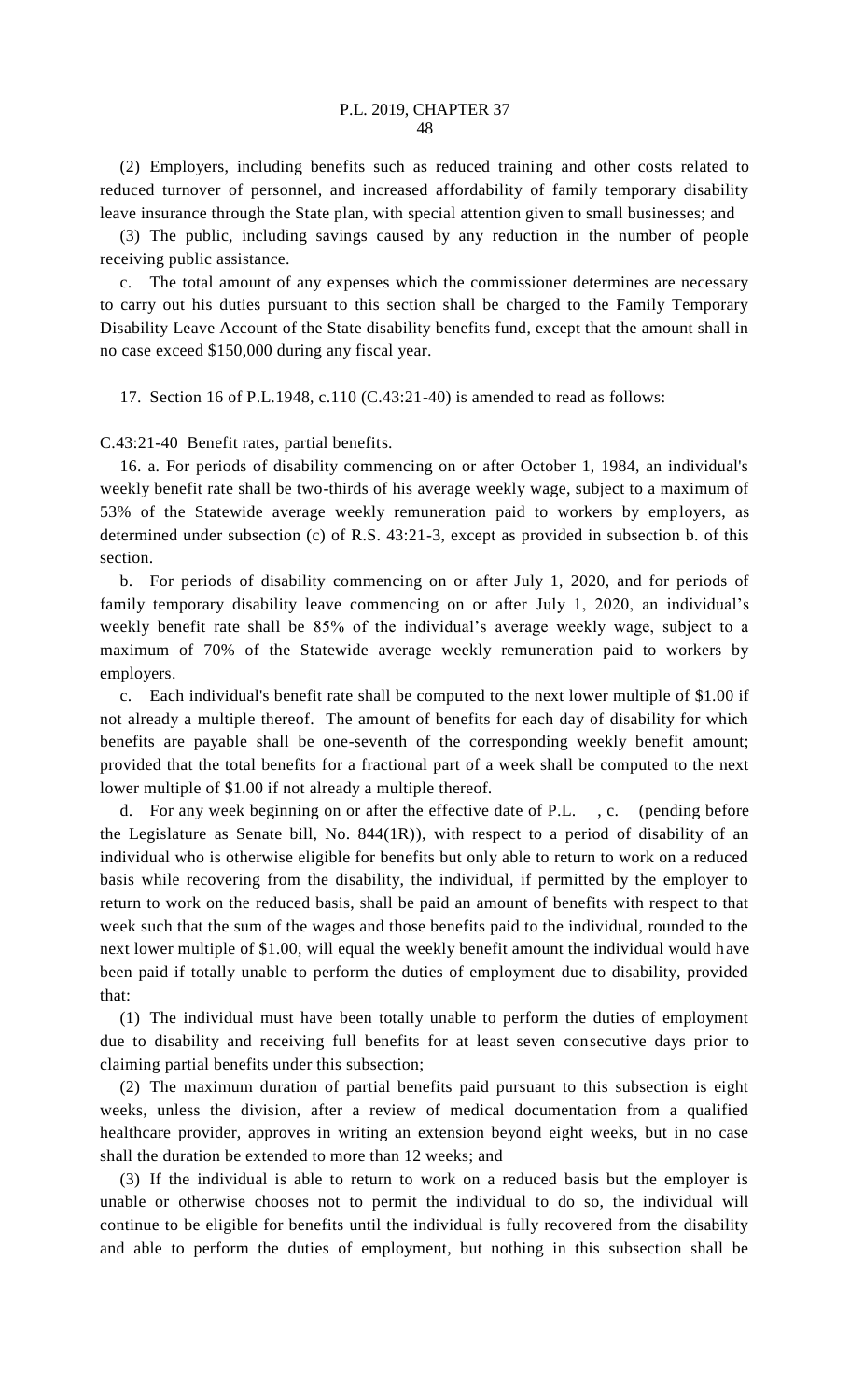construed as increasing the total number of weeks of disability benefits for which the individual is eligible.

For the purposes of this section, "qualified healthcare provider" means a legally licensed physician, dentist, podiatrist, chiropractor, certified nurse midwife, advanced practice nurse or public health nurse designated by the division.

18. Section 17 of P.L.1948, c.110 (C.43:21-41) is amended to read as follows:

C.43:21-41 Entitlement for disability benefits.

- 17. (a) (Deleted by amendment, P.L.1975, c.355.)
- (b) (Deleted by amendment, P.L.2001, c.17).
- (c) (Deleted by amendment, P.L.2001, c.17).
- (d) (1) (Deleted by amendment, P.L.2008, c.17).

(2) With respect to periods of disability commencing on or after January 1, 2001 and before the effective date of P.L.2019, c.37 (C.43:21-45.2 et al.), no individual shall be entitled to benefits under this act unless the individual has, within the 52 calendar weeks preceding the week in which the individual's period of disability commenced, established at least 20 base weeks or earned not less than 1,000 times the minimum wage in effect pursuant to section 5 of P.L.1966, c.113 (C.34:11-56a4) on October 1 of the calendar year preceding the calendar year in which the disability commences, which amount shall be adjusted to the next higher multiple of \$100.00, if not already a multiple thereof.

(3) With respect to periods of disability commencing on or after the effective date of P.L.2019, c.37 (C.43:21-45.2 et al.), no individual shall be entitled to benefits under this act unless the individual has, within the base year preceding the week in which the individual's period of disability commenced, or within the base year preceding the week in which the individual submits a claim for benefits pursuant to subsection h. of section 10 of P.L.2008, c.17 (C.43:21-39.1) or paragraph (3) of subsection (a) of section 25 of P.L.1948, c.110 (C.43:21-49), established at least 20 base weeks or earned not less than 1,000 times the minimum wage in effect pursuant to section 5 of P.L.1966, c.113 (C.34:11-56a4) on October 1 of the calendar year preceding the calendar year in which the disability commences, which amount shall be adjusted to the next higher multiple of \$100.00, if not already a multiple thereof.

If an individual who submits a claim for benefits pursuant to subsection h. of section 10 of P.L.2008, c.17 (C.43:21-39.1) or paragraph (3) of subsection (a) of section 25 of P.L.1948, c.110 (C.43:21-49) did not establish enough base weeks or have enough total earnings during the base year preceding the week the individual submits the claim, the division shall notify the individual that the individual may file the claim again upon or after the commencement of the period of disability or family temporary disability leave and the division shall then reconsider the individual's eligibility for benefits based on the base year preceding the week in which the period of disability or family temporary disability leave commences.

(e) With respect to a period of family temporary disability leave for an individual who has a period of family temporary disability immediately after the individual has a period of disability for the individual's own disability, the period of disability is deemed, for the purposes of specifying the time of the 52-week period or base year in which base weeks or earnings are required to be established for benefit eligibility pursuant to this subsection (e), to have commenced at the beginning of the period of disability for the individual's own disability, not the period of family temporary disability.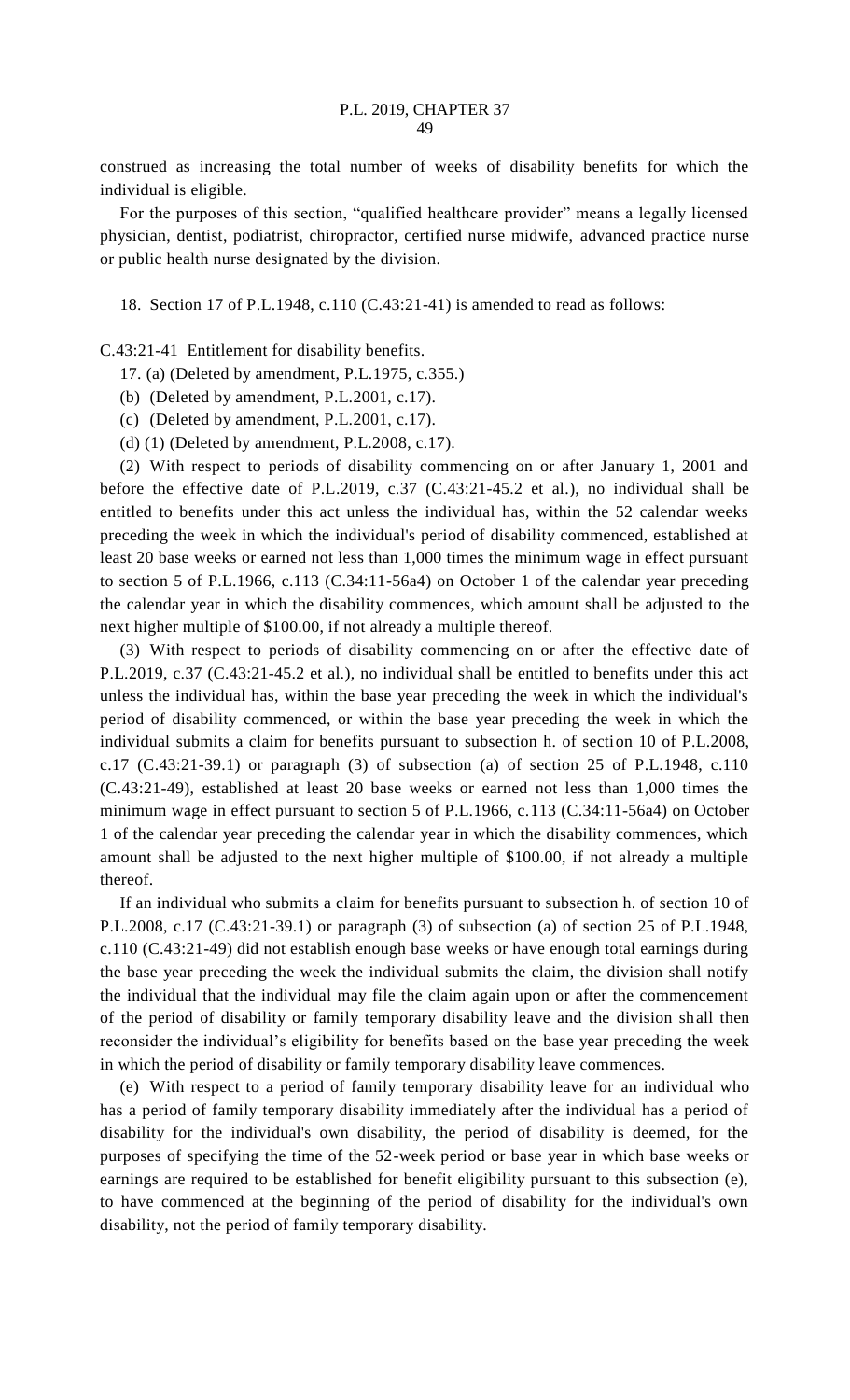19. Section 22 of P.L.1948, c.110 (C.43:21-46) is amended to read as follows:

C.43:21-46 State disability benefits fund.

22. State disability benefits fund. (a) The State disability benefits fund, hereinafter referred to as the fund, is hereby established. The fund shall remain in the custody of the State Treasurer, and to the extent of its cash requirements shall be deposited in authorized public depositories in the State of New Jersey. There shall be deposited in and credited to the fund the amount of worker and employer contributions provided under subparagraph (G) of paragraph (1) of subsection (d) of R.S.43:21-7 and subsection (e) of R.S.43:21-7, less refunds authorized by the chapter (R.S.43:21-1 et seq.) to which this act is a supplement, and the entire amount of interest and earnings from investments of the fund, and all assessments, fines and penalties collected under this act. The fund shall be held in trust for the payment of disability benefits pursuant to this act, for the payment of benefits pursuant to subsection (f) of R.S.43:21-4, and for the payment of any authorized refunds of contributions. All warrants for the payment of benefits shall be issued by and bear only the signature of the Director of the Division of Unemployment and Temporary Disability Insurance or his duly authorized agent for that purpose. All other moneys withdrawn from the fund shall be upon warrant signed by the State Treasurer and countersigned by the Director of the Division of Unemployment and Temporary Disability Insurance of the Department of Labor of the State of New Jersey. The Treasurer shall maintain books, records and accounts for the fund, appoint personnel and fix their compensation within the limits of available appropriations. The expenses of the Treasurer in administering the fund and its accounts shall be charged against the administration account, as hereinafter established. A separate account, to be known as the administration account, shall be maintained in the fund, and there shall be credited to such account an amount determined to be sufficient for proper administration, not to exceed, however, 1/10 of 1% of the wages with respect to which current contributions are payable into the fund pursuant to paragraph (3), but not paragraph (4), of subsection (a) of R.S.43:21-7, and the entire amount of any assessments against covered employers, as hereinafter provided, for costs of administration prorated among approved private plans. The costs of administration of this act, including R.S.43:21-4(f), shall be charged to the administration account.

(b) A further separate account, to be known as the unemployment disability account, shall be maintained in the fund. Such account shall be charged with all benefit payments under R.S.43:21-4(f).

Prior to July 1 of each calendar year, the Division of Unemployment and Temporary Disability Insurance of the Department of Labor of the State of New Jersey shall determine the average rate of interest and other earnings on all investments of the State disability benefits fund for the preceding calendar year. An amount equal to the sum of the amounts withdrawn from the unemployment trust fund pursuant to section 23 hereof multiplied by such average rate shall be determined by the division and credited to the unemployment disability account as of the end of the preceding calendar year.

If the unemployment disability account shall show an accumulated deficit in excess of \$200,000.00 at the end of any calendar year after interest and other earnings have been credited as provided hereinabove, the division shall determine the ratio of such deficit to the total of all taxable wages paid during the preceding calendar year, and shall make an assessment against all employers in an amount equal to the taxable wages paid by them during such preceding calendar year to employees, multiplied by such ratio, but in no event shall any such assessment exceed 1/10 or 1% of such wages; provided, however, that the assessment made against the State (including Rutgers, The State University and the New Jersey Institute of Technology) shall not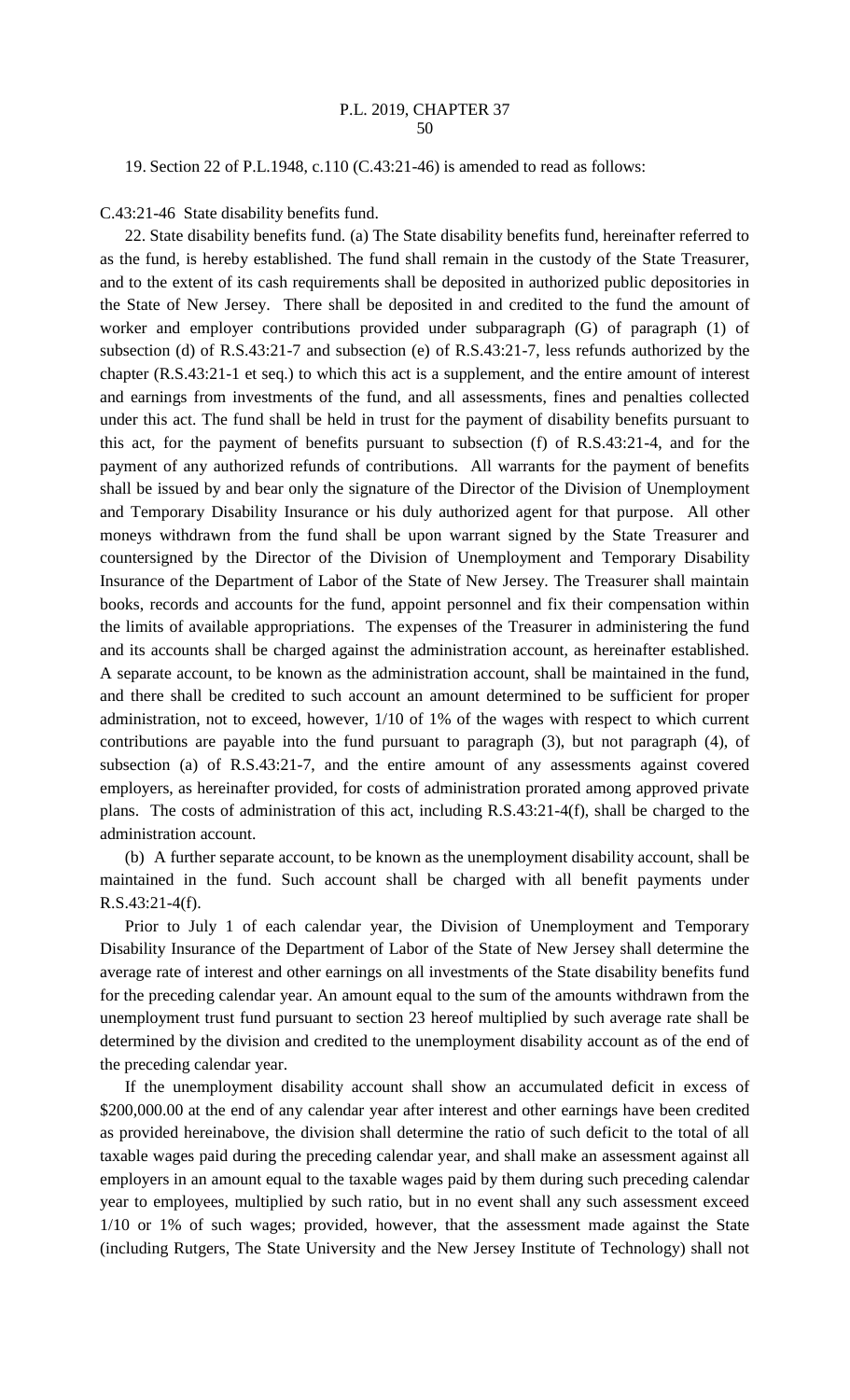exceed the sum of all benefits paid under the provisions of R.S.43:21-4(f) as the result of employment with the State. Such amounts shall be collectible by the division in the same manner as provided for the collection of employee contributions under this chapter (R.S.43:21-1 et seq.). In making this assessment, the division shall furnish to each affected employer a brief summary of the determination thereof. The amount of such assessments collected by the division shall be credited to the unemployment disability account.

As used in this section, "taxable wages" shall mean wages with respect to which employer contributions have been paid or are payable pursuant to subsections (a), (b) and (c) of R.S.43:21- 7.

(c) A board of trustees, consisting of the State Treasurer, the Secretary of State, the Commissioner of Labor and Industry, the director of the division, and the State Comptroller, is hereby created. The board shall invest and reinvest all moneys in the fund in excess of its cash requirements, and such investments shall be made in obligations legal for savings banks; provided, however, that the provisions of this subsection shall in all respects be subject to the provisions of P.L.1950, c.270 (C.52:18A-79 et seq.).

(d) There is hereby appropriated, to be paid out of the fund, such amounts as may from time to time be required for the payment of disability benefits, and such amounts as may be required each year, as contained in the annual appropriation act, for the administration of this act, including R.S.43:21-4(f).

20. Section 25 of P.L.1948, c.110 (C.43:21-49) is amended to read as follows:

C.43:21-49 Postings, notice and claims for disability benefits.

25. (a) (1) Every employer shall post, in prominent locations, notices to employees in the form provided by the division of whether the employer is permitted or required to participate in a temporary disability benefits program pursuant to the "Temporary Disability Benefits Law," P.L.1948, c.110 (C.43:21-25 et seq.), and whether the employer does or does not participate. For employers who participate in a temporary disability benefits program, the notice shall also describe the temporary disability benefits available to the employees and prominently disclose that pregnancy is regarded by law as a disability and that pregnant employees are regarded as disabled and entitled to temporary disability benefits to the same extent as other disabled employees. Upon the request of an employer, the division shall, without charge, provide the employer with a copy of each applicable notice, suitable for reproduction by the employer. Each employer participating in the State plan or a private plan shall give a printed copy of benefit instructions to any disabled employee as soon as the employer becomes aware of the disability.

(2) In addition, in the event of the disability of any individual covered under the State plan, the employer shall, not later than the ninth day of disability, or not later than the ninth day after the individual notifies the employer of an anticipated period of disability pursuant to paragraph (3) of this section, whichever comes first, issue to the individual and to the division printed notices on division forms containing the name, address and Social Security number of the individual, such wage information as the division may require to determine the individual's eligibility for benefits, and the name, address, and division identity number of the employer. Not later than 30 days after the commencement of the period of disability for which such notice is furnished, the individual shall furnish to the division a notice and claim for disability benefits under the State plan or for disability during unemployment. Upon the submission of such notices by the employer and the individual, and the commencement of the compensable portion of the disability leave pursuant to the "Temporary Disability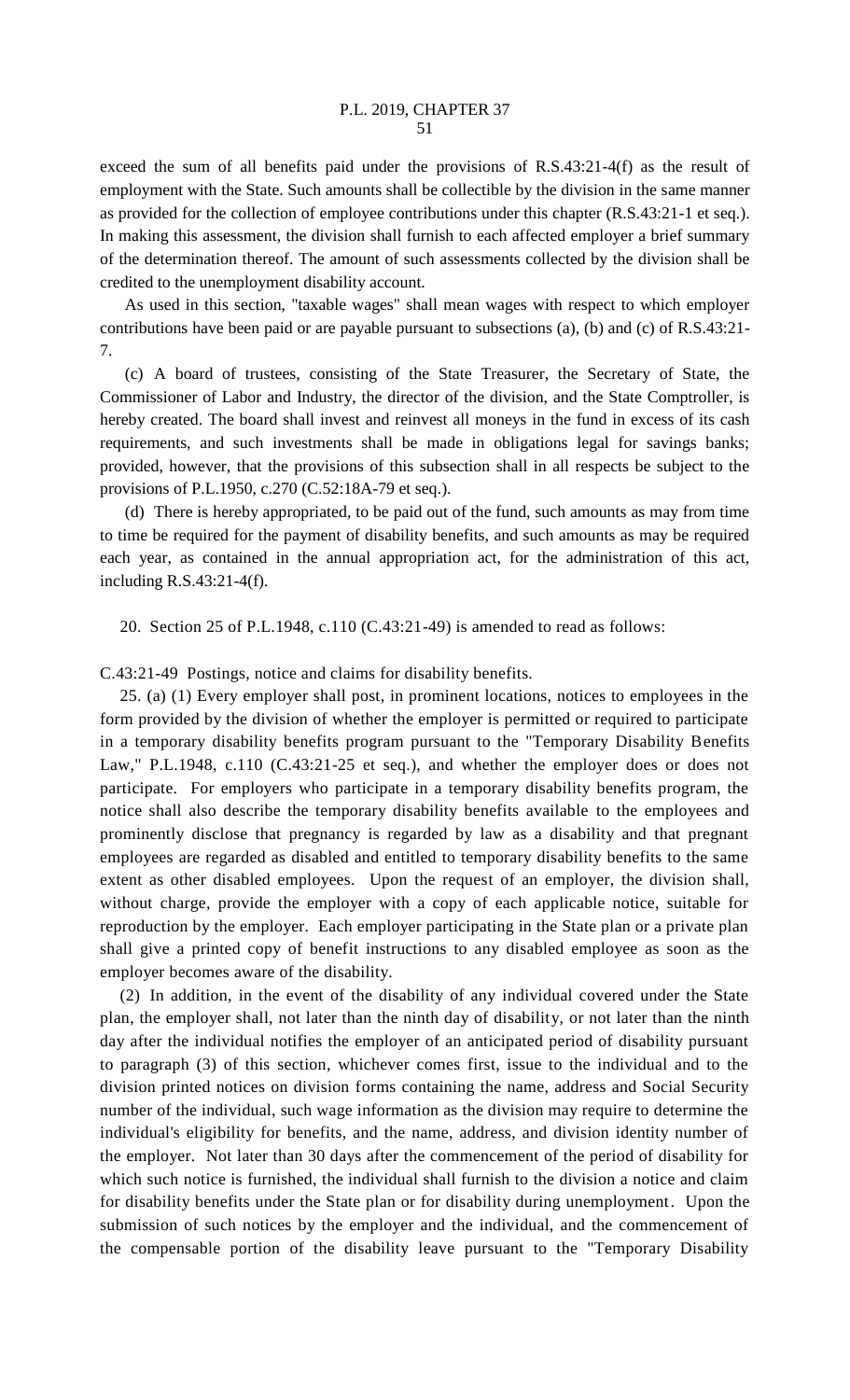Benefits Law," P.L.1948, c.110 (C.43:21-25 et seq.), the division may issue benefit payments for periods not exceeding three weeks pending the receipt of medical proof. When requested by the division, such notice and proof shall include certification of total disability by the attending physician, or a record of hospital confinement. Failure to furnish notice and proof within the time or in the manner above provided shall not invalidate or reduce any claim if it shall be shown to the satisfaction of the division not to have been reasonably possible to furnish such notice and proof and that such notice and proof was furnished as soon as reasonably possible.

(3) With respect to any period of disability commencing on or after October 4, 2019, if an individual knows in advance when the period will commence, the individual may notify the employer of the anticipated period of disability and submit to the division a claim for benefits for that period, which shall include a statement of when the period will commence and any certification requested by the division pursuant to this section, prior to, but not more than 60 days prior to, the date on which the period will commence. The division shall process that claim immediately and, upon a finding that the claim is valid, shall pay the benefit upon the commencement of the period, except that if the division receives the claim less than 30 days before the commencement of the period, the division shall make the payment not more than 30 days after the receipt of the claim. The periods of disability leave to which the provisions of this paragraph apply shall include, but not be limited to, any of the following if the commencement date of the leave is known in advance: disability related to pregnancy or childbirth; disability related to scheduled medical procedures, treatments, or appointments for the individual; and disability related to scheduled ongoing care of the individual. If an individual did not establish enough base weeks or have enough total earnings during the base year preceding the week the individual submits the claim for benefits, the division shall notify the individual that the individual may file the claim again upon or after the commencement of the period of disability and the division shall then reconsider the individual's eligibility for benefits based on the base year preceding the week in which the period of disability commences.

(b) A person claiming benefits under the State plan or for disability during unemployment shall, when requested by the division, submit at intervals, but not more often than once a week, to an examination by a legally licensed physician, dentist, podiatrist, chiropractor, certified nurse midwife, advanced practice nurse or public health nurse designated by the division. In all cases of physical examination of a claimant, the examination shall be made by a designee of the division, who shall be the same sex as the claimant if so requested by the claimant. All such examinations by physicians, dentists, podiatrists, chiropractors, certified nurse midwives or nurses designated by the division sha ll be without cost to the claimant and shall be held at a reasonable time and place. Refusal to submit to such a requested examination shall disqualify the claimant from all benefits for the period of disability in question, except as to benefits already paid.

(c) All medical records of the division, except to the extent necessary for the proper administration of this act, shall be confidential and shall not be published or be open to public inspection (other than to public employees in the performance of their public duties) in any manner revealing the identity of the claimant, or the nature or cause of disability nor admissible in evidence in any action or special proceeding other than one arising under this act.

C.43:21-45.2 Implementation of disability insurance goals for timely determination and prompt payment.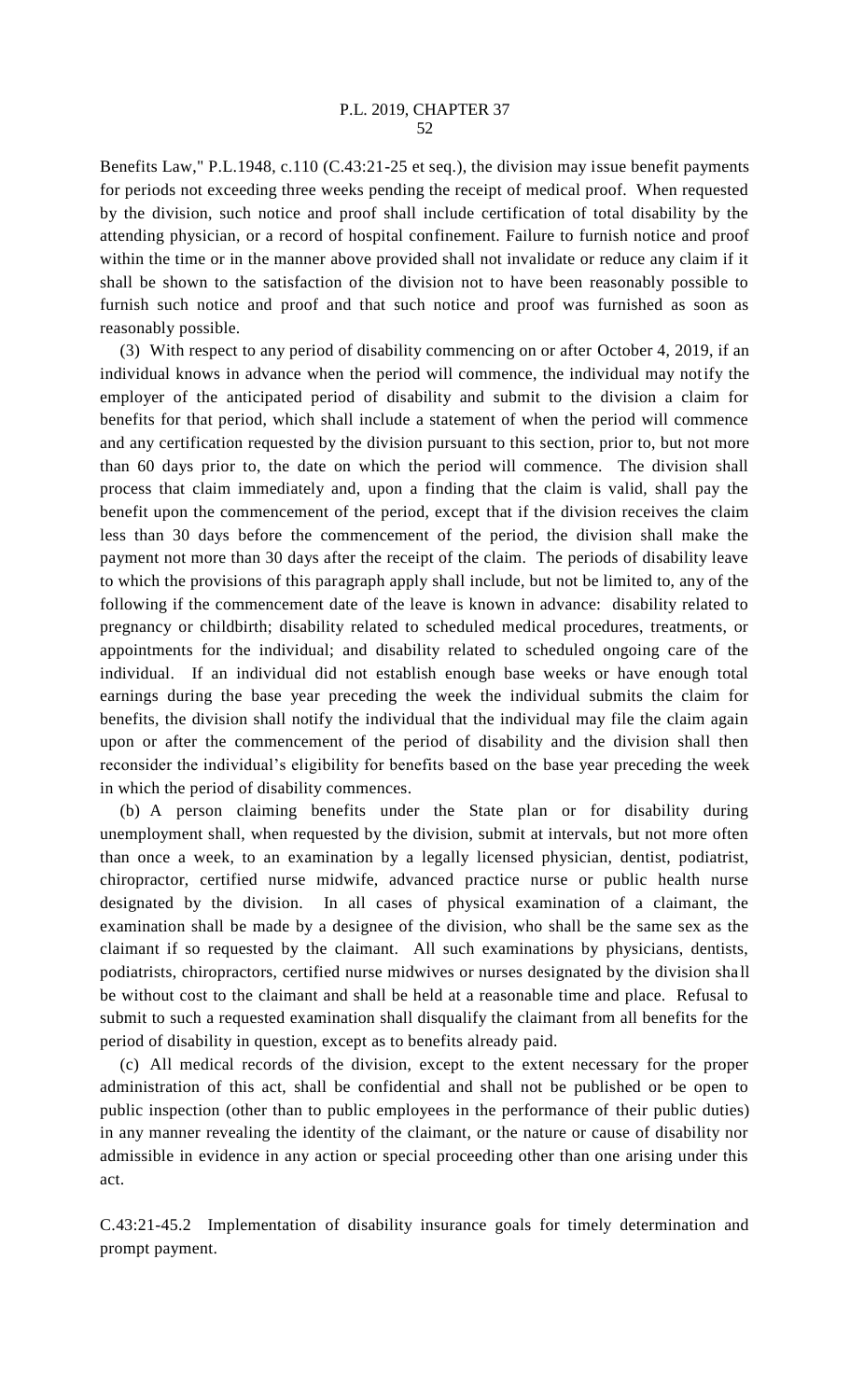21. a. The division shall implement disability insurance goals for the timely determination and prompt payment of temporary disability benefits and family temporary disability benefits under the State plan, as follows:

(1) for temporary disability benefits, in each calendar year:

(a) not less than 40 percent of the original benefit determinations shall be completed within seven days after the commencement of the disability, or the receipt of the benefit claims by the division, whichever is later;

(b) not less than 75 percent of the original benefit determinations shall be completed within 14 days after the commencement of the disability, or the receipt of the benefit claims by the division, whichever is later;

(c) not less than 85 percent of the original benefit determinations shall be completed within 21 days after the commencement of the disability, or the receipt of the benefit claims by the division, whichever is later; and

(d) not less than 90 percent of the original benefit determinations shall be completed within 28 days after the commencement of the disability, or the receipt of the benefit claims by the division, whichever is later; and

(2) for family temporary disability benefits, in each calendar year:

(a) not less than 80 percent of the original benefit determinations shall be completed within seven days after the commencement of the period of family temporary disability leave, or the receipt of the benefit claims by the division, whichever is later;

(b) not less than 85 percent of the original benefit determinations shall be completed within 14 days after the commencement of the period of family temporary disability leave, or the receipt of the benefit claims by the division, whichever is later;

(c) not less than 90 percent of the original benefit determinations shall be completed within 21 days after the commencement of the period of family temporary disability leave, or the receipt of the benefit claims by the division, whichever is later; and

(d) not less than 95 percent of the original benefit determinations shall be completed within 28 days after the commencement of the period of family temporary disability leave, or the receipt of the benefit claims by the division, whichever is later.

b. The commissioner shall, not later than September 30 of 2019 and each subsequent year, issue, provide to the Legislature, and make available to the public on the department's webpage, a report regarding division efforts in the preceding calendar year to attain the disability insurance goals set pursuant to this section for temporary disability benefits, and a report regarding those efforts for family temporary disability benefits. Each report shall include:

(1) the total number of claims and the number and percentage of original determinations completed within each number of days specified in the goals set pursuant to this section, and the number and percentage of original determinations completed within the following number of days after the receipt of the benefit claims or the commencement of disability or family temporary disability, whichever is later: 35 days, 42 days, 49 days and 56 days, and the number and percentage of original determinations completed more than 56 days after the receipt of the claims or the commencement of disability or family temporary disability and the average number of days to make the determinations for the claims that took more than 56 days;

(2) the number and percentage of claims received with insufficient information, what portion of those claims were because of failure of claimants to provide sufficient information, what portion of those claims were because of failures of medical providers of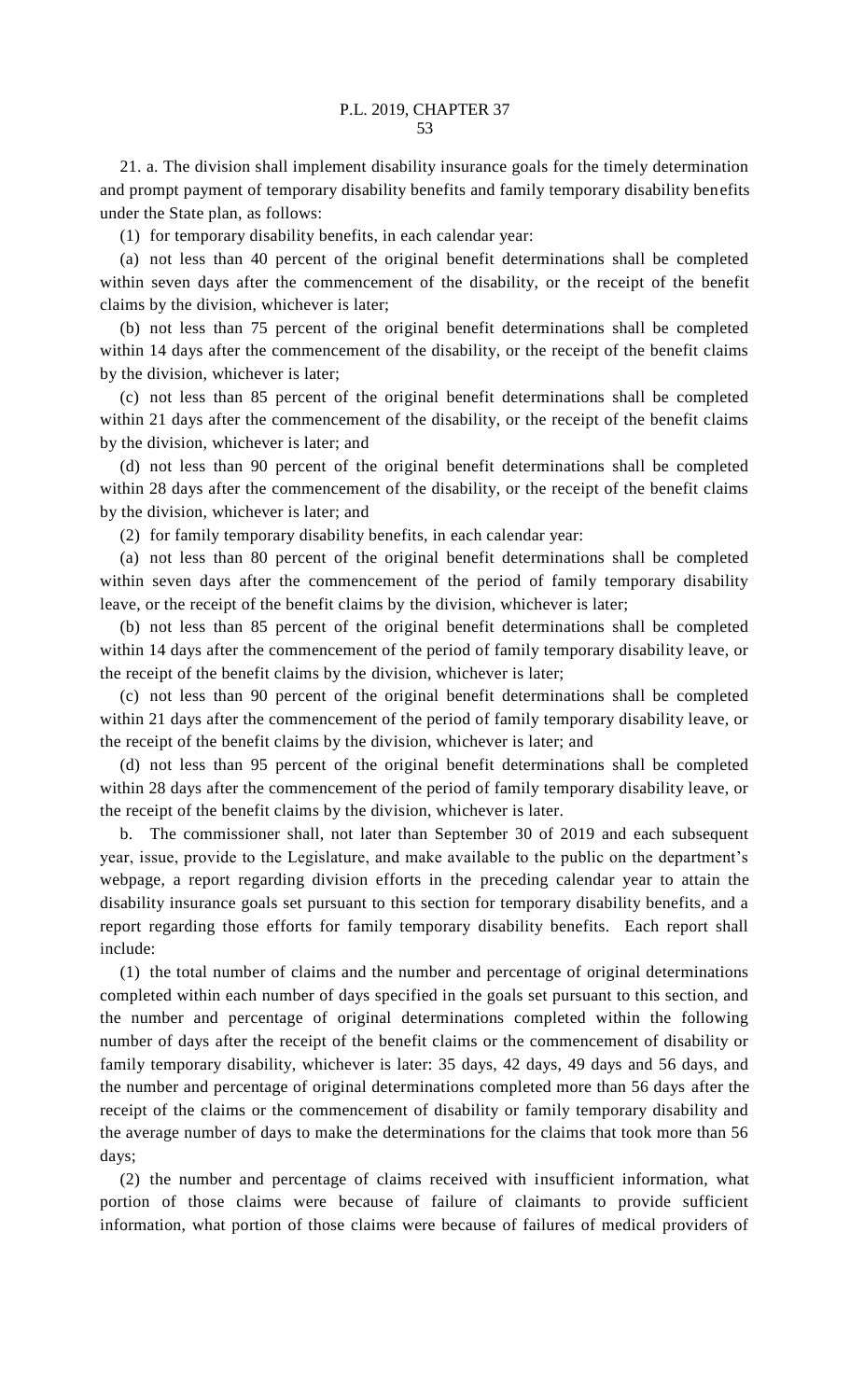claimants to provide sufficient information, and what portion of those claims were because of failures of employers to provide sufficient information;

(3) the number and percentage of claims for which determinations were delayed because of employer failure to make the notifications or disclosures to employees and the division within the amount of time required by subsection (a) of section 25 of P.L.1948, c.110 (C.43:21-49) or subsection f. or g. of section 10 of P.L.2008, c.17 (C.43:21-39.1), the number of complaints received related to employer noncompliance with those requirements, and the number of employers which have been, because of the failures, required, pursuant to section 31 of P.L.1948, c.110 (C.43:21-55), to pay fines or penalties to the division or added amounts to claimants, the total amount of payments to the division, and the total amount of payments to claimants;

(4) the number of personnel in the division and the budgeted cost of salaries and benefits for those personnel; the number of personnel who are processing family temporary disability benefit claims, the number processing other temporary disability claims, and the budgeted cost of salaries and benefits for those personnel; what percentage of total division administrative costs is comprised of those categories of personnel costs; and a comparison of total division administrative costs to the maximum amount permitted to be expended for those division administrative costs pursuant to section 22 of P.L.1948, c.110 (C.43:21-46); and

(5) if any of the disability insurance goals set pursuant to this section were not attained during the year, or it is determined that there are other significant problems in the administration of the disability insurance system, the report shall provide an evaluation of the causes of the deficiencies and a plan to correct them and that plan shall include:

(a) any increase in personnel needed to process claims and make benefit payments expeditiously and accurately;

(b) any measures needed to enforce notification and reporting requirements;

(c) any measures needed to inform employers and employees of their responsibilities to facilitate the timely provision of benefits; (d) any improvements needed in data processing, telephone and other communications technology, staff training, and other administrative services and equipment;

(e) any measures needed to improve service to claimants and beneficiaries, including implementing easy-to-use, user-friendly application processes, facilitating rapid response times to inquiries and applications, and providing easy access to assistance; and

(f) any other measures appropriate for a full modernization of the administration of all aspects of the disability insurance system.

The plan shall specify any added costs entailed in implementing the plan, which shall be regarded as costs of administration of family temporary disability benefits, and shall specify the amount of any resulting increase in the estimate made pursuant to R.S.43:21-  $7(d)(1)(G)(i)$ , and (ii), of the amount needed to provide 100 percent of the cost of administration of family temporary disability benefits.

The commissioner shall use that increased estimate in setting the rate of contributions pursuant to those subsections, except that the increase may not result in the total amount credited to those administrative costs exceeding the maximum amount permitted pursuant to subsection (a) of section 22 of P.L.1948, c.110 (C.43:21-46).

c. (1) The division shall, during each fiscal year commencing on or after July 1, 2019, allocate not less than \$1,200,000 to disseminate information about the rights and responsibilities of employers and employees regarding temporary disability benefits and family temporary disability benefits by means of programs of educational outreach in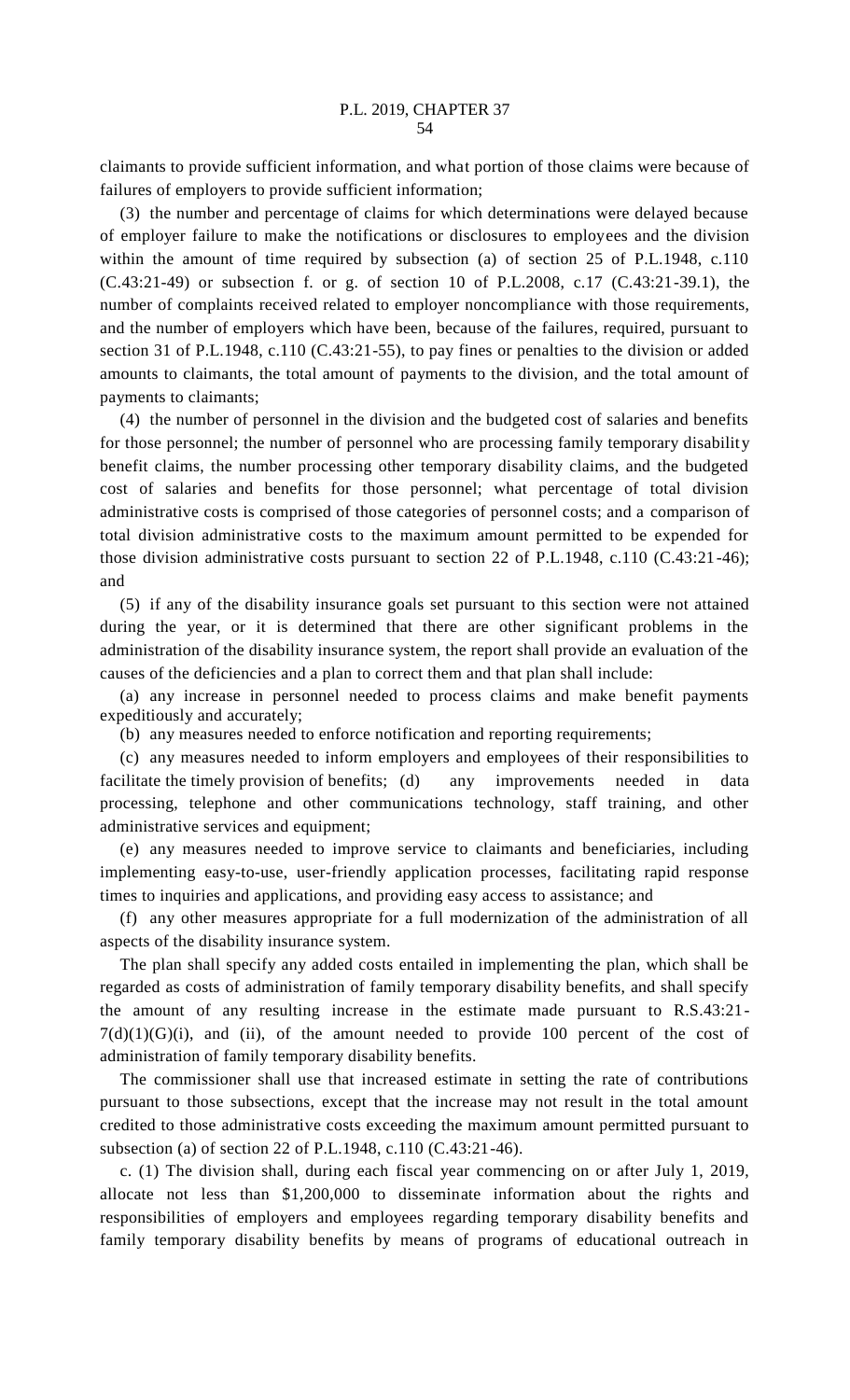communities and workplaces. Of that annual allocation, not less than \$600,000 shall be used by the division to enter into contracts with community-based organizations to disseminate information to workers regarding temporary disability benefits and family temporary disability benefits. That allocation shall be regarded as a cost of administration of temporary disability and family temporary disability benefits and be charged to the administration account of the State disability benefit fund. Of the costs charged to the administration account of the State disability benefit fund pursuant to this subsection, the percentage which is charged to the Family Temporary Disability Leave Account shall be equal to the percentage that family temporary disability benefits represents of all temporary disability benefits paid from the State disability benefits fund during the preceding calendar year. The allocation made pursuant to this subsection, including any adjustments in the allocation specified in the plan provided pursuant to paragraph (2) of this subsection, shall not result in the total amount credited to administrative costs exceeding the maximum amount permitted pursuant to subsection (a) of section 22 of P.L.1948, c.110 (C.43:21-46).

(2) The commissioner shall, not later than September 30 of 2020 and September 30 of each subsequent year, issue, provide to the Legislature, and make available to the public on the department's webpage, a report regarding efforts made during the preceding calendar year by the division and by community-based organizations to disseminate information about the rights and responsibilities of employers and employees regarding temporary disability and family temporary disability benefits. Each report shall include, for that preceding calendar year:

(a) an accounting of all funds allocated pursuant to this subsection and all expenditures made from those funds by the division and each community-based organization entering into contracts with the division pursuant to this subsection, and estimates of the number of employers and the number of workers to which the information was disseminated;

(b) an estimate of the number of workers who were eligible for temporary disability and family temporary disability benefits and what percentage of those workers received those benefits, including an assessment of whatever progress was made to increase that percentage; and

(c) a plan to increase the percentage of workers who are aware of the benefits which specifies the amounts to be allocated to the division and community-based organizations for the purposes of this subsection during the subsequent calendar year, provided that the amounts specified shall not be less than or more than the minimum and maximum amounts indicated in paragraph (1) of this subsection.

C.43:21-45.3 Contract for technical and support services and equipment to adapt and increase functionality of the administrative system.

22. a. Notwithstanding the provisions of any other law to the contrary, a contract for technical and support services and equipment to increase the ability of the Department of Labor and Workforce Development to adapt and increase the functionality and dependability of the administrative system of the State plan for temporary disability and family temporary disability leave, provide accurate and timely reporting, increase customer accessibility, and implement timely payment of temporary disability and family temporary disability benefits in accordance with section 21 of P.L.2019, c.37 (C.43:21-45.2) may be procured in the most expeditious means possible and in the manner provided by this section.

b. The Division of Purchase and Property in the Department of the Treasury may procure, without the need for advertisement in accordance with subsections (b), (c), (d) and (e) of P.L.1954, c.48 (C.52:34-12), but through the solicitation of proposals from at least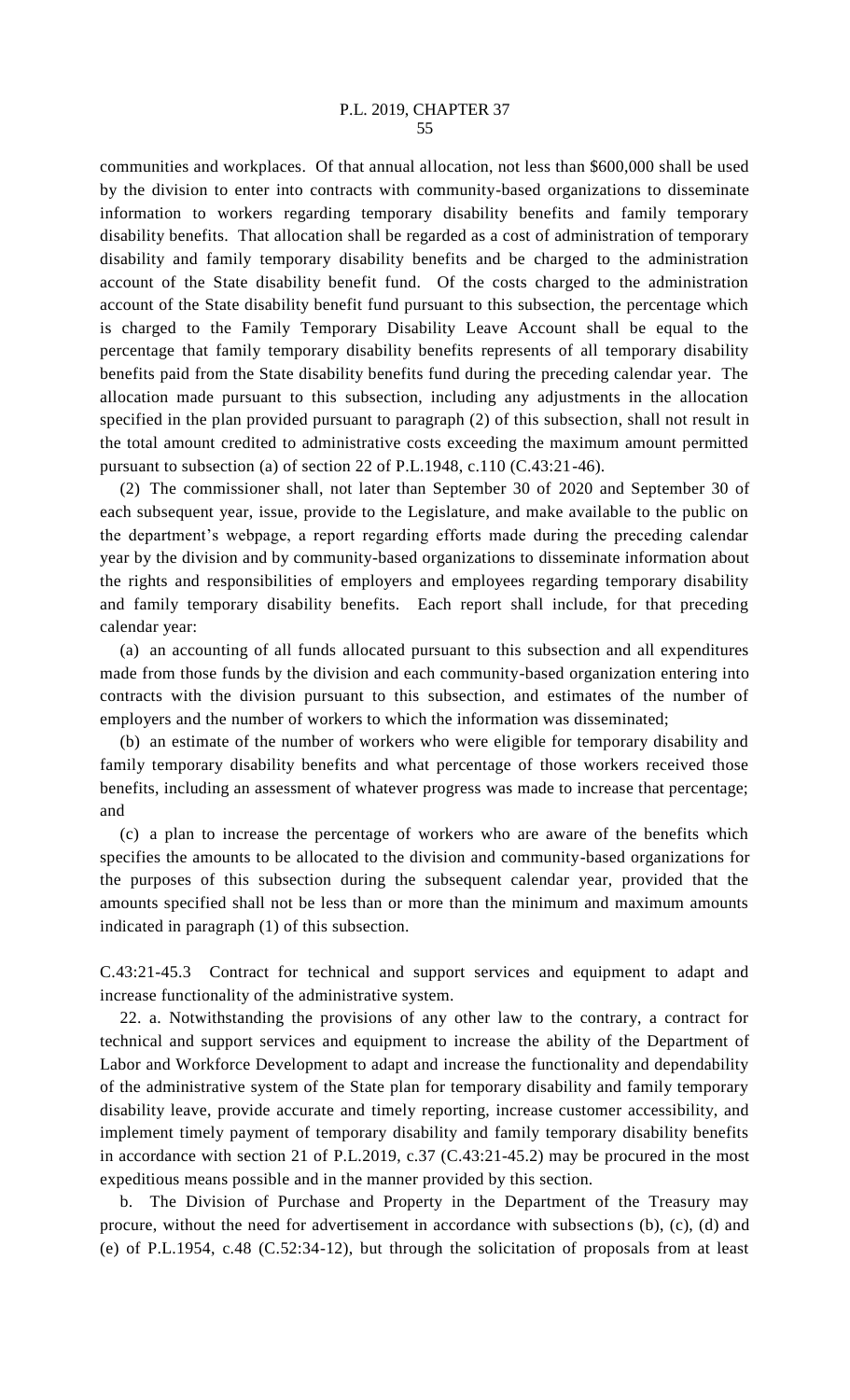three vendors, qualified vendors for technical and support services and, to the extent necessary, equipment based upon price and other factors. The Director of the Division of Purchase and Property shall award the contract(s) to the vendor whose proposal is most advantageous to the State, price and other factors considered.

Notwithstanding the provisions of any other law to the contrary, for the purpose of expediting the procurements, the following provisions shall apply as modifications to law or regulation that may interfere with the expedited award of contracts for the above services:

(1) the timeframes for challenging the specifications and award shall be modified as determined by the division;

(2) in lieu of advertising in accordance with section 7 of P.L.1954, c.48 (C.52:34-12), the Division of Purchase and Property shall solicit proposals as set forth in paragraph b. above and post the request for proposals for the above services and equipment and any addenda thereto on its website;

(3) the period of time that the State Comptroller has to review the request for proposals for these procurements for compliance with applicable public contracting laws, rules and regulations, pursuant to section 10 of P.L.2007, c.52 (C.52:15C-10), shall be 10 business days or less if practicable, as determined by the State Comptroller;

(4) the timeframes for submission under section 4 of P.L.2012, c.25 (C.52:32-58) and section 1 of P.L.1977, c.33 (C.52:25-24.2) shall be extended to prior to the issuance of a Notice of Intent to Award;

(5) the provisions of section 1 of P.L.2005, c.92 (C.52:34-13.2) shall not apply to technical and support services under this section provided by a vendor using a "24/7 followthe-sun model," as long as the contractor is able to provide such services in the United States during the business day; and

(6) notwithstanding the provisions of subparagraph (f) of subsection a. of section 7 of P.L.1954, c.48 (C.52:34-12), the Division shall negotiate the final terms and conditions of the contract, including price and may, as part of those negotiations, disclose to any bidder, the prices included in another bidder's proposal.

23. Section 31 of P.L.1948, c.110 (C.43:21-55) is amended to read as follows:

C.43:21-55 Penalties.

31. Penalties. (a) Whoever makes a false statement or representation knowing it to be false or knowingly fails to disclose a material fact, and each such false statement or representation or failure to disclose a material fact shall constitute a separate offense, to obtain or increase any disability benefit under the State plan or an approved private plan, or for a disability during unemployment, including any benefit during a period of family temporary disability leave, either for himself or for any other person, shall be liable for a fine of \$250 to be paid to the division. Upon refusal to pay such fine, the same shall be recovered in a civil action by the division in the name of the State of New Jersey. If in any case liability for the payment of a fine as aforesaid shall be determined, any person who shall have received any benefits hereunder by reason of the making of such false statements or representations or failure to disclose a material fact, shall not be entitled to any benefits under this act for any disability occurring prior to the time he shall have discharged his liability hereunder to pay such fine.

(b) Any employer or any officer or agent of any employer or any other person who makes a false statement or representation knowing it to be false or knowingly fails to disclose a material fact, to prevent or reduce the benefits to any person entitled thereto, or to avoid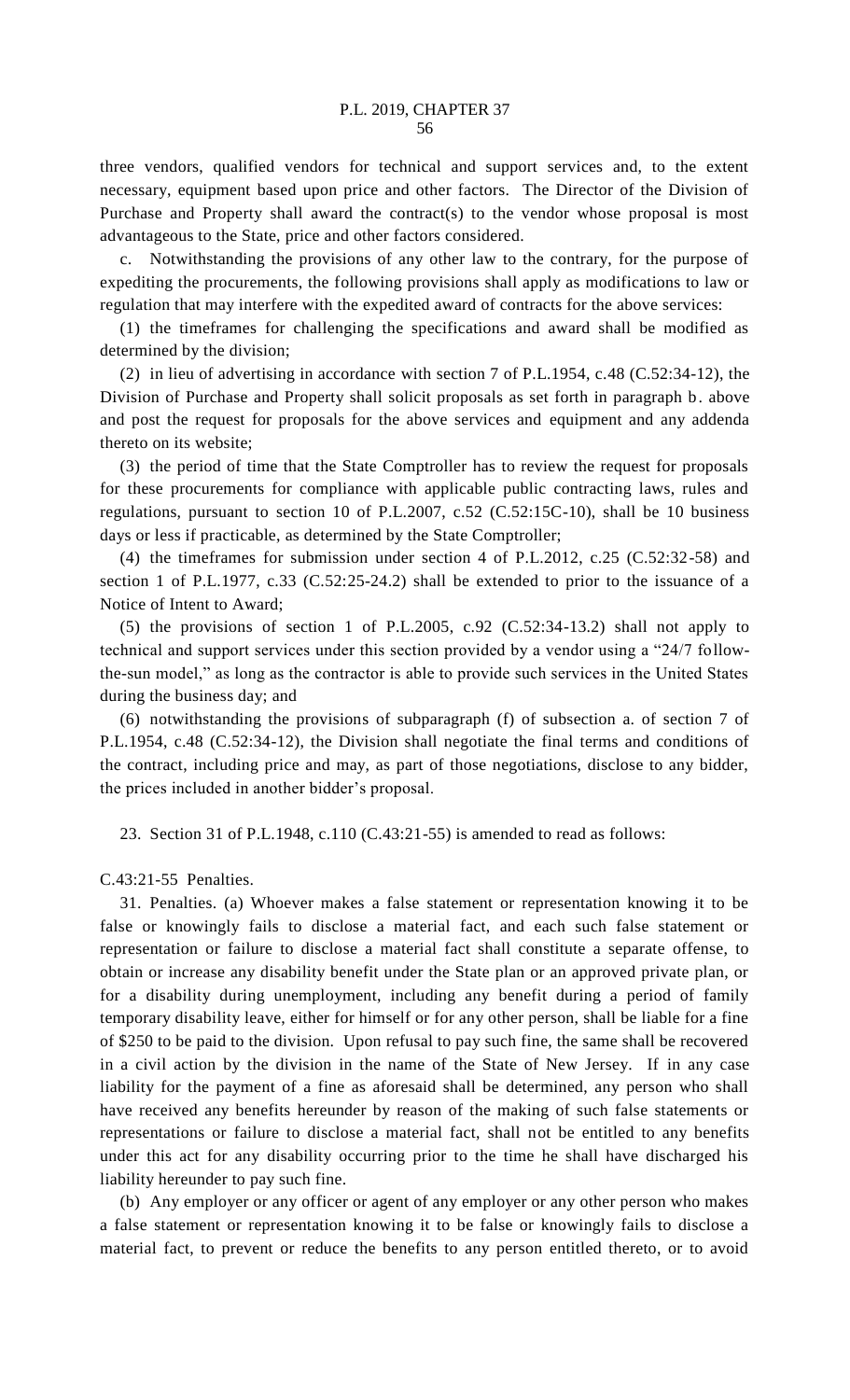becoming or remaining subject hereto or to avoid or reduce any contribution or other payment required from an employer under this act, or who willfully fails or refuses to make any such contributions or other payment or to furnish any reports required hereunder or to produce or permit the inspection or copying of records as required hereunder, or who fails to provide any notification or disclosure to the division or the employee required by subsection (a) of section 25 of P.L.1948, c.110  $(C.43:21-49)$  or subsection f. or g. of section 10 of P.L.2008, c.17 (C.43:21-39.1) at the time and in the manner required by those sections, including disclosure of the information the division requires for the processing of a claim, shall be liable for a fine of \$250 to be paid to the division. Upon refusal to pay such fine, the same shall be recovered in a civil action by the division in the name of the State of New Jersey.

(c) Any person who shall willfully violate any provision hereof or any rule or regulation made hereunder, for which a fine is neither prescribed herein nor provided by any other applicable statute, shall be liable to a fine of \$500 to be paid to the division. Upon the refusal to pay such fine, the same shall be recovered in a civil action by the division in the name of the State of New Jersey.

(d) Any person, employing unit, employer or entity violating any of the provisions of the above subsections with intent to defraud the division shall in addition to the penalties hereinbefore described, be liable for each offense upon conviction before the Superior Court or any municipal court for a fine not to exceed \$1,000 or by imprisonment for a term not to exceed ninety days, or both, at the discretion of the court. The fine upon conviction shall be payable to the State disability benefits fund of the division. Any penalties imposed by this subsection shall be in addition to those otherwise prescribed in this chapter (R.S.43:21-1 et seq.).

(e) Any sum collected as a fine or penalty pursuant to this section shall be deposited in the administration account of the State disability benefits fund and applied toward enforcement and other administrative costs of the division.

C.43:21-55.2 Retaliation against employee for request, use of disability benefits prohibited; violations, penalties.

24. a. An employer shall not discharge, harass, threaten, or otherwise discriminate or retaliate against an employee with respect to the compensation, terms, conditions, or privileges of employment on the basis that the employee requested or took any temporary disability benefits pursuant to P.L.1948, c.110 (C.43:21-25 et al.), or family temporary disability leave benefits pursuant to P.L.2008, c.17 (C.43:21-39.1 et al.), including retaliation by refusing to restore the employee following a period of leave, except that, pursuant to section 2 of P.L.1948, c.110 (C.43:21-26), nothing in this section or any other section of P.L.1948, c.110 (C.43:21-25 et al.) or P.L.2008, c.17 (C.43:21-39.1 et al.) shall be construed as increasing, reducing or otherwise modifying any entitlement provided to a worker by the provisions of the "Family Leave Act," P.L.1989, c.261 (C.34:11B-1 et seq.) to be restored to employment by the employer after a period of family temporary disability leave.

b. Upon a violation of subsection a. of this section, an employee or former employee may institute a civil action in the Superior Court for relief. All remedies available in common law tort actions shall be available to a prevailing plaintiff. The court may also order any or all of the following relief:

(1) an assessment of a civil fine of not less than \$1,000 and not more than \$2,000 for the first violation of any of the provisions of this section and not more than \$5,000 for each subsequent violation;